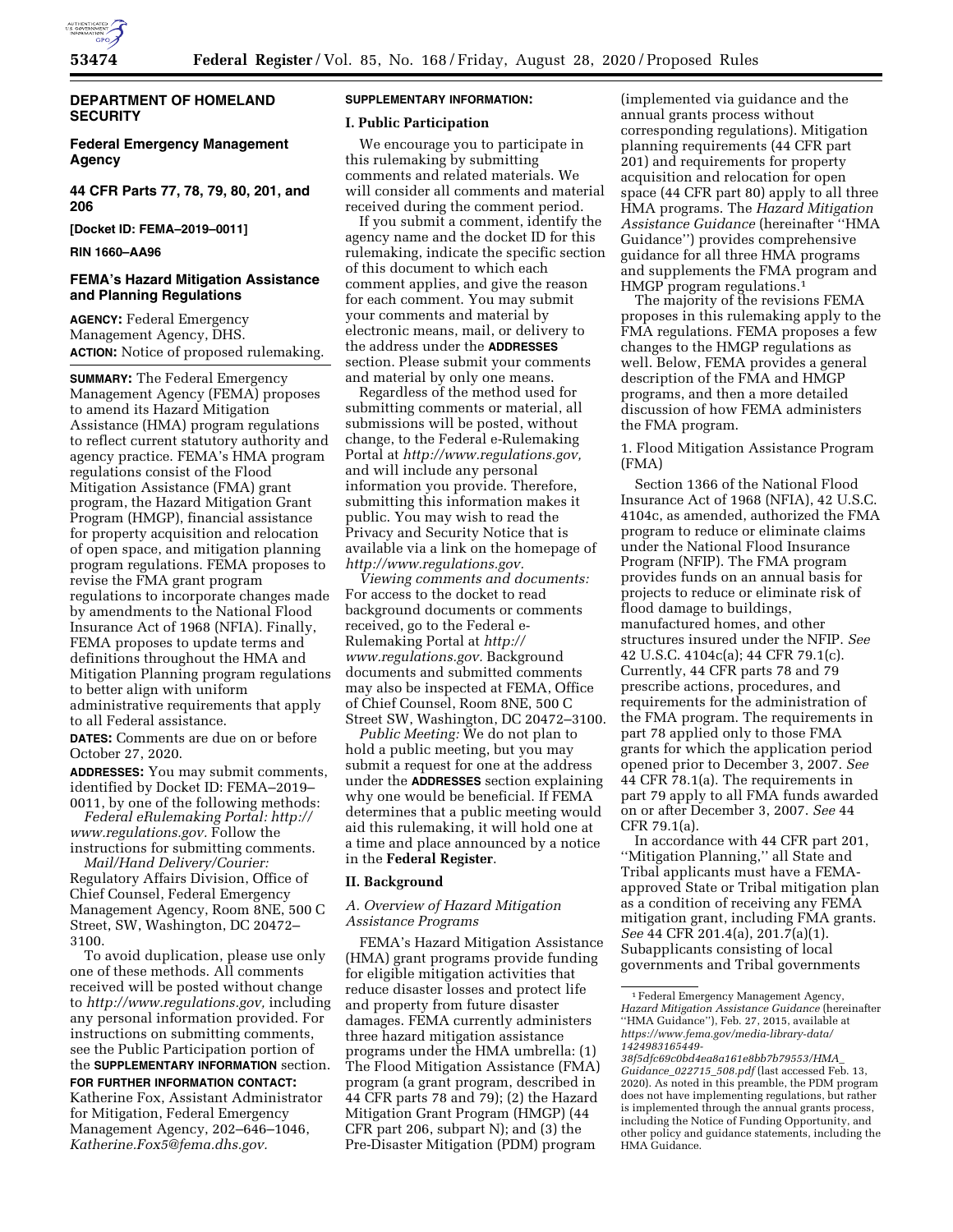must have a FEMA-approved mitigation plan in order apply for and receive mitigation project grants under FMA and PDM. *See* 44 CFR 201.6(a), 201.7(a)(3).

2. Hazard Mitigation Grant Program (HMGP)

Section 404 of the Robert T. Stafford Disaster Relief and Emergency Assistance Act (Stafford Act), 42 U.S.C. 5170c, authorized HMGP. Implementing regulations for HMGP are found at 44 CFR part 206, subpart N. The key purpose of HMGP is to substantially reduce the risk of future damage, hardship, loss, or suffering in any area affected by a major disaster. *See* 42 U.S.C. 5170c(a). HMGP funding is available, when authorized under a Presidential major disaster declaration,2 in the areas requested by the Governor or chief executive of the Tribe. *See id.; HMA Guidance Part 1.B(1), p. 4.* State agencies, local governments, private nonprofit organizations, and Indian Tribal governments are eligible to apply for HMGP assistance.3 The level of HMGP funding available for a given disaster is based on a percentage of the estimated total Federal assistance available under the Stafford Act, excluding administrative costs, for each Presidential major disaster declaration. *See* 44 CFR 206.432(b). States and Indian Tribal governments applying for HMGP funding must have a FEMAapproved State or Tribal mitigation plan at the time of the Presidential major disaster declaration and at the time FEMA obligates HMGP funding. *See* 42 U.S.C. 5165; 44 CFR 201.4. Subapplicants, including local governments and Indian Tribal governments, must have a FEMAapproved mitigation plan in order to receive HMGP subawards. *See* 42 U.S.C. 5165(a), (b); 44 CFR 201.6(a), 201.7(a), 206.434(b).

3. Property Acquisition and Relocation for Open Space

Part 80 provides guidance on the administration of FEMA mitigation assistance for projects to acquire

property for open space purposes under all FEMA HMA programs. *See* 44 CFR 80.1.

#### *B. FMA Program Administration*

FMA is a non-disaster program allowing communities to complete mitigation activities so that structures insured under the NFIP are protected from future damages and the need for future insurance claims is lessened. FMA grants are subject to availability of annual Federal appropriations, as well as to any program-specific directive or restrictions with respect to such funds.

The FMA is a competitive grant program, meaning FEMA reviews the applications submitted and selects the most qualified for an award. Each year, FEMA publishes a Notice of Funding Opportunity (NOFO) announcing the availability of funding and program requirements.4 In addition, projects must meet the minimum eligibility criteria identified in 44 CFR 79.6. The criteria ensure that FEMA selects costeffective and beneficial mitigation projects for FMA funding.

Applicants for the FMA program can be States and/or Indian Tribal governments.5 *See* 44 CFR 79.2(b). Subapplicants can be a State agency, community,6 or Indian Tribal government.7 *See* 44 CFR 79.2(i). Subapplicants must participate in the NFIP. *See* 44 CFR 79.6(a)(1). Subapplicants that have withdrawn from the NFIP, or those that FEMA has suspended for failure to comply with floodplain management requirements, are not eligible. *See* 44 CFR 79.6(a)(3).

Subapplicants submit their applications to the applicant during the open application cycle as noted in the NOFO. Applicants then select, prioritize, and forward subapplications to FEMA by the deadline established in the NOFO. FEMA awards FMA funds to

6Community means a political subdivision, including any Indian Tribe, authorized Tribal organization, Alaska Native village or authorized native organization, that has zoning and building code jurisdiction over a particular area having special flood hazards, and is participating in the NFIP, or a political subdivision of a State, or other authority that is designated by a political subdivision to develop and administer a mitigation plan. 44 CFR 79.2(c).

7*See supra* note 5.

the applicant, who becomes the recipient. The recipient then disburses funding for the approved subawards to the subapplicants, who become subrecipients. Recipients and subrecipients must comply with all program requirements and other applicable Federal, State, territorial, and Tribal laws and regulations. *See* 44 CFR 79.3(b)(6) and (d)(4).

A grant recipient/subrecipient must use FMA funds for mitigation planning and mitigation projects that will reduce or eliminate the risk of flood damages to properties insured under the NFIP. *See*  44 CFR 79.6(c). An example of a hazard mitigation project is the elevation of a home to reduce risk of flood damage. Eligible mitigation projects must be cost-effective or able to eliminate future payments from the National Flood Insurance Fund (NFIF) for severe repetitive loss structures through an acquisition or relocation activity. *See* 42 U.S.C. 4104c(c)(2)(A). To demonstrate cost-effectiveness, a project's anticipated benefits must be equal to or more than the cost of implementing the project, which is demonstrated through a benefit-cost analysis that compares the cost of the project to the benefits anticipated to occur over the lifetime of the project.<sup>8</sup>

FMA applicants must have a FEMAapproved State or Tribal mitigation plan as a condition of receiving an FMA award. *See* 44 CFR 79.6(b)(1), 201.4(a), 201.7(a)(1). FMA subapplicants must have a FEMA-approved mitigation plan in order to apply for and receive mitigation project grants. *See* 44 CFR 79.6(b)(2), 201.6(a), 201.7(a)(3). Applicants/subapplicants must propose projects for FMA grants that are consistent with the goals and objectives of the State or Tribal Mitigation Plan, and, for subawards, the Local or Tribal Mitigation Plan.<sup>9</sup>

#### *C. Statutory Changes to FMA*

The Biggert-Waters Flood Insurance Reform Act of 2012 (BW–12), Public Law112–141, 126 Stat. 916, reformed and streamlined the NFIA's hazard mitigation grant programs. Before BW– 12, the NFIA authorized three distinct grant programs: (1) The FMA program (44 CFR part 79); (2) the Repetitive Flood Claims (RFC) program (implemented through guidance); and (3) the Severe Repetitive Loss (SRL) program (44 CFR part 79). BW–12 eliminated the RFC and SRL programs and consolidated aspects of those

<sup>2</sup>Note that there is an exception to the requirement that there be a Presidential major disaster declaration to receive HMGP funding. This exception is HMGP Post Fire, which provides mitigation assistance under HMGP generally for wildfire. It is triggered not by a Presidential major disaster declaration, but by a Fire Management Assistance Grant declaration under section 420 of the Stafford Act. See 42 U.S.C. 5170c(a).

<sup>3</sup> 44 CFR 206.434(a). Eligible subapplicants apply to the recipient (also known as the ''grantee'') for HMGP subawards. The recipient may be the State for which the major disaster is declared, or an Indian Tribal government choosing to act as a recipient instead of a subrecipient. *See* 44 CFR 206.431, definition of ''grantee.''

<sup>4</sup>The most recent NOFO was posted on *[www.grants.gov](http://www.grants.gov)* and can be viewed at this link: *[https://www.grants.gov/web/grants/search](https://www.grants.gov/web/grants/search-grants.html)[grants.html.](https://www.grants.gov/web/grants/search-grants.html)* 

<sup>5</sup>An Indian Tribal government is any Federally recognized governing body of an Indian or Alaska Native Tribe, band, nation, pueblo, village, or community that the Secretary of Interior acknowledges to exist as an Indian Tribe under the Federally Recognized Indian Tribe List Act of 1994, 25 U.S.C. 479a. This does not include Alaska Native corporations, the ownership of which is vested in private individuals. 44 CFR 79.2(e).

<sup>8</sup>*See* HMA Guidance, Part III.E.3, Cost-Effectiveness, p. 44.

<sup>9</sup> 42 U.S.C. 4104c(c)(1); *see* HMA Guidance, Part III.E.5, Hazard Mitigation Plan Requirement, p. 44.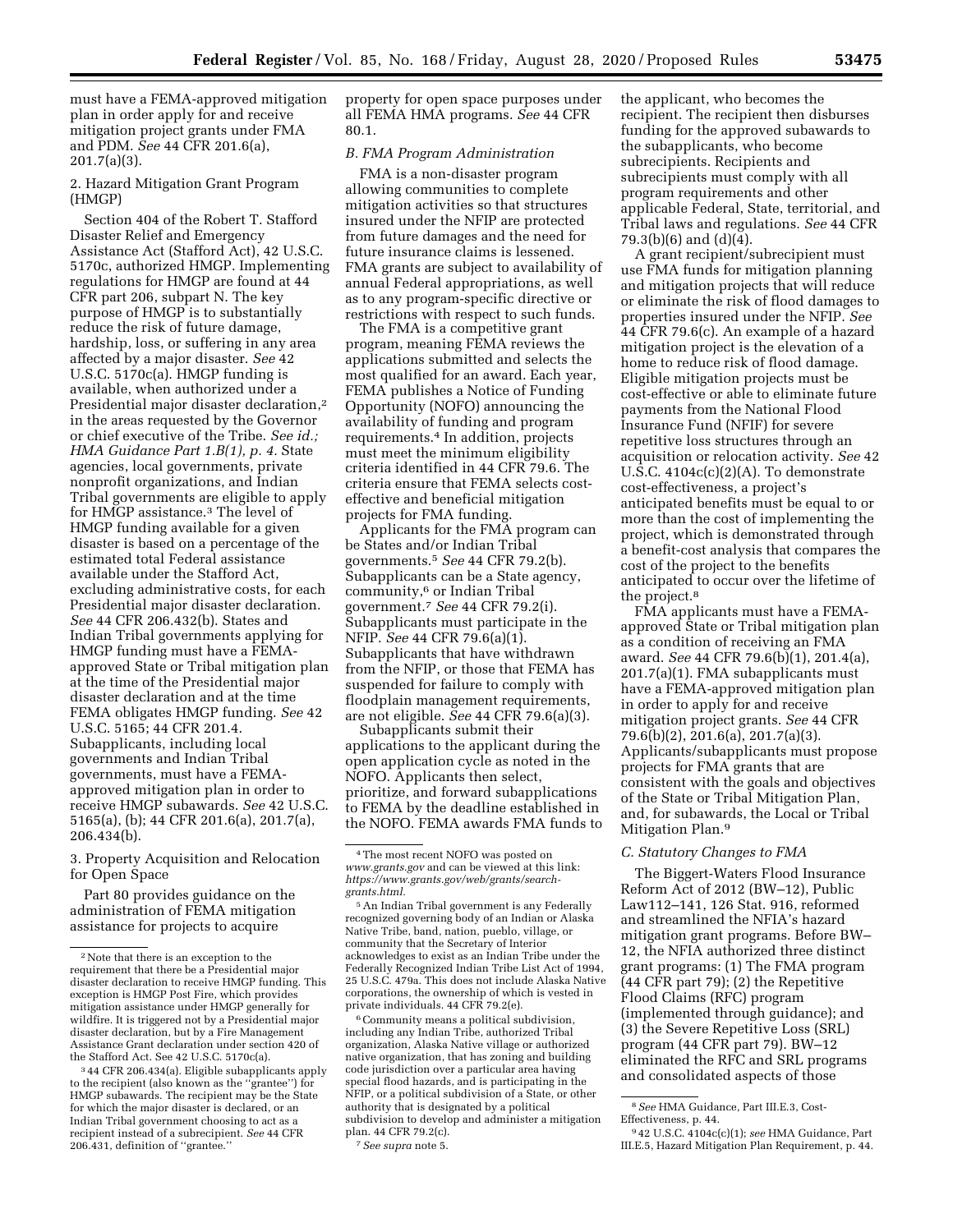programs into a reformed FMA program.10

1. Changes to Method of Program Funding

Before BW–12, FEMA allocated FMA program funding to States each fiscal year based upon the number of NFIP policies within the State, the number of repetitive loss structures within the State, and other criteria the Administrator determined to be in the best interests of the NFIF.11 FEMA allocated funding under the SRL program to States each fiscal year based upon the percentage of the total number of severe repetitive loss properties located within that State.12 Funds allocated to States that chose not to participate in either the FMA or SRL program in any given year were reallocated to participating States and Indian Tribal applicants.13 BW–12 replaced this process with a fully competitive program under which, as described above, FEMA selects subapplications against agency priorities identified in annual appropriations and the NOFO. In addition to involving a simpler formula that is easier to implement, this allows FEMA to better prioritize funding awards to the most at-risk (*i.e.,* severe repetitive loss) properties.

#### 2. Changes to Cost Share

Before BW–12, FEMA generally contributed up to 75 percent of the

11Public Law 108–264, 118 Stat. 721; 44 CFR 79.4(a)(2).

12Public Law 108–264, 118 Stat. 716; 44 CFR 79.4(a)(1).

13 44 CFR 79.4(b).

eligible activity costs for mitigation projects under the FMA and SRL programs.14 However, FEMA made available an increased Federal cost share of up to 90 percent for the mitigation of severe repetitive loss properties if the applicant had a repetitive loss strategy in its approved State or Tribal mitigation plan.15 If neither the applicant nor the subapplicant could meet the FMA non-Federal share requirement, FEMA made available up to 100 percent of the project cost under the RFC program.16

Under the FMA program, as amended by BW–12, FEMA may contribute up to 90 percent of the eligible costs of projects that mitigate repetitive loss structures, and up to 100 percent of the eligible costs of projects that mitigate severe repetitive loss structures.17 For all other mitigation activities, including activities to properties that are NFIPinsured but do not meet the repetitive loss or severe repetitive loss definitions, FEMA may contribute up to 75 percent of the eligible costs.18 These changes to the FMA program resulted in increased funding to the most vulnerable properties (severe-repetitive loss properties) and decreased funding to less vulnerable (repetitive loss) properties.

#### 3. Other Changes

BW–12 made a number of other changes to the FMA program, including eliminating the cap on FMA funding for States and communities (but not changing the overall amount of grant funding available); eliminating the limit on in-kind contributions for the non-Federal cost share; limiting funds for the development or update of mitigation plans to \$50,000 Federal share to any applicant or \$25,000 Federal share to any subapplicant; and removing the restriction on awarding State or community planning grants more than once every 5 years.

#### **III. Proposed Rule and Section-by-Section Analysis**

FEMA implemented the provisions of BW–12 that affected the HMA grant programs through the HMA Guidance.19

16Public Law 108–264, 118 Stat. 722.

17 42 U.S.C. 4104c(d). The term ''repetitive loss structure'' is defined at 42 U.S.C. 4104c(h)(2) (crossreference to 42 U.S.C. 4121(a)(7)). The term ''severe repetitive loss structure'' is defined at 42 U.S.C.  $4104c(h)(2)(3)$ .

19While the current HMA Guidance, *supra* note 1, reflects the changes required by BW–12, these changes were first implemented in the Fiscal Year 2013 version of the HMA Guidance. *See* Fiscal Year 2013 Hazard Mitigation Assistance Unified

FEMA now proposes to update the FMA program regulations (44 CFR parts 78 and 79) to reflect the revisions made by BW–12. This rule proposes to remove part 78 in its entirety, redesignate part 79 as part 77, and revise the FMA regulations which would be located in the new part 77.

FEMA proposes to make the following revisions pursuant to BW–12:

• Remove regulations pertaining to the SRL program;

• revise the cost share provisions to reflect the matching requirements established by BW–12;

• eliminate the cap on FMA funding for States and communities;

• eliminate the limit on in-kind contributions for the non-Federal cost share;

• specify that elevation, relocation or floodproofing of utilities are eligible activities;

• clarify that the required flood mitigation plan may be part of a community's multi-hazard mitigation plan;

• limit funds for the development or update of mitigation plans to \$50,000 Federal share to any applicant or \$25,000 Federal share to any subapplicant; and

• remove the restriction on awarding State or community planning grants only once every 5 years.

FEMA also proposes revisions to streamline the FMA regulations and clarify current practice. FEMA describes these revisions in detail in this section. FEMA proposes to update terms and references throughout the various HMArelated regulations, including the hazard mitigation assistance and planning regulations in 44 CFR parts 80 (Property Acquisition and Relocation for Open Space), 201 (Mitigation Planning), and 206 subpart N (HMGP).

On December 26, 2013, the Office of Management and Budget (OMB) finalized government-wide guidance entitled Uniform Administrative Requirements, Cost Principles, and Audit Requirements for Federal Awards.20 These standard requirements for Federal awards are codified at 2 CFR part 200. The regulations at 2 CFR part 200 apply to FEMA awards made on or after December 26, 2014, and to awards made under major disaster declarations on or after that date.21 In this proposed

Guidance, July 12, 2013, Part I.B.1, Programmatic Changes, pp. 4–5, available at *[https://](https://www.fema.gov/media-library-data/15463cb34a2267a900bde4774c3f42e4/FINAL_Guidance_081213_508.pdf) [www.fema.gov/media-library-data/](https://www.fema.gov/media-library-data/15463cb34a2267a900bde4774c3f42e4/FINAL_Guidance_081213_508.pdf)  [15463cb34a2267a900bde4774c3f42e4/FINAL](https://www.fema.gov/media-library-data/15463cb34a2267a900bde4774c3f42e4/FINAL_Guidance_081213_508.pdf)*\_ *[Guidance](https://www.fema.gov/media-library-data/15463cb34a2267a900bde4774c3f42e4/FINAL_Guidance_081213_508.pdf)*\_*081213*\_*508.pdf* (last accessed Jan 8,

<sup>10</sup>The RFC and SRL programs were authorized by the Bunning-Bereuter-Blumenauer Flood Insurance Reform Act of 2004, Public Law 108–264, 118 Stat. 712. The RFC program was designed to reduce the long-term risk of flood damage to structures insured under the NFIP that have had one or more claim payments for flood damage. RFC funds were used to mitigate structures located within a State or community that were not eligible to receive funding under the FMA program at the time. Under the RFC program, funds could only be awarded if the State and community could not meet the FMA's cost share requirement, or if the State or community lacked the capacity to manage the activity under the FMA program. The SRL program was a voluntary pilot program designed to reduce or eliminate the long-term risk of flood damage to severe repetitive loss residential structures insured under the NFIP. Under the SRL program, an SRL property was defined as a residential property that is covered under an NFIP flood insurance policy and: (a) That has at least four NFIP claim payments (including building and contents) over \$5,000 each, and the cumulative amount of such claims payments exceeds \$20,000; or (b) For which at least two separate claims payments (building payments only) have been made with the cumulative amount of the building portion of such claims exceeding the market value of the building. At least two of the referenced claims must have occurred within any 10-year period, and must be greater than 10 days apart.

<sup>14</sup> 44 CFR 79.4(c)(1).

<sup>15</sup> 44 CFR 79.4(c)(2).

<sup>18</sup> 42 U.S.C. 4104c(d).

<sup>2020).</sup>  20 78 FR 78589.

<sup>21</sup>As part of a joint interim final rule effective December 26, 2014, the Department of Homeland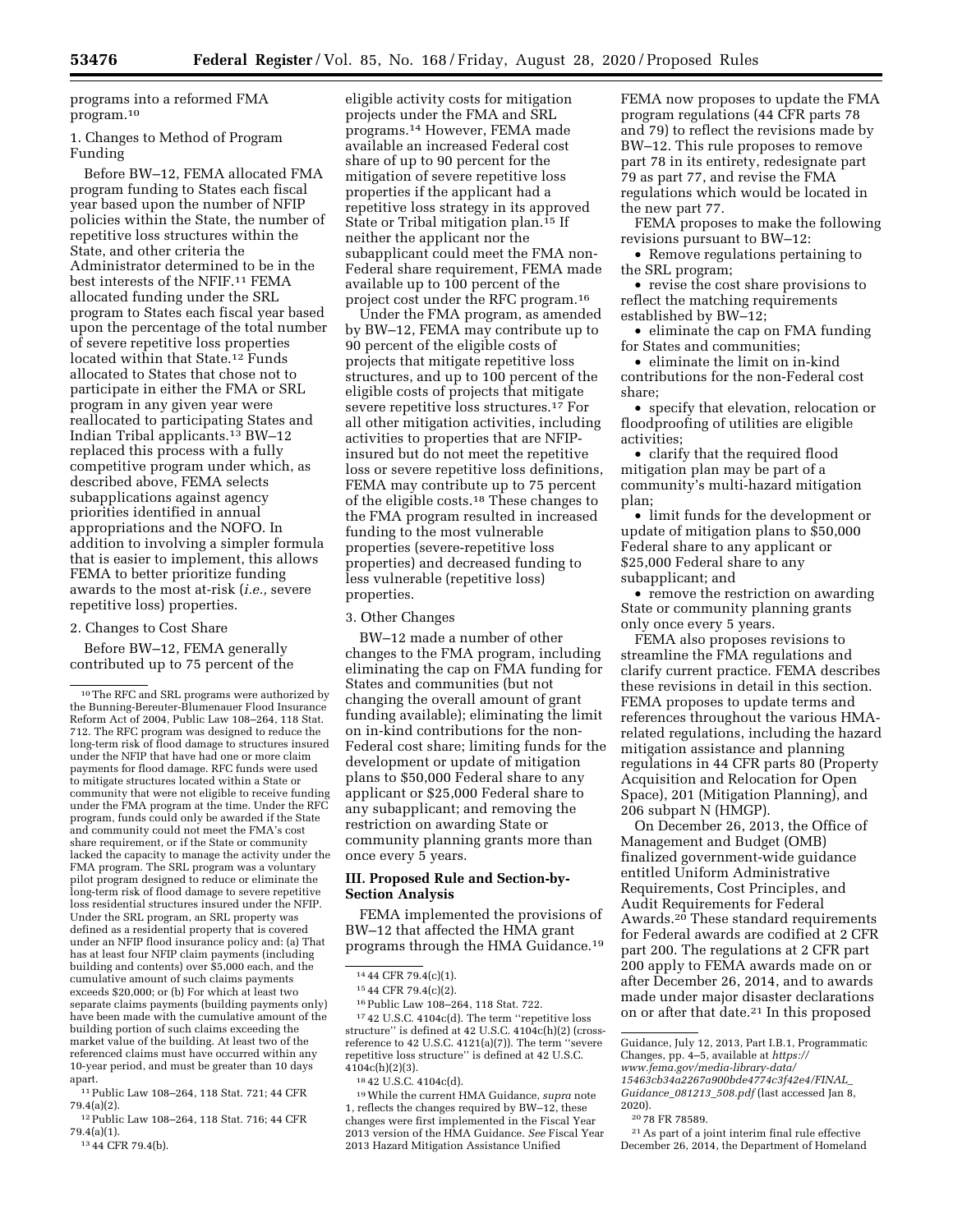2. Section 79.1 (Proposed § 77.1)

rule, FEMA proposes to replace outdated terms and definitions with substantively similar terms and definitions that align with 2 CFR part 200 and the HMA Guidance. These are nonsubstantive revisions intended to simplify definitions and improve consistency among FEMA's HMA programs. Purpose

# *A. 44 CFR Part 78, Flood Mitigation Assistance*

Part 78 applies to the administration of funds under the FMA program for which the application period opened on or before December 3, 2007. Because all funds appropriated for FMA before December 3, 2007, have been expended, it is unnecessary to retain part 78 and therefore, FEMA proposes to remove part 78 in its entirety.

# *B. 44 CFR Part 79, Flood Mitigation Grants*

The regulations governing the current FMA program are at 44 CFR part 79. FEMA proposes to redesignate part 79 as part 77, which is currently reserved, to establish the revised FMA program regulations. FEMA proposes to reserve part 79. Following is a detailed discussion of the proposed revisions to part 79 (proposed to be redesignated as part 77).

1. Part 79 (Proposed Part 77) Authority

FEMA proposes to revise the authority citation for part 79 (proposed part 77) to remove historical authorities relating to FEMA's organization. FEMA proposes to remove the references to the Reorganization Plan No. 3 of 1978, Executive Order 12127, Executive Order 12148, and Executive Order 13286. The Reorganization Plan and Executive Orders 12127 and 12148 established FEMA as an agency in 1979 and established its functions. Executive Order 13286 revised Executive Order 12148 and transferred some of FEMA's authorities to the Department of Homeland Security (DHS). FEMA proposes to remove these cites but retain the citation to the Homeland Security Act of 2002, 6 U.S.C. 101 *et seq.,* which provided organic authority for FEMA and made it a component agency of DHS. FEMA proposes to retain the citations to the NFIA (42 U.S.C. 4001 *et seq.;* 42 U.S.C. 4104c, 4104d) as they are the main authorities for this part.

FEMA proposes to change the title from ''Purpose'' to ''Purpose and applicability'' to reflect the content of the section. FEMA proposes to revise paragraph (a), addressing the purpose of the part, to incorporate language from current paragraph (c) addressing the purpose of the FMA program. Paragraph (c) states that the FMA program is to provide financial assistance to ''State and local governments'' to reduce the risk of flood damage to NFIP-insured structures. FEMA proposes to replace ''local governments'' with ''communities'' because the term ''community'' is more inclusive of the entities eligible for assistance.<sup>22</sup> FEMA's definition of ''community'' at 44 CFR 79.2(c) includes Tribes as well as local governments. In addition to States and communities, FEMA proposes to also include Indian Tribal governments in revised paragraph (a). Indian Tribal governments have a unique and direct relationship with the Federal Government and are recognized as distinct sovereign entities.23 While Indian Tribal governments can assume the responsibilities of the community (as subapplicant or subrecipient, when applying through the State), they can also be direct recipients of FMA funding. *See* 44 CFR 79.2(c), 79.2(d), 79.3(c)(2), and 79.3(c)(3). That an Indian Tribal government is eligible to apply directly to FEMA for FMA funding is already established in the current program regulations in part 79. *See* 44 CFR 79.2(d) and 79.3(c)(2). Including Indian Tribal governments in the purpose statement is consistent with the rest of the substantive FMA program regulations in part 79 and gives Indian Tribal governments the level of recognition commensurate with States. FEMA also proposes to remove references to the SRL program in paragraph (a), because BW–12 eliminated the SRL program. FEMA stopped issuing SRL grants in Fiscal Year 2013. FEMA also proposes to remove current paragraph (b), which describes the purpose of the SRL program.

FEMA proposes to add a new paragraph (b) to address the

applicability of the part to the administration of funds under the FMA program for which the application period opens on or after the effective date of the rule.

Finally, FEMA proposes to remove paragraph (c), as FEMA has incorporated the language describing the purpose of the FMA program into revised paragraph (a).

## 3. Section 79.2 (Proposed § 77.2) Definitions

FEMA proposes to revise the definitions section to reflect changes required by BW–12. FEMA proposes to revise the definition of ''community'' to reflect the definition provided in BW– 12.24 This change is intended to mirror the statutory definition and is not a substantive change to the current definition at 44 CFR 79.2(c).

FEMA proposes to replace the definition of ''severe repetitive loss properties'' with the definition of ''severe repetitive loss structure'' from BW–12. The definition of ''severe repetitive loss properties'' at current 44 CFR 79.2(h) reflects the pre-BW–12 definition that was included in the statutory section authorizing the SRL pilot program.25 BW–12 removed the statutory section for the SRL pilot program, including the definition of ''severe repetitive loss property,'' and established a definition for ''severe repetitive loss structure'' that is applicable to the FMA program.26 The BW–12 definition states that a severe repetitive loss structure is one for which four or more separate claims payments have been made with the amount of each claim exceeding \$5,000, and with the cumulative amount of such claims payments exceeding \$20,000. FEMA proposes to retain the provision providing that the amount of each claim includes building and contents payments. This is consistent with FEMA's prior interpretation of the definition of ''severe repetitive loss property'' as well as the HMA Guidance.27 The BW–12 definition also states that in the alternative, a severe repetitive loss structure is one for which at least two separate flood insurance claims payments have been made, with the cumulative amount of such claims exceeding the value of the insured structure. FEMA proposes to retain the statement that that the claims payments include building payments only because weighing the value of the insured

Security (of which FEMA is a component) adopted the requirements of 2 CFR part 200 at 2 CFR part 3002. 79 FR 75871 (Dec. 19, 2014).

<sup>22</sup>*See* 42 U.S.C. 4104c(a) ''The Administrator shall carry out a program to provide financial assistance to States and communities.'' FEMA defines ''community'' in the current regulations at 44 CFR 79.2(c); the definition includes local governments and Tribes.

<sup>23</sup>*See* FEMA Tribal Policy, FEMA Policy #305– 111–1, Dec. 27, 2016, available at *[https://](https://www.fema.gov/media-library-data/1483536222523-e549608aa77ec6cb623fae5d5de82930/FEMA_Tribal_Policy.pdf) [www.fema.gov/media-library-data/1483536222523](https://www.fema.gov/media-library-data/1483536222523-e549608aa77ec6cb623fae5d5de82930/FEMA_Tribal_Policy.pdf)  [e549608aa77ec6cb623fae5d5de82930/FEMA](https://www.fema.gov/media-library-data/1483536222523-e549608aa77ec6cb623fae5d5de82930/FEMA_Tribal_Policy.pdf)*\_ *Tribal*\_*[Policy.pdf](https://www.fema.gov/media-library-data/1483536222523-e549608aa77ec6cb623fae5d5de82930/FEMA_Tribal_Policy.pdf)* (last accessed Feb. 13, 2020).

<sup>24</sup>*See* 42 U.S.C. 4104c(h)(1).

<sup>25</sup>*See* Public Law 108–264, 118 Stat. 714.

<sup>26</sup> 42 U.S.C. 4104c(h)(3).

<sup>27</sup>*See* 44 CFR 79.2(h)(1); HMA Guidance, Part VIII.C.1, Eligible Properties, p. 116.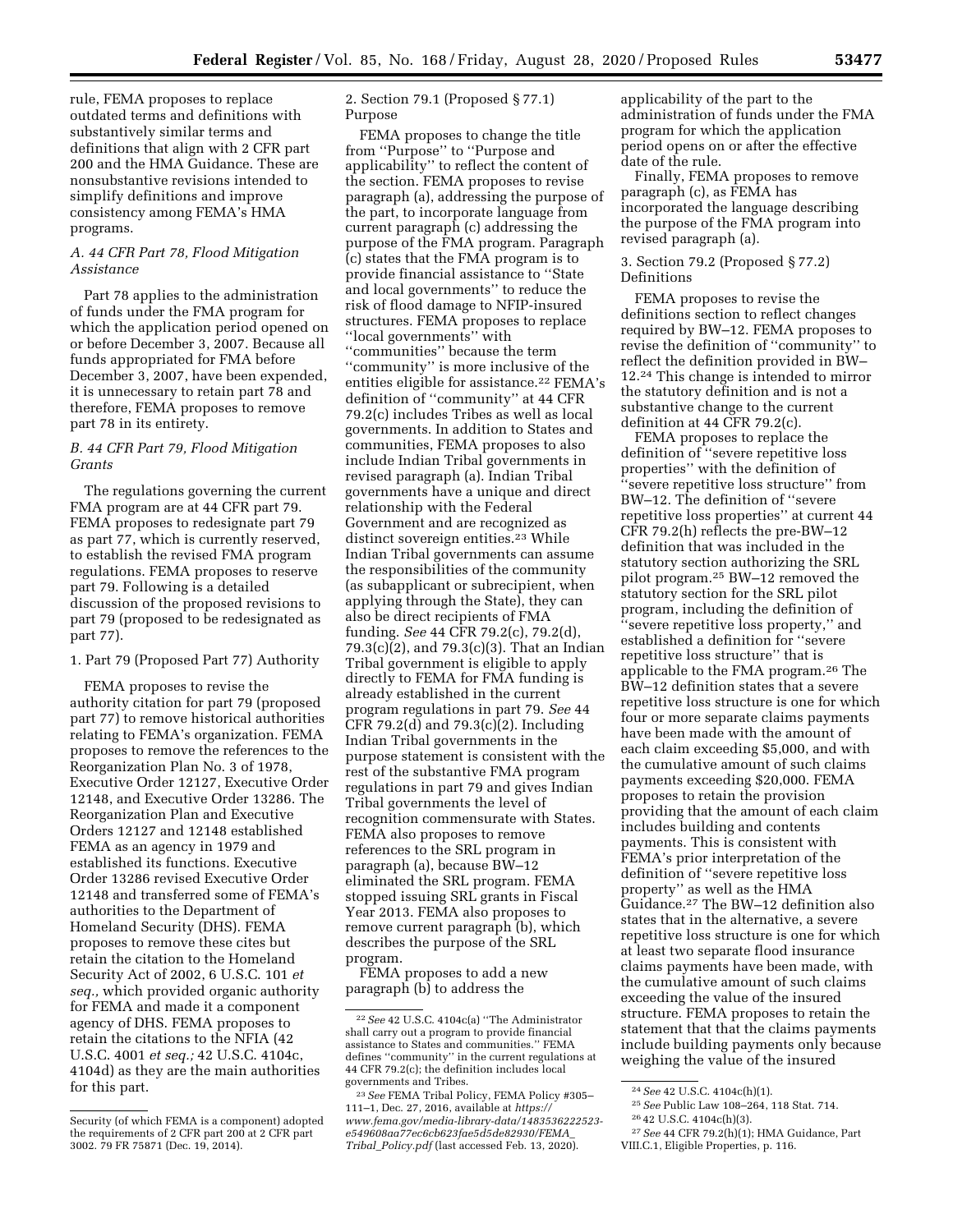structure against the amount of building payments is a more direct comparison than weighing the value of the insured structure against the amount of both

building *and* contents payments. This is consistent with FEMA's prior interpretation of the definition of ''severe repetitive loss property'' as well as the HMA Guidance.28

FEMA proposes to add a definition for ''repetitive loss structure'' to reflect the definition provided in BW–12. BW–12 established a distinction between repetitive loss structures and severe repetitive loss structures for purposes of the FMA program (which allows FEMA to better target funding based on a property's risk of damage). BW–12 defined the term ''repetitive loss structure'' to mean ''a structure covered by a contract for flood insurance that— (A) has incurred flood-related damage on 2 occasions, in which the cost of repair, on the average, equaled or exceeded 25 percent of the value of the structure at the time of each such flood event; and (B) at the time of the second incidence of flood-related damage, the contract for flood insurance contains increased cost of compliance coverage.'' FEMA's proposed definition of ''repetitive loss structure'' parrots the statutory definition. *See* 42 U.S.C.  $4121(a)(7)$  (cross referenced in 42 U.S.C.  $4104c(h)(2)$ ).

FEMA proposes to remove the definitions of ''market value'' and ''multifamily property,'' currently found at 44 CFR 79.2(f) and (g), respectively, because the statutory definitions of ''severe repetitive loss structure'' and ''repetitive loss structure'' no longer include these terms and it is therefore not necessary to use or define these terms in the regulations.

In addition to the revisions to the definitions made pursuant to BW–12, FEMA proposes to add terms and to replace outdated terms and definitions with substantively similar terms and definitions that better align with 2 CFR part 200 and the HMA Guidance. These are nonsubstantive revisions intended to simplify definitions and improve consistency among FEMA's HMA programs. FEMA proposes to add definitions for ''closeout,'' ''Federal award,'' ''management costs,'' ''passthrough Entity,'' and ''State.''

FEMA proposes to add a definition for ''closeout'' which is nearly identical to the definition in 2 CFR 200.16. FEMA proposes to add this definition for ease of the reader because the term is used in proposed part 77, and also to establish that it has the same meaning

as in the grants management regulations at 2 CFR part 200. This is a nonsubstantive change that reflects current practice.

FEMA proposes to add a definition for ''Federal award'' to reflect the definition in 2 CFR 200.38(a) $(1)$ ,<sup>29</sup> with two exceptions. First, FEMA proposes to use the terms ''recipient'' and ''subrecipient'' instead of the term ''non-Federal entity.'' The term ''non-Federal entity,'' as defined at 2 CFR 200.69, includes entities that are not eligible recipients or subrecipients under the FMA program. While FMA recipients and subrecipients are ''non-Federal entities'' under 2 CFR part 200, FEMA proposes to tailor the definitions in the FMA regulations so that they are program-specific. Second, FEMA proposes to clarify that the terms ''award'' and ''grant'' may also be used to describe a ''Federal award'' under the FMA program regulations. This is a nonsubstantive change to clarify that the terms used throughout proposed part 77 are interchangeable.

FEMA proposes to add a definition for ''management costs.'' ''Management costs'' are referenced throughout the FMA program regulations, but this term is not currently defined in part 79. FEMA proposes to define ''management costs'' consistent with existing FEMA regulations 30 and the HMA Guidance.31

FEMA proposes to add a definition for ''pass-through entity'' which is substantively the same as the definition in 2 CFR 200.74, with one exception. FEMA proposes to use the terms ''recipient'' and ''subrecipient'' instead of the term ''non-Federal entity.'' The term ''non-Federal entity,'' as defined at 2 CFR 200.69, includes entities that are not eligible recipients or subrecipients under the FMA program. While FMA recipients and subrecipients are ''non-Federal entities'' under 2 CFR part 200, FEMA proposes to tailor the definitions in the FMA regulations so that they are program-specific. The addition of this definition is for ease of the reader since the term is used in other definitions in proposed part 77.

FEMA proposes to add a definition for ''State,'' which is consistent with 2 CFR 200.90 as well as FEMA's regulations for mitigation planning and HMGP.32

Although not defined in the authorizing statute for the HMA programs, for purposes of these programs, and consistent with 2 CFR 200.90, FEMA considers a State to be any State of the United States, the District of Columbia, the Commonwealth of Puerto Rico, the U.S. Virgin Islands, Guam, American Samoa, and the Commonwealth of the Northern Mariana Islands.

FEMA proposes to replace the definitions ''grantee,'' ''subgrant,'' and ''subgrantee,'' with definitions for "recipient," "subaward," and ''subrecipient,'' respectively, to better align with the terms and definitions used in 2 CFR part 200 and the HMA Guidance. The proposed definition of ''recipient'' is similar to the definition at 2 CFR 200.86; however, FEMA proposes to use the terms ''State or Indian Tribal government'' instead of the term ''non-Federal entity'' to reflect the terms and definitions in this proposed rule, which are tailored to the FMA program. FEMA also proposes to add that the recipient may be a pass-through entity to clarify the relationship between the terms ''recipient'' and ''pass-through entity.''

The proposed definition of "subaward" is the same as the definition at 2 CFR 200.92.

The proposed definition of ''subrecipient'' is similar to the definition at 2 CFR 200.93; however, FEMA proposes to use the terms ''State agency, community, or Indian Tribal government'' instead of the term ''non-Federal entity'' to reflect the terms and definitions in this proposed rule, which are tailored to the FMA program.

FEMA proposes to revise the definitions of ''applicant'' and ''subapplicant.'' In the definition of ''applicant,'' FEMA proposes to replace the term ''grant'' with the term ''Federal award,'' which FEMA proposes to define in proposed § 77.2(e). This is a nonsubstantive change to use the newly defined term ''Federal award'' throughout the definitions. FEMA proposes to remove the provision stating that the applicant will be accountable for the use of the funds because it only serves as a vague reference to other applicable substantive requirements and is not necessary to include in the definition of ''applicant.'' 33 FEMA also proposes to add that once funds have been awarded, the applicant becomes the recipient and may also be a passthrough entity. This is a nonsubstantive addition to clarify the relationship

<sup>28</sup>*See* 44 CFR 79.2(h)(2); HMA Guidance, Part VIII.C.1, Eligible Properties, p. 116.

<sup>29</sup> In 2 CFR 200.38(a)(1), ''Federal award'' means the Federal financial assistance that a non-Federal entity receives directly from a Federal awarding agency or indirectly from a pass-through entity. 30*See* 44 CFR 207.2.

<sup>31</sup>*See* HMA Guidance, Part III, E.1.5, Management Costs, p. 41.

<sup>32</sup>*See* the definition for ''State'' in the mitigation planning regulations at 44 CFR 201.2 and the definitions section of part 206 (§ 206.2(a)(22)) which applies to the HMGP program regulations at

part 206 subpart N. *See also,* HMA Guidance, Part III.A, Eligible Applicants, p. 25.

<sup>33</sup>*See, e.g.,* 44 CFR 79.9, Grant administration, and 2 CFR 200.300–200.309, Standards for Financial and Program Management.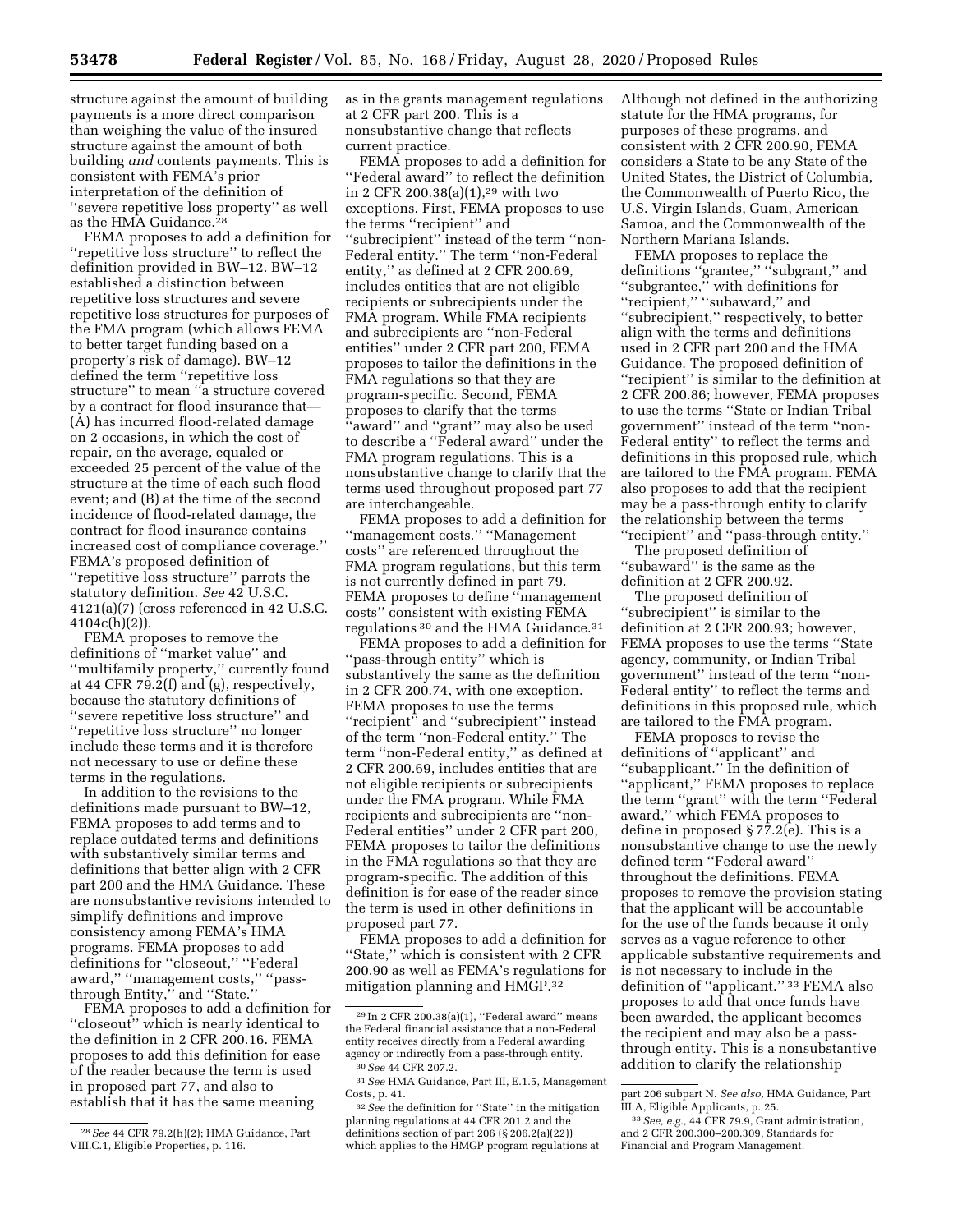between the terms ''applicant,'' ''recipient,'' and ''pass-through entity'' for the ease of the reader. FEMA proposes to revise the definition of ''subapplicant'' by removing the reference to the SRL program which is no longer authorized pursuant to BW– 12. FEMA proposes to clarify that applications submitted by subapplicants are *sub*applications. These are nonsubstantive revisions intended to reflect FEMA's current use of these terms.

Finally, FEMA makes no changes to the definitions of ''Indian Tribal government,'' ''Administrator,'' and ''Regional Administrator.''

#### 4. Section 79.3 (Proposed § 77.3) Responsibilities

In proposed § 77.3, which covers responsibilities of FEMA, the recipient, and subrecipients, FEMA proposes to remove references to the SRL program, to replace terms to conform to the revised definitions in proposed § 77.2, to remove the paragraphs addressing Indian Tribal government responsibilities (as they are covered under the recipient responsibilities), and to add monitoring and closeout provisions.

Paragraph (a) addresses FEMA's responsibilities under the FMA program. FEMA proposes to remove  $(a)(2)$ ,  $(a)(7)$ , and  $(a)(8)$ , which pertain to the former SRL program and are no longer necessary. FEMA proposes to add two paragraphs, (a)(6) and (7), regarding monitoring and closeout requirements. Consistent with 2 CFR 200.328 and 200.343, and the HMA Guidance,34 FEMA proposes to add the following FEMA responsibilities: (1) Monitoring implementation of awards through quarterly reports; and (2) reviewing all closeout documentation for compliance and sending the recipient a request for additional supporting documentation, if needed.35 These are nonsubstantive revisions intended to reflect and clarify existing requirements; they are already a part of the current grants process.

Paragraph (b) addresses the responsibilities of the State. However, the paragraph actually addresses the responsibilities of all recipients, including territories and Indian Tribal governments.36 Therefore, FEMA proposes to replace ''State'' with ''recipient'' in the heading and

introductory paragraph of (b). As proposed in this rulemaking, the term ''State'' includes territories (see proposed § 77.2(l)), and the term ''recipient'' includes States and Indian Tribal governments (see proposed § 77.2(i)). This change is clarifying and

is not substantive. The introductory paragraph of (b) states that the State will serve as the applicant and grantee through a single point of contact for the FMA and SRL programs. FEMA proposes to remove this sentence because it relates to the former FMA program and the eliminated SRL program, and it is no longer necessary to have a single point of contact as there are no longer two programs being addressed in this part.

Paragraph (b)(2) states the recipient has responsibility to review and submit local mitigation plans to the FEMA Regional Administrator for final review and approval. FEMA proposes to remove this paragraph in its entirety. The requirement to submit plans for review and approval is now located in 44 CFR part 201 (local mitigation plans are specifically covered in § 201.6). FEMA prefers to refer to part 201 to avoid confusion. Repeating the same requirement in part 79 (proposed part 77) is duplicative, can cause confusion as it might appear to be a separate requirement, and is administratively burdensome if FEMA needs to make any changes, as it would have to change them in two different places in the regulations. Finally, submitting plans for review and approval is not an FMA grant requirement; the FMA requirement is to have an approved plan, which is already captured in current § 79.3(b)(1) (proposed § 77.3(b)(1)).

FEMA proposes to replace the term ''subgrant(s)'' with ''subaward(s)'' in paragraphs (b)(3) (proposed (b)(2)), (b)(4) (proposed (b)(3)), and (b)(5) (proposed (b)(4)), to reflect the terminology used in 2 CFR part 200. This is a nonsubstantive change and is already used in the HMA Guidance.

FEMA proposes to add two new paragraphs, (b)(5) and (6), regarding monitoring and closeout requirements. Consistent with 2 CFR 200.328 and 200.343, and the HMA Guidance, 37 FEMA proposes to add the following recipient responsibilities: (1) Monitor and evaluate the progress of the mitigation activity in accordance with the approved original scope of work and budget through quarterly reports; and (2) closeout the subaward in accordance with 2 CFR 200.343 and 200.344, and

37*See* HMA Guidance, Part II.M, Project Monitoring, and Part II.N, Closeout, pp. 23–24. applicable FEMA guidance. These are nonsubstantive revisions intended to reflect and clarify existing requirements; they are already a part of the current grants process.38

Paragraph (c) addresses the responsibilities of Indian Tribal governments acting as recipients. As these responsibilities would now be covered under paragraph (b), FEMA proposes to remove paragraph (c). Current paragraph (c)(1) states that an Indian Tribal government must have a FEMA approved Tribal mitigation plan in accordance with § 201.7. Proposed paragraph (b)(1) states this requirement generally, to cover both States and Indian Tribal governments, as proposed paragraph (b) would now cover all recipients (States or Indian Tribal governments) instead of just States. Current paragraph (c)(2) states that a federally-recognized Indian Tribal government as defined by the Federally Recognized Indian Tribe List Act of 1994, applying directly to FEMA for mitigation grant funding will assume the responsibilities of the State as the term is used in part 79, as applicant or grantee, described in current paragraphs (b)(3) through (b)(6) (*i.e.,* the responsibilities of the State). This provision is now captured in proposed paragraph (b), which applies to all recipients, including Indian Tribal governments, since Indian Tribal governments are included in the definition of ''recipient'' in proposed § 77.2(i). Current paragraph (c)(3) states that a federally-recognized Indian Tribal government as defined by the Federally Recognized Indian Tribe list Act of 1994, applying through the State, will assume the responsibilities of the community (as the subapplicant or subgrantee) described in current paragraphs (d)(2) through (4). This provision would be captured in proposed paragraph (c), addressing the responsibilities of subrecipients (which can include Indian Tribal governments), as described below.

Current paragraph (d) addresses the responsibilities of the community. FEMA proposes to redesignate paragraph (d) as paragraph (c) and to change the paragraph heading from ''Community'' to ''Subrecipient.'' The responsibilities in this paragraph apply not just to communities, but to any entity that qualifies as a subrecipient, *i.e.,* a State agency, community, or Indian Tribal government (see proposed definition of ''subrecipient'' in

<sup>34</sup>*See* HMA Guidance, Part II.M, Project Monitoring, and Part II.N, Closeout, pp. 23–24.

<sup>35</sup>These requirements are covered by OMB Information Collection 1660–0072, ''Mitigation Grant Programs/e-grants''. This collection is approved by OMB until October 31, 2021. 36*See* HMA Guidance, Part I.C, Roles and Responsibilities, p. 5.

<sup>38</sup>These requirements are covered by OMB Information Collection 1660–0072, ''Mitigation Grant Programs/e-grants''. This collection is approved by OMB until October 31, 2021.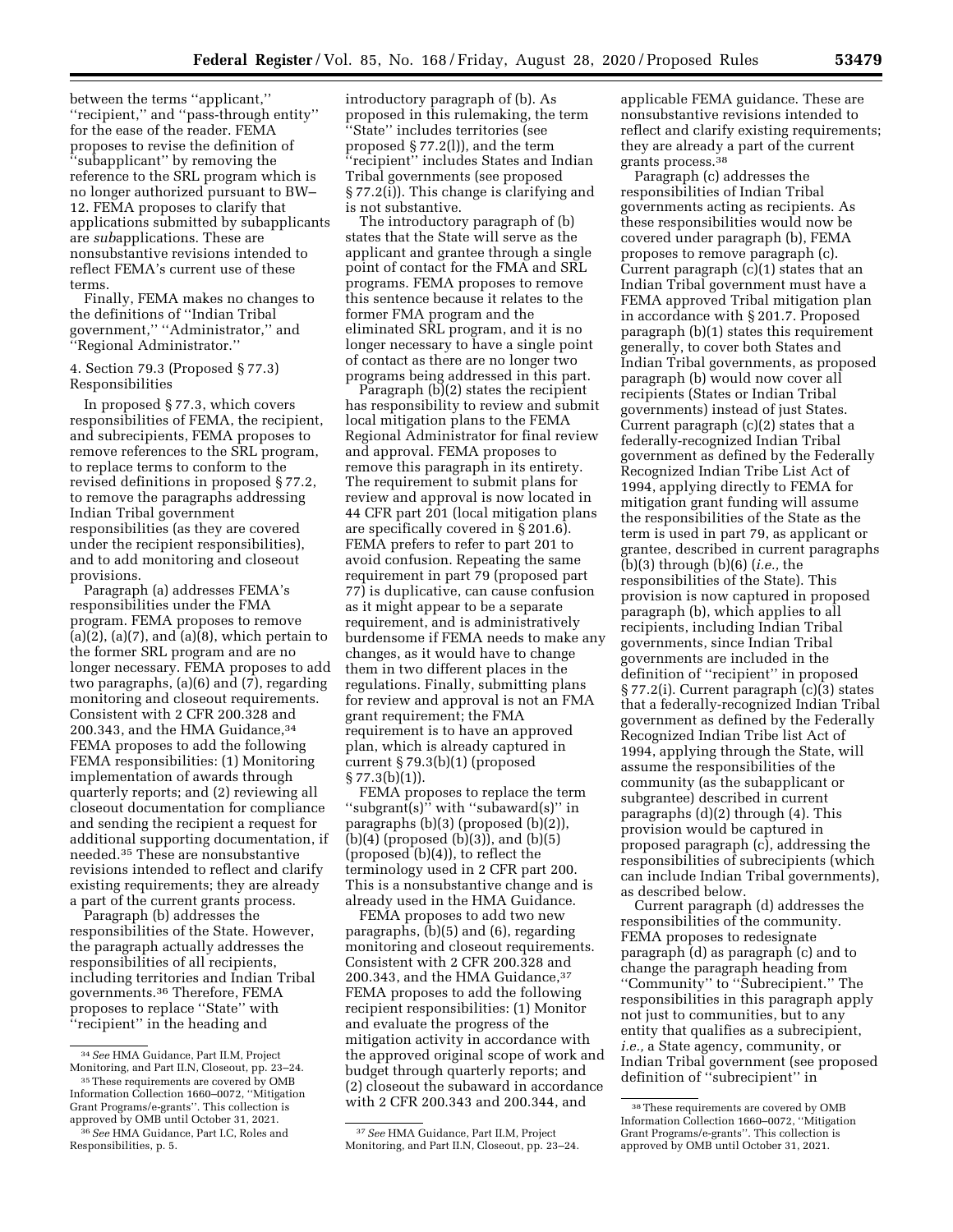§ 77.2(o)). This is a nonsubstantive change for clarification purposes only.

FEMA proposes to replace ''community'' with ''subrecipient'' in the introductory sentence as well, and to add that this can mean subapplicant because some of these responsibilities occur before the award. This is also a nonsubstantive change for clarification purposes only.

FEMA proposes to remove paragraph (d)(1), stating that the community must prepare and submit a FEMA approved local mitigation plan, consistent with 44 CFR part 201. The requirement to prepare and submit plans for review and approval is now located in 44 CFR part 201 (local mitigation plans are specifically covered in § 201.6). FEMA prefers to refer to part 201 to avoid confusion. Repeating the same requirement in part 79 (proposed part 77) is duplicative, can cause confusion as it might appear to be a separate requirement, and is administratively burdensome if FEMA needs to make any changes, as it would have to change them in two different places in the regulations. Finally, submitting plans for review and approval is not an FMA grant requirement; the requirement is to have an approved plan in order to be eligible for FMA project grants, which is already captured in current § 79.6(b)(2) (proposed § 77.6(b)(2)).

Current paragraph (d)(2) states that the community (proposed: subrecipient) must complete and submit subgrant applications to the State POC for FMA planning, project and management cost subgrants, and for SRL project and management costs subgrants. FEMA proposes to replace ''subgrant'' with ''subaward,'' consistent with the terminology in 2 CFR part 200. FEMA proposes to replace ''State POC'' with ''recipient'' as ''recipient'' captures the universe of entities to which a subrecipient would submit an application (*i.e.,* in addition to a State, the recipient can be a territory or Indian Tribal government). FEMA proposes to replace the phrase ''FMA planning, project and management cost subgrants'' with ''FMA planning and project subawards'' because FEMA proposes to replace the term ''subgrant'' with the term ''subaward,'' and because ''management costs'' are not a separate type of grant. Rather, ''management costs'' are defined under proposed § 77.2(g) and eligible as described under proposed § 77.7(a)(1). FEMA proposes to remove the clause pertaining to SRL subgrants, as the SRL program is no longer authorized under the NFIA. FEMA proposes to redesignate current paragraph (d)(2) as paragraph (c)(1). The proposed changes to paragraph (d)(2)

are nonsubstantive to clarify and conform the regulations with the changed definitions described above.

Current paragraph (d)(3) states that the community (proposed: subrecipient) must implement all approved subgrants; notifying each holder of a record interest in severe repetitive loss properties when an offer of mitigation assistance has been made under the SRL program, and when such offer has been refused. FEMA proposes to revise this provision to simply state that the subrecipient must ''implement all approved subawards.'' As the SRL program is no longer authorized under the NFIA, the clause pertaining to SRL assistance is not necessary. However, it is a current responsibility of all subrecipients to implement any approved subawards, so FEMA proposes to retain this portion of current paragraph (d)(3). FEMA proposes to redesignate current paragraph (d)(3) as paragraph (c)(2). These are nonsubstantive clarifying revisions.

FEMA proposes to add two paragraphs to address the monitoring and closeout requirements that are currently part of the grants process. Consistent with 2 CFR part 200 and the HMA Guidance, FEMA proposes to add paragraph (c)(3), stating that the subrecipient must monitor and evaluate the progress of the mitigation activity in accordance with the approved original scope of work and budget through quarterly reports, and paragraph (c)(5), stating that the subrecipient must closeout the subaward in accordance with 2 CFR 200.343 and 200.344, and the HMA Guidance.39 These are nonsubstantive revisions reflecting existing requirements.40

Current paragraph (d)(4) states that the community must comply with program requirements under this part, grant management requirements under 2 CFR parts 200 and 3002, the grant agreement articles, and other applicable Federal, State, Tribal and local laws and regulations. FEMA proposes to retain this language and redesignate current paragraph (d)(4) as paragraph (c)(4).

5. Section 79.4 (Proposed § 77.4) Availability of Funding

Section 79.4 addresses the method of funding under the SRL and FMA programs prior to BW–12. As explained in the Background section of this preamble, prior to BW–12, FMA

program funding was allocated to States each fiscal year based upon the number of NFIP policies within the State, the number of repetitive loss structures within the State, and other criteria the Administrator determined to be in the best interests of the NFIF.

Paragraph (a) addresses automatic allocations. FEMA proposes to remove paragraph (a)(1), which addresses the SRL program, as that program is no longer authorized under the NFIA. Paragraph (a)(2) describes how the automatic allocation process worked for the FMA program prior to BW–12. Pursuant to the introductory language of current paragraph (a)(2), for the amount made available for the FMA program, the Administrator allocates the available funds each fiscal year. Funds are distributed based upon the number of NFIP policies, repetitive loss structures, and any other such criteria the Administrator determines are in the best interest of the NFIF. FEMA proposes to revise the introductory language of current paragraph (a)(2) to state that the Administrator will allocate funds based upon criteria established for each application period rather than ''each fiscal year,'' because this is more accurate. Although each application period is usually tied to the specific fiscal year, referring to ''each application period'' would allow flexibility in the event that a particular application period did not line up exactly with a particular fiscal year (for example, if the appropriations process delayed the announcement of an application period beyond the normal schedule). FEMA also proposes to add ''severe repetitive loss structures'' to the list of criteria because under the NFIA, as amended by BW–12, these structures are defined separately and subject to different cost share provisions.41 FEMA proposes to renumber revised paragraph  $(a)(2)$  as § 77.4 $(a)(1)$ .

Current paragraph (a)(2)(i) states that a maximum of 7.5 percent of the amount made available in any fiscal year may be allocated for FMA planning grants nationally, that a planning grant will not be awarded to a State or community more than once every 5 years, and an individual planning grant will not exceed \$150,000 to any State agency applicant, or \$50,000 to any community subapplicant. It states that the total planning grant made in any fiscal year to any State, including all communities located in the State, will not exceed \$300,000. FEMA proposes to redesignate this paragraph as paragraph (a)(2). FEMA also proposes to revise this paragraph because BW–12 revised the

<sup>39</sup>*See* 2 CFR 200.328, 200.343; HMA Guidance, Part II. M, Project Monitoring, and Part II.N, Closeout, pp. 23–24.

<sup>40</sup>These requirements are covered by OMB Information Collection 1660–0072, ''Mitigation Grant Programs/e-grants.'' This collection is approved by OMB until October 31, 2021. 41*See* 42 U.S.C. 4104c(d)(1) and (h)(3).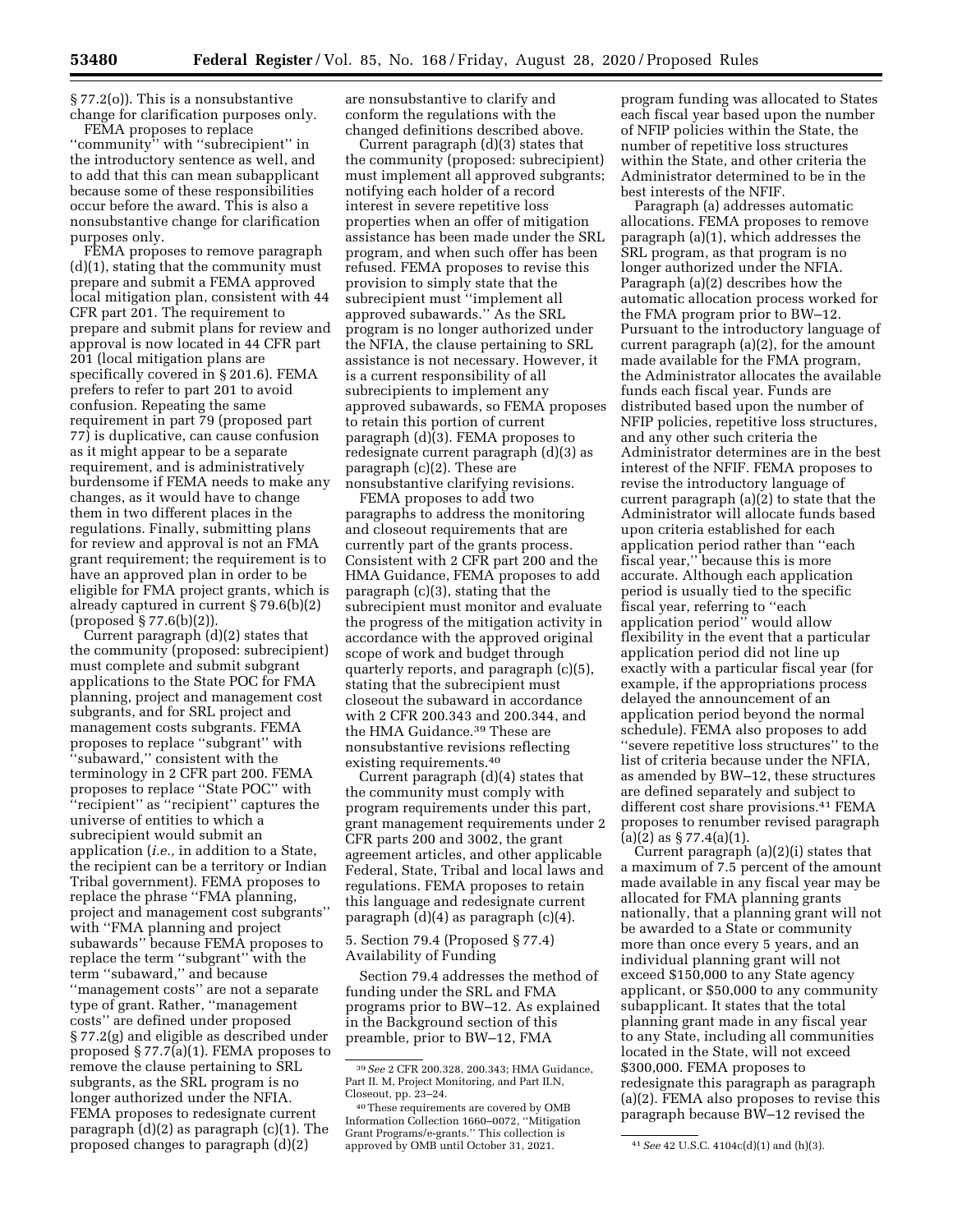costs.49 Prior to BW–12, repetitive loss structures received a 75 percent cost

share. FEMA proposes to add a new paragraph (b)(3) to state that for all other mitigation activities, FEMA may contribute up to 75 percent of all eligible costs.50 FEMA has implemented this new cost structure in the HMA Guidance.51

Some projects include different types of structures. FEMA proposes to add a new paragraph (b)(4) stating that for projects that contain a combination of severe repetitive loss, repetitive loss, and/or insured structures, FEMA will calculate the cost share as appropriate for each type of structure submitted in the project subapplication, meaning that FEMA will determine the cost share based on the type of structure, even if the structure is combined with other types in the same project. FEMA is adding this provision to make clear that a structure is not eligible to receive an increased Federal cost share just because it is included in the same project as structures that are eligible to receive an increased Federal cost share. For example, the cost of mitigating a repetitive loss structure is still subject to the 90 percent Federal/10 percent non-Federal cost share requirement, even if it is included in a project that also mitigates severe repetitive loss structures. This is not a substantive change and reflects FEMA's current practice. FEMA proposes to add this provision to ensure that potential subrecipients do not mistakenly expect to receive increased cost shares for which they are ineligible.

Current paragraph (c)(3) states that for the FMA program only, of the non-Federal contribution, not more than one half can be provided from in-kind contributions. FEMA proposes to remove this paragraph because BW–12 eliminated the limit on the amount of in-kind contributions that may make up the non-Federal portion of an FMA award.52

BW–12 includes a provision stating that for any application for a grant for which FEMA fails to make a grant award within 5 years of the date of application, the grant application is considered to be denied and any funding amounts allocated for such grant application will remain available

\$150,000 and \$50,000 caps, and explicitly removed the 7.5 percent cap, the 5-year limit, and the \$300,000 total cap. Under the current statutory authority, the amount of an individual planning grant under the FMA program shall not exceed \$50,000 for any mitigation plan of a State (or, a ''recipient'' as defined in this proposed rule) or \$25,000 for any mitigation plan of a community (or, a ''subrecipient'' as defined in this proposed rule).<sup>42</sup> FEMA proposes to reflect these revised caps in proposed § 77.4(a)(2). This removal is a nonsubstantive change to the FMA program as FEMA has already implemented this provision of BW– 12.43

Current paragraph (a)(2)(ii) states that the total amount of FMA project grant funds provided during any 5-year period will not exceed \$10,000,000 to any State agency(s) or \$3,300,000 to any community. It states that the total amount of project grant funds provided to any State, including all communities located in the State will not exceed \$20,000,000 during any 5-year period. The Administrator may waive the limits of this paragraph for any 5-year period when a major disaster or emergency is declared pursuant to the Robert T. Stafford Disaster Relief and Emergency Assistance Act for flood conditions. FEMA proposes to remove this paragraph because BW–12 removed these caps and time period restrictions. Under the current statutory authority, FMA project grants must meet the eligibility requirements in 42 U.S.C. 4104c(c), are subject to the availability of funds, and may be subject to additional restrictions as Congress may establish in the annual appropriation for the FMA program. This removal is a nonsubstantive change to the FMA program as FEMA has already implemented this provision of BW– 12.44

Paragraph (b) addresses redistribution. It states that funds allocated to States that choose not to participate in either the FMA or SRL program in any given year will be reallocated to participating States and Indian Tribal applicants. It states that any funds allocated to a State, and the communities within the State, which have not been obligated within the timeframes established by the Administrator shall be redistributed by the Administrator to other States and communities to carry out eligible

activities in accordance with this part. FEMA proposes to remove this paragraph because BW–12 eliminated automatic allocations. As there are no automatic allocations, there is no need for a provision regarding re-allocations. Under the current program post-BW–12, FEMA considers all eligible subapplications and selects subapplications against agency priorities identified in annual appropriations and the NOFO.45

Current paragraph (c) addresses the cost share provisions that were applicable prior to BW–12. Under current paragraph (c)(1), FEMA may provide up to 75 percent of the eligible cost of activities for grants approved for funding. Under current paragraph (c)(2), FEMA may contribute up to 90 percent of the cost of the eligible activities for severe repetitive loss properties if the applicant has an approved mitigation plan meeting the repetitive loss requirements identified in § 201.4 or § 201.7.

FEMA proposes to redesignate current paragraph (c) as paragraph (b) and to replace current paragraphs (c)(1) and (2) with proposed paragraphs (b)(1) through (3) to reflect the new cost share structure under BW–12. FEMA proposes to add a new paragraph (b)(1) to state that for each severe repetitive loss structure, FEMA may contribute up to 100 percent of all eligible costs if the activities are technically feasible and cost-effective, or, up to the amount of the expected savings to the NFIP for acquisition or relocation activities.46 FEMA is not retaining the requirement that severe repetitive loss properties have an approved mitigation plan meeting the repetitive loss requirements identified in part 201 because BW–12 removed this requirement.47 Note that all applicants must still have a FEMAapproved mitigation plan that addresses flood losses to structures covered by the NFIP, but the mitigation planning requirements are no longer tied to specific cost shares.48 FEMA proposes to clarify the mitigation planning requirements in proposed § 77.6(b), discussed elsewhere in this preamble.

FEMA proposes to add a new paragraph (b)(2) to state that for repetitive loss structures, FEMA may contribute up to 90 percent of eligible

<sup>49</sup> 42 U.S.C. 4104c(d)(2); implemented via HMA Guidance at section VIII.C.3, Cost Sharing, p. 118.

<sup>50</sup> 42 U.S.C. 4104c(d)(3); implemented via HMA Guidance at section VIII.C.3, Cost Sharing, p. 118. 51*See* HMA Guidance, Part VIII. C.3, Cost

Sharing, pp. 117–18. 52*See* Public Law 112–141, section 100225(a); 42

U.S.C. 4104c(d).

<sup>42</sup> 42 U.S.C. 4104c(c)(3)(F). 43*See* HMA Guidance, Part IV.E.3, FMA Funding

<sup>&</sup>lt;sup>44</sup> See HMA Guidance, Part VIII.C, Additional Program Guidance: Flood Mitigation Assistance Program, pp. 116–18.

<sup>45</sup>*See* HMA Guidance, Part IV.H.1, Required Components, p. 59.

<sup>46</sup> 42 U.S.C. 4104c(c)(2) and (d)(1); implemented via HMA Guidance at section VIII.C.3, Cost Sharing, p. 117.

<sup>47</sup>*See* Public Law 112–141, section 100225(a)(1), (9); 42 U.S.C. 4104c(d).

<sup>48</sup>*See* 42 U.S.C. 4104c(b).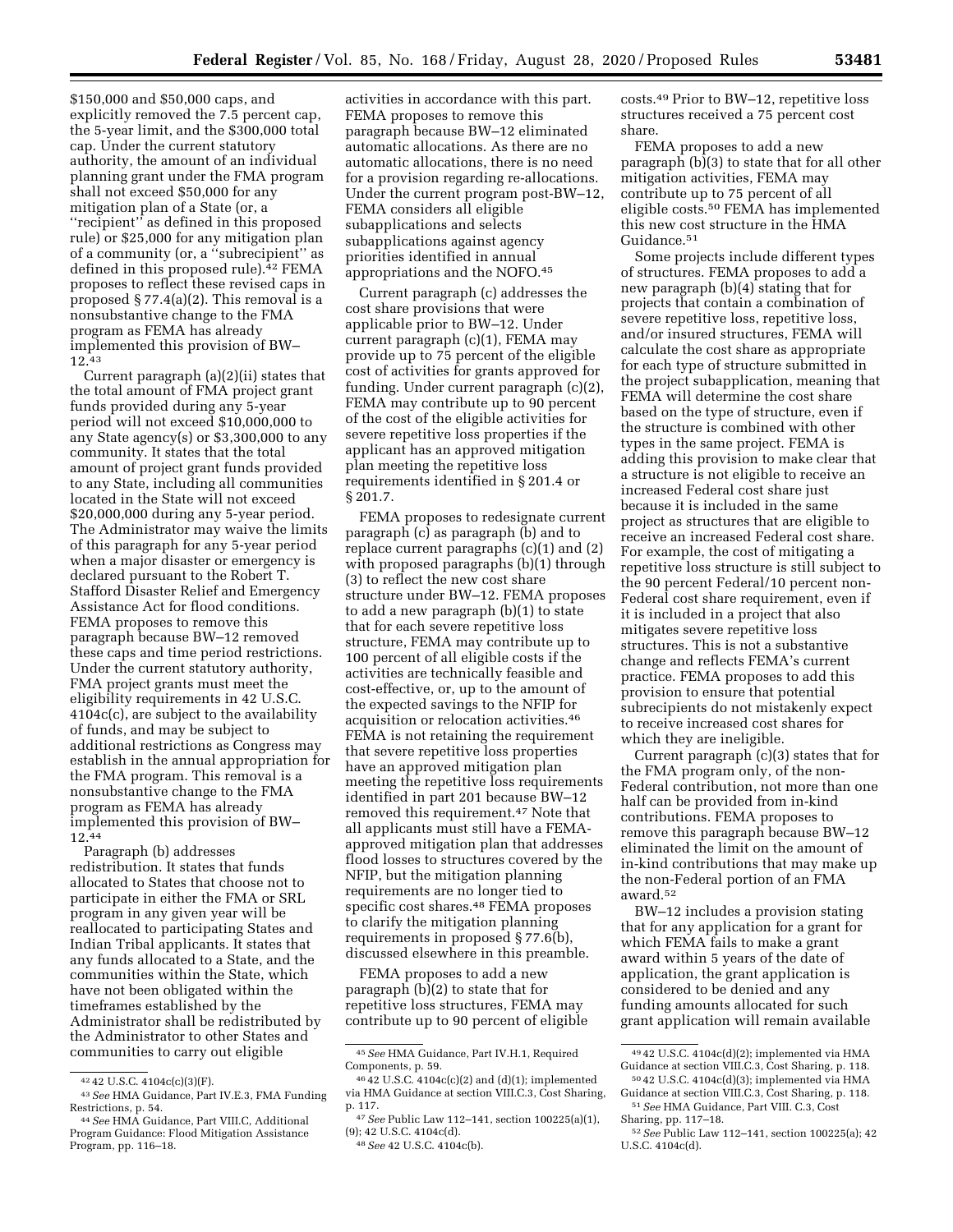for other FMA grants.<sup>53</sup> FEMA proposes to add a new paragraph (c) to implement this provision. FEMA notes that while the statute uses the term ''application,'' FEMA is interpreting this to mean subapplications as well. While FEMA makes awards to the applicant, it is the applicant who awards funds to the subapplicant. Therefore FEMA is applying the 5-year requirement to applicants to ensure they in turn are timely in making the subawards to their subapplicants. Otherwise, the intent of the statute would not be fully realized if FEMA makes the award within 5 years, but the applicant does not in turn make a timely award to the subapplicant. FEMA interprets ''date of application'' to mean date of submission, meaning the date the applicant/subapplicant submits the application to FEMA. This is to avoid any potential confusion about the date that marks the beginning of the 5-year period. FEMA has implemented this provision in the HMA Guidance.54

## 6. Section 79.5 (Proposed § 77.5) Application Process

Current § 79.5 addresses the application process. Paragraph (a) is entitled ''Applicant or grantee.'' FEMA proposes to remove the reference to grantee so that the title of paragraph (a) would just be ''Applicant.'' While 2 CFR part 200 uses recipient rather than grantee, this section addresses the point in the grants process where money has not yet been awarded, so the appropriate term for this paragraph is applicant rather than recipient. Current paragraph (a)(1) states that States will be notified of the amount allocated to them for the SRL and FMA programs each fiscal year, along with the application timeframes. As discussed above, automatic allocations are no longer used under the FMA program, and the SRL program is no longer authorized. Further, FEMA prefers to use ''applicant'' rather than State, as applicant captures the full universe of entities who may be an applicant (*i.e.,*  States (including territories) and Indian Tribal governments).55 Therefore FEMA proposes to revise paragraph (a)(1) to state that applicants will be notified of the availability of funding for the FMA program pursuant to 2 CFR 200.202 and 200.203. Section 200.202 requires agencies to provide public notice of grant fund availability, and § 200.203 lists the requirements surrounding these notices (including the information they

must contain). As discussed above, FEMA publishes a NOFO when funds become available. The NOFO includes the application timeframes, and therefore FEMA did not retain in paragraph (a)(1) the specific requirement to provide application timeframes.

Paragraph (a)(2) states that the State is responsible for soliciting applications from eligible communities, or subapplicants, and for reviewing and prioritizing applications prior to forwarding them to FEMA for review and award. FEMA proposes to replace ''State'' with ''applicant'' to cover the entire universe of potential applicants (States (including territories) and Indian Tribal governments).56

Paragraph (a)(3) states that participation in these flood mitigation grant programs is voluntary, and States may elect not to participate in either the SRL or FMA program in any fiscal year without compromising their eligibility in future years. FEMA proposes to remove this paragraph because it was relevant pre-BW–12 when the programs were allocation based and each eligible State received an annual allocation. While the current FMA program is voluntary, this is not necessary to repeat in the regulations relating to the application process because the voluntary nature of the program is established in the statute and made clear in § 79.6 (proposed § 77.6), each annual NOFO, and the HMA Guidance.<sup>57</sup>

Paragraph (a)(4) states that Indian Tribal governments interested in applying directly to FEMA for either the FMA or SRL program grants should contact the appropriate FEMA Regional Administrator for application information. FEMA proposes to remove this paragraph because proposed paragraphs (a)(1) and (2) would apply to Indian Tribal government applicants and eliminate the need to address these applicants in a separate paragraph.

Paragraph (b) is entitled ''Subapplicant or subgrantee.'' FEMA proposes to remove the term ''subgrantee'' because the paragraph applies to subapplicants before they become subgrantees (proposed ''subrecipients''), and thus it is only necessary to include ''subapplicant'' in the paragraph title. No substantive change is intended. The first sentence states that participation in the SRL and the FMA program is voluntary, and communities may elect not to apply.

FEMA proposes to remove this sentence because it was relevant pre-BW–12 when the programs were allocation based and each eligible State received an annual allocation. While the current FMA program is voluntary, this is not necessary to repeat in the regulations relating to the application process because the voluntary nature of the program is established in the statute and made clear in § 79.6 (proposed § 77.6), each annual NOFO, and the HMA Guidance.58

The second sentence states that communities or other subapplicants who choose to apply must develop applications within the timeframes and requirements established by FEMA and must submit applications to the State. FEMA proposes to replace "State" with ''applicant'' for reasons discussed above, and proposes to replace ''applications'' with ''subapplications,'' which is the proper terminology. Subapplicants submit subapplications, while applicants submit applications. This is not a substantive change.

## 7. Section 79.6 (Proposed § 77.6) Eligibility

i. Paragraph (a) Eligible Applicants and Subapplicants

FEMA proposes to change the heading of paragraph (a) from ''Eligible applicants and subapplicants'' to ''NFIP requirements'' to better reflect the provisions of this paragraph.

Paragraph (a)(1) states that States, Indian Tribal governments, and communities participating in the NFIP may apply for planning and project grants and associated management costs. FEMA proposes to revise this paragraph to say that States, Indian Tribal governments, and communities must be participating in the NFIP and may not be suspended or withdrawn under the program. FEMA proposes to omit ''planning and project grants and associated management costs'' from this paragraph because eligible activities are covered in paragraph (c) and need not be listed here as well. FEMA also proposes to incorporate into paragraph (a)(1) the eligibility restriction for communities that are suspended or withdrawn under the NFIP. This requirement is currently listed in paragraph (a)(3), which FEMA proposes to remove. This is a nonsubstantive revision intended to incorporate the relevant NFIP participation requirements into a simplified paragraph (a)(1).

Paragraph (2) states that States, Indian Tribal governments, and communities

<sup>53</sup>*See* 42 U.S.C. 4104c(g).

<sup>54</sup>*See* HMA Guidance, Part VIII.C.6, Failure to Make Federal Award within 5 Years, p. 118. 55*See* proposed § 77.2(b).

<sup>56</sup> *Id.*  57*See* 42 U.S.C. 4104c(a); 44 CFR 79.6; HMA Guidance, Part II, Frontloading HMA Program Eligibility Requirements, p. 13. 58 *Id.*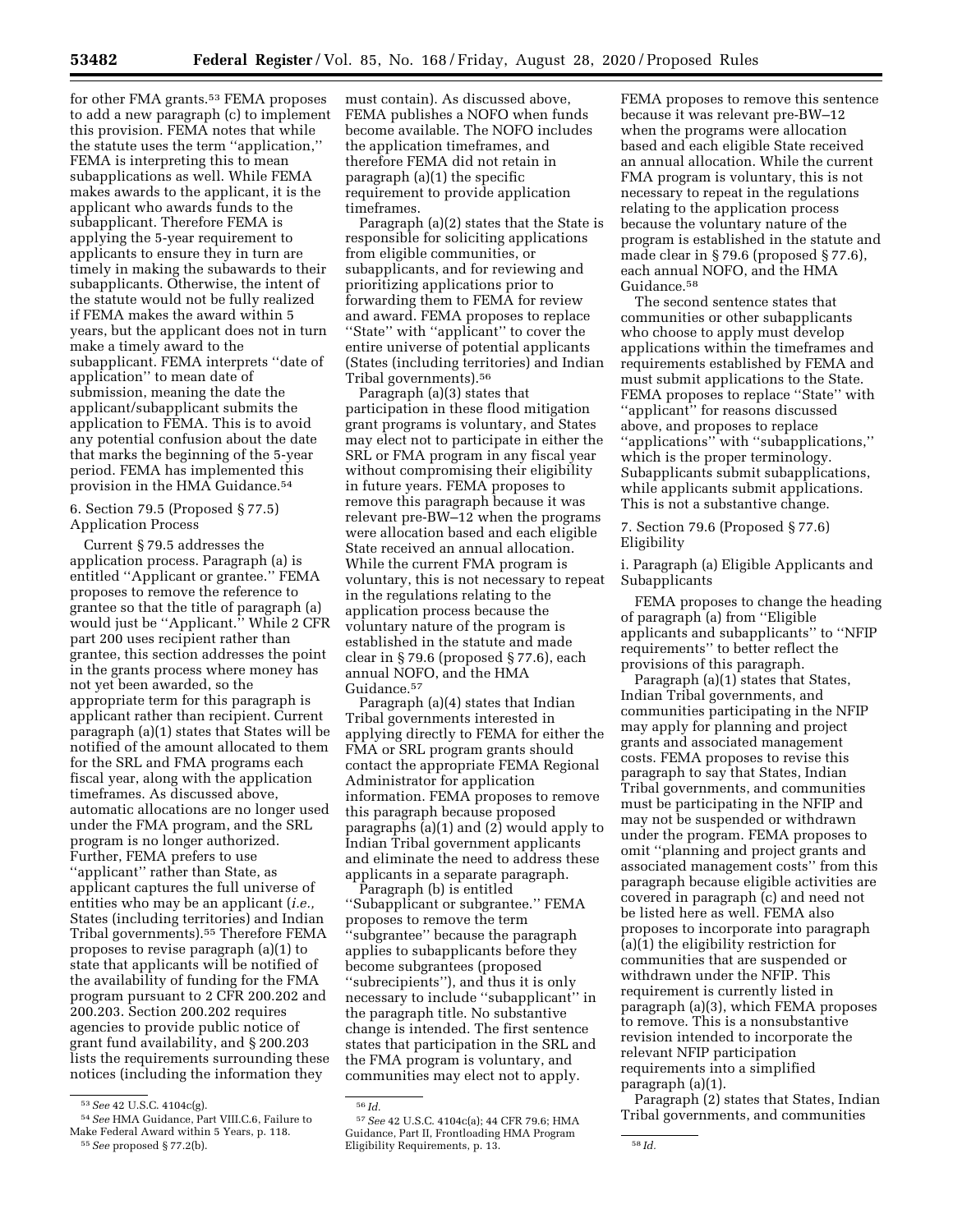participating in the NFIP may apply for SRL project grants and associated management costs. FEMA proposes to remove this paragraph because the SRL program is no longer authorized under the NFIA.

Paragraph (3) states that communities withdrawn, suspended, or not participating under part 60 (Criteria for Land Management and Use) of the NFIP are not eligible for either the FMA or SRL programs. FEMA proposes to remove this paragraph because the SRL program was eliminated by BW–12, and the NFIP participation requirement for the FMA program is already covered under proposed § 77.6(a)(1). While paragraph (3) specifically references part 60, FEMA proposes to omit the reference to part 60 in proposed paragraph (a)(1) because it is unnecessary. The reference to part 60 effectively means communities that are participating in the NFIP and who are not suspended or withdrawn *under the program.* FEMA intends proposed paragraph (a)(1) to have the same meaning, but proposes to reference the NFIP generally so that the meaning remains clear even if the regulations at part 60 are revised or renumbered.

While current part 79 addresses NFIP requirements in terms of applicant and subapplicant eligibility, it does not address NFIP requirements specific to property eligibility. FEMA proposes to add a new paragraph (a)(2) to clarify that, for projects that impact individual structures, an NFIP policy for the structure must be in effect prior to the opening of the application period and be maintained for the life of the structure. This is consistent with the HMA Guidance, which explains that properties must be NFIP-insured at the time of the application submittal and prior to the period of availability or application start date and be maintained for the life of the structure.59 In the absence of such a requirement, a property owner could obtain an NFIP policy immediately before receiving an FMA award and drop the policy after taking advantage of NFIF funds. The establishment of a clear and measurable eligibility requirement will help ensure that FMA funding is awarded to policy holders who consistently maintain coverage for eligible structures. This requirement is consistent with the NFIA's statutory mandate to use funds for activities designed to reduce the risk of flood damage to structures covered under contracts for flood insurance,<sup>60</sup>

60*See* 42 U.S.C. 4104c(a).

and is intended to support good stewardship of NFIF funds.

#### ii. Paragraph (b) Plan Requirement

FEMA proposes to revise paragraph (b), *Plan requirement,* to remove the reference to the SRL program and to clarify current mitigation planning requirements consistent with BW–12. To be eligible for FMA awards, applicants and subapplicants must have a FEMA-approved mitigation plan that describes the mitigation activities to be carried out with FMA awards and provides for the reduction of flood losses to structures covered under the NFIP.<sup>61</sup>

Paragraph (1) states that States must have an approved mitigation plan meeting the requirements of 44 CFR 201.4 or 201.5 in order to apply for grants through the FMA or SRL programs. FEMA proposes to remove the reference to 201.5 as this section addresses enhanced State mitigation plans which are not necessary for eligibility. FEMA also proposes to revise this sentence to clarify that the plan must be approved by FEMA. While it is implied in part 201 that the plan must be approved by FEMA, it is not explicit, so FEMA proposes to add this clarification to avoid any potential confusion. This is not a substantive change and is intended only to improve clarity and consistency with part 201.62 FEMA also proposes to add language specifying that the FEMA-approved mitigation plan ''provides for reduction of flood losses to structures for which NFIP coverage is available'' to make the language more consistent with the current statutory requirement at 42 U.S.C. 4104c(b). FEMA proposes to remove the language ''in order to apply for grants through the FMA or SRL programs,'' first because the SRL is no longer authorized, and second, even though FMA is still an authorized program, it is not necessary because the regulation already makes it clear that a plan is required.

The second sentence of paragraph (1) states that Indian Tribal governments must have an approved plan meeting the requirements of 44 CFR 201.7 at the time of application. As with States, FEMA proposes to revise this provision to clarify that the plan must be approved by FEMA. While it is implied in part 201 that the plan must be approved by FEMA, it is not explicit, so FEMA proposes to add this clarification to avoid any potential confusion. FEMA proposes to add ''mitigation'' before 'plan'' for the sake of clarity. As with

State mitigation plans, FEMA proposes to add language specifying that the FEMA-approved mitigation plan ''provides for reduction of flood losses to structures for which NFIP coverage is available'' to make the language more consistent with the current statutory requirement at 42 U.S.C. 4104c(b). Finally, FEMA proposes to remove the language ''at the time of application'' and address this requirement in a separate sentence as described below.

Applicants must have a FEMAapproved mitigation plan at the time of application and award. This comports with the NFIA, which requires applicants to have a FEMA-approved mitigation plan as a condition of eligibility for FMA awards.63 Currently, the regulation is silent as to this requirement for States. For Indian Tribal governments, the current regulation states only ''at the time of application.'' FEMA proposes to add a sentence stating that both States and Indian Tribal governments must have a FEMAapproved mitigation plan at the time of application and award. This is a nonsubstantive change intended for clarification purposes only.64

Paragraph (2) states that in order to be eligible for FMA and SRL grants, subapplicants must have an approved mitigation plan at the time of application in accordance with 44 CFR part 201 that at a minimum addresses flood hazards. As with applicants, FEMA proposes to revise this provision to clarify that the plan must be approved by FEMA. While it is implied in part 201 that the plan must be approved by FEMA, it is not explicit, so FEMA proposes to add this clarification to avoid any potential confusion. Also as with applicants, FEMA proposes to add that the plan must provide for reduction of flood losses to structures for which NFIP coverage is available. FEMA proposes to remove the language ''at a minimum, addresses flood hazards'' and replace it with the language ''provides for reduction of flood losses to structures for which NFIP coverage is available'' to make the language more consistent with the current statutory requirement at 42 U.S.C. 4104c(b).

FEMA proposes to add a sentence stating that the FEMA-approved mitigation plan is required at the time of application and award for reasons described above.<sup>65</sup>

<sup>59</sup>*See* HMA Guidance, Part VIII.C.1, Eligible Properties, p. 116.

<sup>61</sup>*See* 42 U.S.C. 4104c(b).

<sup>62</sup>*See* 44 CFR 201.3(b).

<sup>63</sup>*See* 42 U.S.C. 4104c(b).

<sup>64</sup>*See* HMA Guidance, Part III.E.5.1, Applicant Mitigation Plan Requirement, p. 45.

<sup>65</sup>*See* HMA Guidance, Part III.E.5.2, Subapplicant Mitigation Plan Requirement, p. 45.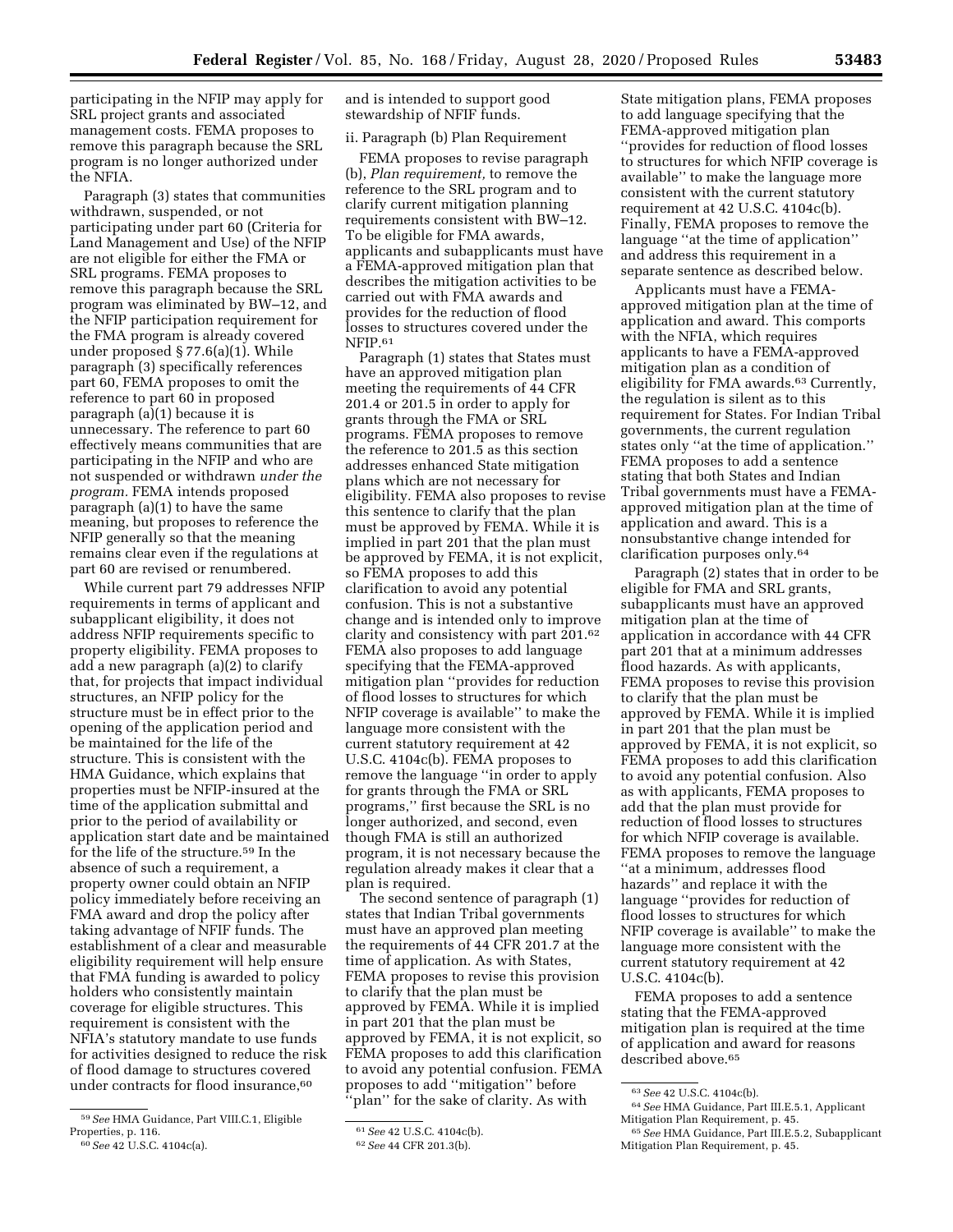Finally, FEMA proposes to add paragraph headings to aid the reader. It proposes to add the header ''applicants'' for paragraph (b)(1), and the header ''subapplicants'' for paragraph (b)(2) to make the paragraph structure easier to follow.

#### iii. Paragraph (c) Eligible Activities

FEMA proposes to revise paragraph (c), *Eligible activities,* to reflect the changes from BW–12.

Paragraph (1) addresses planning and states that FMA planning grants are limited to those activities necessary to develop or update the flood portion of any mitigation plan. FEMA proposes to remove this sentence because the NFIA, as amended by BW–12, explicitly provides that a mitigation plan that provides for the reduction of flood losses to structures for which NFIP coverage is available *may be included in a multi-hazard mitigation plan.*66 FEMA proposes to remove the ''flood portion'' language because there may be multihazard mitigation plans that meet the statutory requirements but that do not distinguish and address all flood-related provisions in a separate ''flood portion'' of the plan. FEMA proposes to say, instead, that the plans must provide for reduction of flood losses to structures for which NFIP coverage is available. This change is intended to reflect the statutory language at 42 U.S.C. 4104c(b).

FEMA proposes to also remove the following sentence, which states that planning grants are not eligible for funding under the SRL program; as the SRL program is no longer authorized, this provision is no longer necessary.

Paragraph (c)(2) addresses projects. The first sentence of the introductory text states that projects funded under the SRL program are limited to those activities that specifically reduce or eliminate flood damages to severe repetitive loss properties. FEMA proposes to remove this sentence and make necessary grammatical adjustments to this paragraph because the SRL program is no longer authorized.

In paragraph  $(c)(2)(v)$ , FEMA proposes to remove language that limits the eligibility of demolition and rebuilding of properties to the SRL program. The demolition and rebuilding of properties to at least base flood levels or higher, if required by FEMA or by State or local ordinance, has been an eligible activity under the FMA program since before BW–12's passage. FEMA implemented this provision in the HMA Guidance.<sup>67</sup>

Paragraph (c)(2)(vi) lists as an eligible project ''minor physical localized flood reduction measures'' that lessen the frequency or severity of flooding and decrease predicted flood damages. FEMA proposes to replace ''minor physical localized flood reduction measures'' with ''localized flood risk reduction projects.'' The following sentence states that ''major flood control projects'' such as dikes, levees, floodwalls, seawalls, groins, jetties, dams and large-scale waterway channelization projects are not eligible. FEMA proposes to replace ''major flood control projects'' with ''non-localized flood risk reduction projects.'' Major flood control projects are known as ''non-localized flood risk reduction projects'' for purposes of FMA. FEMA proposes to replace major flood control projects with non-localized flood risk reduction projects so that these projects are known by one common name. These changes are intended to ensure consistency between program implementation, guidance, and regulation, and do not impose new requirements. The terms ''localized flood risk reduction projects'' and ''nonlocalized flood risk reduction projects'' are used throughout the HMA Guidance.68

BW–12 added elevation, relocation, and floodproofing of utilities as eligible activities.69 FEMA proposes to add these activities to a new paragraph (c)(2)(vii). These activities were implemented in the HMA Guidance.70

BW–12 provides that eligible activities may include mitigation activities that are described in the mitigation plan of a State or community but not specified by statute or regulation.71 FEMA proposes to implement this provision in a new paragraph  $(c)(2)$ (viii) for mitigation activities described in a State, Tribal, or local mitigation plan that are not listed in paragraphs (c)(2)(i) through (vii). This flexibility is important because it allows FEMA to consider innovative or novel projects that are consistent with the goals of the FMA program but are not specifically identified in statute or regulation. This is a nonsubstantive

change; FEMA has already implemented this provision in the HMA Guidance.72

BW–12 provides that if a State applied for and was awarded at least \$1,000,000 in FMA grants in the prior fiscal year, FEMA may provide funding for technical assistance to communities not to exceed \$50,000 per State in any fiscal year to identify eligible activities, to develop grant applications, and to implement FMA grants.73 FEMA proposes to add new paragraph (c)(3) to implement this provision. The new paragraph would state that if a recipient applied for and was awarded at least \$1 million in the prior fiscal year, that recipient may be eligible to receive a technical assistance grant for up to \$50,000. FEMA has already implemented this provision in the HMA Guidance.74 The HMA Guidance lists potential eligible activities under this grant, such as promoting FMA to communities, visiting sites with communities/applicants, developing and reviewing project applications and mitigation plans, participating in planning meetings, providing planning workshops and materials, performing benefit cost analyses and providing grants management workshops and materials, funding (in part) salaries and expenses of staff working to develop, review, monitor, and close FMA grants.75

iv. Paragraph (d) Minimum Project Criteria

Paragraph (d) addresses minimum project criteria which lists specific criteria FMA grant projects must meet in addition to being an eligible project type as described in paragraph (c). Paragraph (d)(1) states that projects must be in conformance with mitigation plans approved under 44 CFR part 201 for the State and community where the project is located. FEMA proposes to revise this provision for the sake of clarity, to state that projects must be in conformance with ''State, Tribal, and/or local'' mitigation plans approved under part 201 for the ''jurisdiction'' where the project is located.

Paragraph (d)(2) states that projects must be in conformance with part 9 of this chapter, Floodplain Management and Protection of Wetlands, § 60.3 of this subchapter, Flood plain management criteria for floodprone areas, and other applicable Federal, State, Tribal, and local laws and regulations. FEMA proposes to revise

<sup>66</sup> 42 U.S.C. 4104c(b).

<sup>67</sup>*See* HMA Guidance Addendum, Feb. 27, 2015, Part D, Mitigation Reconstruction Projects, p. 59,

available at *[https://www.fema.gov/media-library](https://www.fema.gov/media-library-data/1424983165449-38f5dfc69c0bd4ea8a161e8bb7b79553/HMA_Addendum_022715_508.pdf)[data/1424983165449-](https://www.fema.gov/media-library-data/1424983165449-38f5dfc69c0bd4ea8a161e8bb7b79553/HMA_Addendum_022715_508.pdf) [38f5dfc69c0bd4ea8a161e8bb7b79553/HMA](https://www.fema.gov/media-library-data/1424983165449-38f5dfc69c0bd4ea8a161e8bb7b79553/HMA_Addendum_022715_508.pdf)*\_

*[Addendum](https://www.fema.gov/media-library-data/1424983165449-38f5dfc69c0bd4ea8a161e8bb7b79553/HMA_Addendum_022715_508.pdf)*\_*022715*\_*508.pdf* (last accessed Feb. 13, 2020).

<sup>68</sup>*See, e.g.,* HMA Guidance, Part III.E.1.1, Mitigation Projects, p. 36.

<sup>69</sup>*See* 42 U.S.C. 4104c(c)(3)(D), Public Law112– 141, section 100225(a)(5)(D).

<sup>70</sup>HMA Guidance, Part III.E.1.1, Mitigation Projects, pp. 34 –35.

<sup>71</sup>*See* 42 U.S.C. 4104c(c)(3)(I).

<sup>72</sup>HMA Guidance, Part III.E.1.1, Mitigation

<sup>&</sup>lt;sup>73</sup> See 42 U.S.C. 4104c(c)(3)(J).<br><sup>74</sup> HMA Guidance, Part III.E.1.4, Technical Assistance, pp. 40–41. 75 *Id.*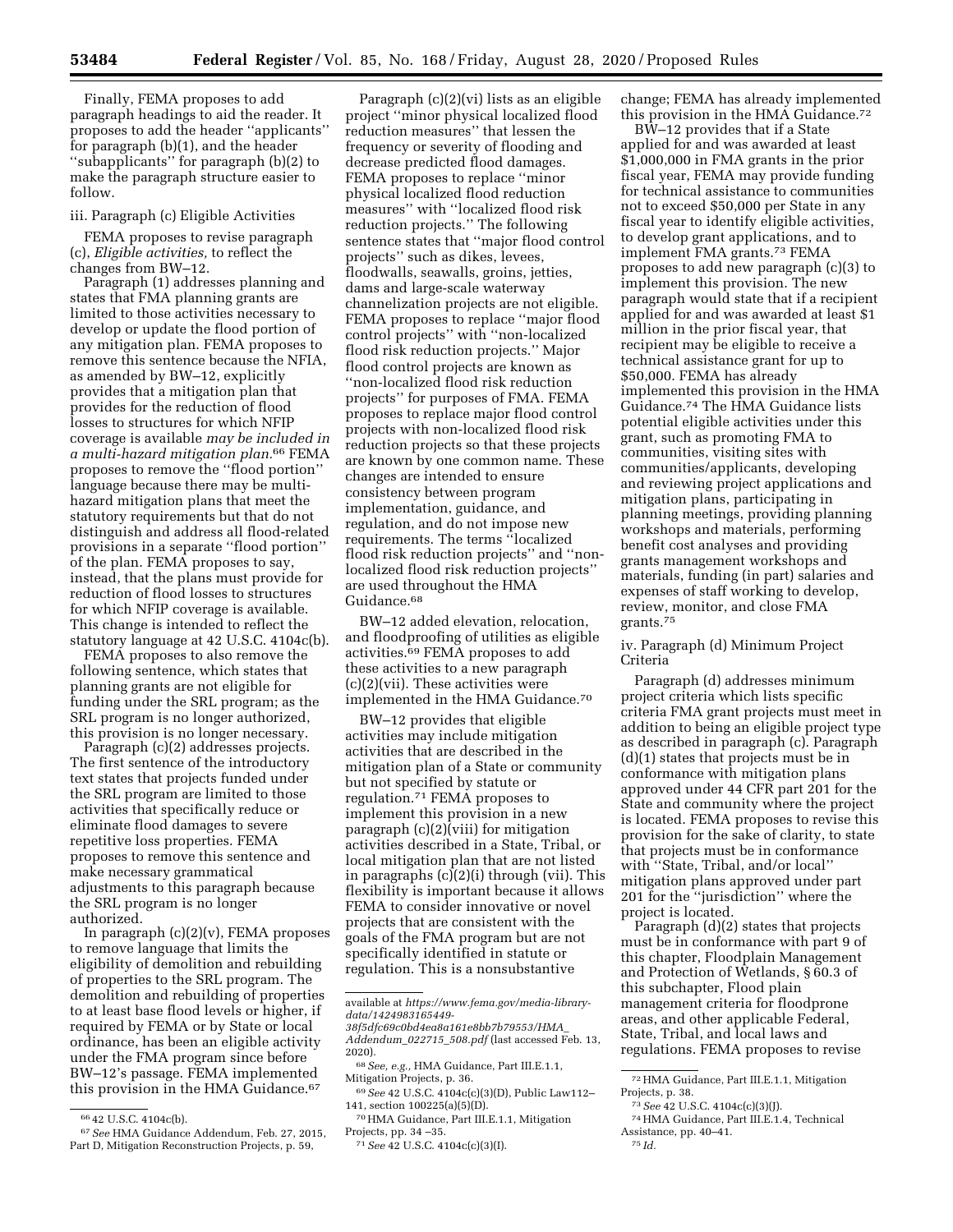this provision to state that the project must be in conformance with applicable environmental and historic preservation laws, regulations, and agency policy, including parts 9 and 60 of this chapter, and other applicable Federal, State, Tribal, and local laws and regulations. FEMA proposes to remove the reference to § 60.3 and replace it with a more general reference to part 60, which captures additional requirements that fall under current paragraph (d)(2). FEMA also proposes to emphasize that projects must be in conformance ''with applicable environmental and historic preservation laws, regulations, and agency policy,'' which includes FEMA regulations at parts 9 and 60. Applicable environmental and historic preservation requirements also include the requirements in DHS Directive and Instruction 023–01, ''Implementation of the National Environmental Policy Act,'' and FEMA Directive and Instruction 108–1, ''Environmental Planning and Historic Preservation Responsibilities and Program Requirements.'' 76 This is a nonsubstantive change intended to capture all applicable legal requirements and to highlight applicable environmental and historic preservation requirements, which are particularly relevant to the

implementation of mitigation grants.77 Paragraph (d)(3) states that mitigation grant projects must ''be technically feasible.'' Under the NFIA, as amended by BW–12, mitigation projects must be ''technically feasible and cost-effective'' or ''eliminate future payments from the [NFIF] for severe repetitive loss structures through an acquisition or relocation activity.'' 78 FEMA proposes to add to paragraph (d)(3) ''and costeffective; or, eliminate future payments from the NFIF for severe repetitive loss structures through an acquisition or relocation activity.'' FEMA proposes this revision to capture all of the statutory requirements in 42 U.S.C.  $4104c(c)(2)(A)$  in the same regulatory provision. This is not a substantive change; FEMA had already implemented this provision prior to BW–12.79

Paragraph (d)(5) states that the project must be cost effective and reduce the risk of future flood damage. FEMA proposes to remove this paragraph because cost-effectiveness is addressed in the proposed revisions to paragraph (d)(3). Proposed paragraph (d)(3) does

not include the language ''reduce the risk for future flood damage'' because FEMA is proposing language that mirrors the statutory provision at 42 U.S.C. 4104c(c)(2)(A)(ii), as explained above.

Finally, FEMA proposes to replace ''subgrantee'' with ''subrecipient'' in current paragraph (d)(6) to reflect the terminology in 2 CFR part 200, and to redesignate current paragraph (d)(6) as paragraph (d)(5), and current paragraph  $(d)(7)$  as paragraph  $(d)(6)$ .

8. Section 79.7 Offers and Appeals Under the SRL Program

Section 79.7 deals solely with the SRL program, which is no longer authorized under the NFIA. Accordingly, FEMA proposes to remove this section in its entirety.

# 9. Section 79.8 (Proposed § 77.8) Allowable Costs

This section addresses allowable costs under the FMA program. Paragraph (a)'s introductory text states that general policies for allowable costs are addressed in 2 CFR 200.101, 200.102, 200.400–200.475. FEMA proposes to revise this provision to clarify that the allowable costs are ''for implementing awards and subawards.'' This is a nonsubstantive change.

Paragraph (a)(1) is entitled ''Eligible management costs.'' Paragraph (a)(1)(i) is entitled ''grantee.'' FEMA proposes to replace ''grantee'' with ''recipient'' to reflect the updated terminology in 2 CFR part 200. The first sentence of paragraph (a)(1)(i) states that States are eligible to receive management costs consisting of a maximum of 10 percent of the planning and project activities awarded to the State, each fiscal year under FMA and SRL, respectively. FEMA proposes to replace "State(s)" with "recipient(s)" to reflect the terminology in 2 CFR part 200 and to capture all possible applicants (States (including territories) and Indian Tribal governments).80 FEMA proposes to remove the reference to the SRL program, which is no longer authorized under the NFIA. The last sentence states that an Indian Tribal government applying directly to FEMA is eligible for management costs consisting of a maximum of 10 percent of grants awarded for planning and project activities under the SRL and FMA programs respectively. FEMA proposes to remove this sentence as it would no longer be necessary under the proposed revisions to this paragraph, which replaces ''States'' with ''recipients.'' The

term ''recipients'' includes Indian Tribal governments.

FEMA proposes to replace the header of paragraph (a)(1)(ii), ''subgrantee,'' with ''subrecipient'' to reflect the terminology in 2 CFR part 200. FEMA proposes to replace the term ''State'' with "recipient" to capture the full universe of entities to which a subapplicant may apply (States (including territories) and Indian Tribal governments).

Paragraph (a)(2) is entitled ''Indirect Costs.'' FEMA proposes to remove the reference to the SRL program, as the program is no longer authorized under the NFIA. FEMA proposes to replace ''grantee'' with ''recipient'' and ''subgrantee'' with ''subrecipient'' to reflect the terminology in 2 CFR part 200.

Paragraph (b) is entitled ''Pre-award costs.'' The first sentence states that FEMA may fund eligible pre-award planning or project costs at its discretion and as funds are available. FEMA proposes to revise this sentence to state that FEMA may fund eligible pre-award costs related to developing the application or subapplication at its discretion and as funds are available. FEMA interprets ''pre-award planning or project costs'' to mean pre-award costs related to developing an application or subapplication. This revision is intended to clarify the regulatory language, consistent with FEMA's interpretation established in the HMA Guidance, and is not a substantive change.81 FEMA proposes to replace ''grantees'' with ''recipients'' and ''subgrantees'' with ''subrecipients'' to reflect the terminology in 2 CFR part 200. Finally, FEMA proposes to make nonsubstantive grammatical changes to reflect that this section applies just to FMA grants, and proposes to replace the phrase ''incurred prior to grant award'' with "incurred prior to award" as the word ''grant'' is not necessary.

Paragraph (c) is entitled ''Duplication of Benefits.'' FEMA proposes to replace ''grantee'' with ''recipient'' and ''subgrant award'' with ''subaward'' to reflect the terminology in 2 CFR part 200.

10. Section 79.9 (Proposed § 77.9) Grant Administration

Paragraph (a) states that the grantee must follow FEMA grant requirements, including submission of performance and financial status reports, and shall follow adequate competitive procurement procedures, and that grantees are responsible for ensuring

<sup>76</sup>*See* 81 FR 56514 and 81 FR 56682. 77*See* HMA Guidance, Part III.E.6, Environmental

Planning and Historic Preservation Requirements,

pp. 47–48. 78 42 U.S.C. 4104c(c)(2)(A).

<sup>79</sup>HMA Guidance, Part III.E.3, Cost Effectiveness, and Part III.E.4, Feasibility and Effectiveness, p.44. <sup>80</sup> See proposed 77.2(i).

<sup>81</sup>*See* HMA Guidance, Part IV.F.2, Pre-award costs, p. 55.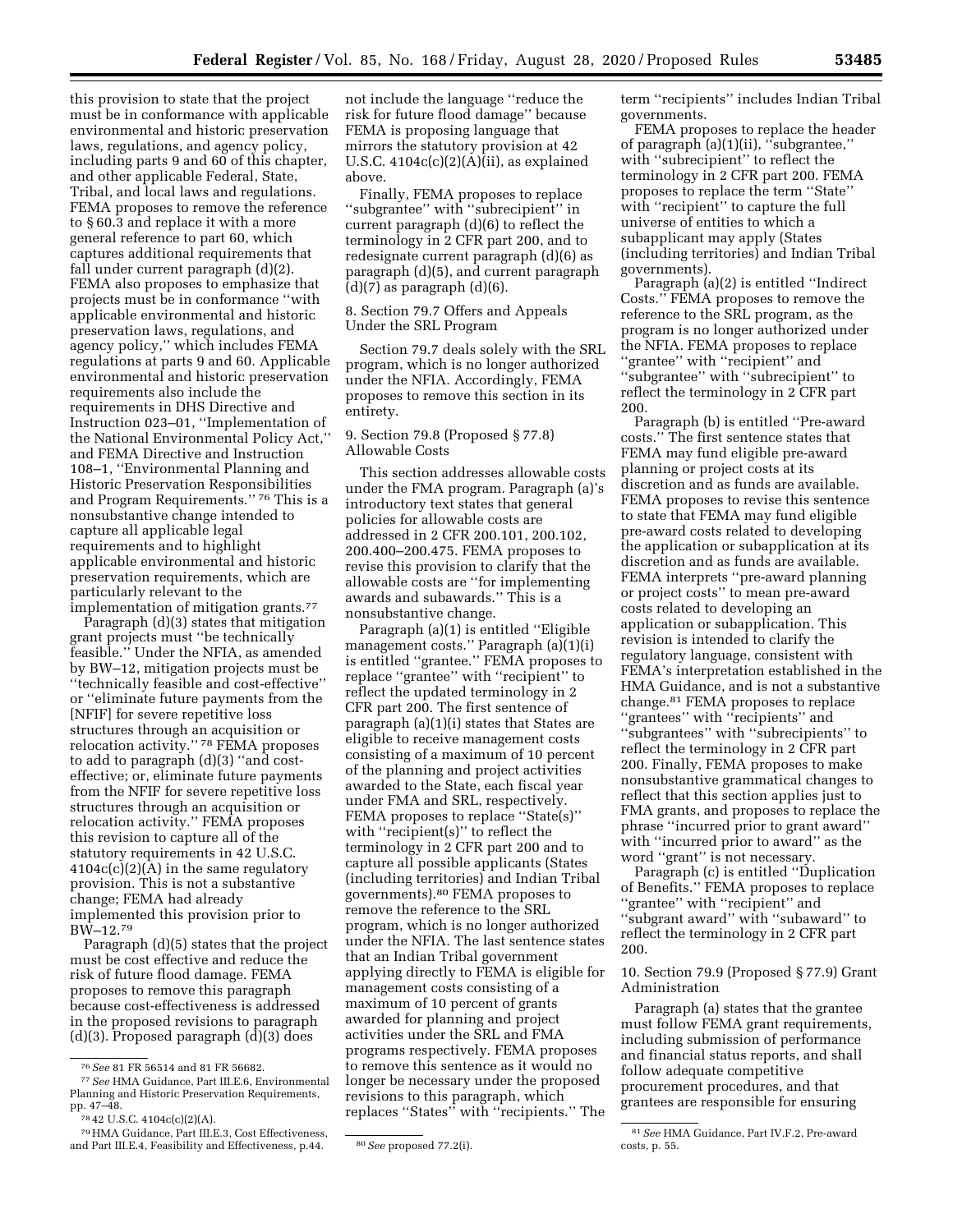that all subgrantees are aware of and follow the requirements of 2 CFR parts 200 and 3002. Finally, it states that the grantee must follow FEMA grant requirements, including submission of performance and financial status reports. FEMA proposes to revise this paragraph for a more streamlined approach and to eliminate some of the repetition in the current paragraph. Accordingly, FEMA proposes to revise paragraph (a) to state that recipients must comply with the requirements of 2 CFR parts 200 and 3002, and FEMA award requirements, including submission of performance and financial status reports, and that recipients must also ensure that subrecipients are aware of and comply with 2 CFR parts 200 and 3002. Finally, FEMA proposes to add a header to paragraph (a), entitled ''General,'' to distinguish it from the other paragraphs and for the ease of the reader. These are nonsubstantive changes.

FEMA proposes to add a header to paragraph (b), "Cost overruns," for the ease of the reader. In paragraph (b)'s introductory text, FEMA proposes to replace ''State POC'' with ''recipient'' to capture the universe of all possible recipients (States (including territories) and Indian Tribal governments). FEMA proposes to redesignate the introductory text of paragraph (b) as paragraph (b)(1), and to redesignate paragraph (b)(1) as  $(b)(1)(i)$ , and paragraph  $(b)(2)$  as (b)(1)(ii). Current paragraph (b)(2) (proposed paragraph (b)(1)(ii)), which lists one of the requirements for reimbursement of an overrun, states that the amended grant award must meet the cost share requirements identified in this section. FEMA proposes to revise this to state that the amended grant award must meet the eligibility requirements, including cost share requirements, identified in this section. FEMA proposes this change to capture all eligibility requirements, including but not limited to cost share requirements. This is a nonsubstantive change, because all FMA eligibility requirements apply to amended grant awards, and is consistent with the HMA Guidance.82

Paragraph (b)(3) limits cost overrun reimbursements so that the total amount obligated to the State does not exceed the maximum funding amounts set in § 79.4(a)(2). FEMA proposes to remove this provision because BW–12 eliminated automatic allocations under the FMA program and the NFIA no

longer establishes maximum funding amounts for project awards.<sup>83</sup>

Current paragraph (c) addresses the ability of grantees to use cost underruns to offset overruns in other awards. FEMA proposes to redesignate paragraph (c) as paragraph (b)(2), since it more appropriately belongs in the paragraph on cost overruns rather than as a stand-alone paragraph. The first sentence of current paragraph (c) (proposed paragraph (b)(2)) states that grantees may use cost underruns from ongoing subawards to offset overruns incurred by another subgrant(s) awarded under the same grant. FEMA proposes to replace ''grantees'' with ''recipients'' and ''subgrants'' with ''subawards'' to reflect the terminology in 2 CFR part 200, and to replace the final word of the sentence ("grant") with "award." These are nonsubstantive changes. The second sentence of current paragraph (c) (proposed paragraph (b)(2)) states that all costs for which funding is requested must have been included in the original application's cost estimate. FEMA proposes to replace ''application'' with ''subapplication'' because the need for an overrun is at the subaward level. This is a nonsubstantive change for clarification purposes—the program currently applies this to the subapplication amount for a specific project, not the application amount which encompasses all projects under the recipient's award. FEMA proposes to add that in cases where an underrun is not available to cover an overrun, the Administrator may, with justification from the recipient or subrecipient, use other available FMA funds to cover the cost overrun. FEMA implements this practice pursuant to 42 U.S.C. 4104c(c)(1), which requires FEMA to provide FMA assistance to the extent amounts are available in the NFIF pursuant to appropriation Acts, subject only to the absence of approvable mitigation plans. This practice is consistent with the HMA Guidance which provides that ''[t]he pass-through entity may request additional Federal funds for identified overruns, which FEMA may approve if program funds are available.'' 84 This flexibility allows FEMA and recipients to address unanticipated needs.

Current paragraph (d) addresses the requirement that the request for an overrun be in writing to the FEMA Regional Administrator. FEMA proposes to redesignate this paragraph as paragraph (b)(3), as it appropriately

belongs in the paragraph that addresses overruns rather than as a stand-alone paragraph. FEMA proposes to replace ''grant'' with ''award'' for the sake of clarity, and to replace ''State POC'' with ''recipient'' to capture the universe of potential recipients (States (including territories) and Indian Tribal governments). FEMA proposes to replace ''shall'' with ''must'' and ''will'' pursuant to the Office of the Federal Register's Principles of Clear Writing.85

Current paragraph (e) addresses the circumstances under which FEMA recaptures funds. FEMA proposes to redesignate this paragraph as paragraph (c) and to add a paragraph heading ''Recapture'' for the ease of the reader. FEMA proposes to replace ''these programs'' with ''this part'' for the sake of clarity.

FEMA proposes to add a new paragraph (d) to address remedies for noncompliance, consistent with 2 CFR part 200. FEMA proposes to add that FEMA may terminate an award or take other remedies for noncompliance in accordance with 2 CFR 200.338 through 200.342.

Finally, FEMA proposes to add a new paragraph (e) to address the reconsideration process under the FMA program. FEMA proposes to state that it will reconsider determinations of noncompliance, additional award conditions, or its decision to terminate a Federal award. Requests for reconsideration must be made in writing within 60 calendar days after receipt of a notice of the action, and in accordance with submission procedures set out in guidance. FEMA will notify the requester of the disposition of the request for reconsideration. If the decision is to grant the request for reconsideration, FEMA will take appropriate implementing action. FEMA proposes to add these provisions to reflect the existing opportunity to request reconsideration 86 and the procedures for when a recipient/ subrecipient challenges a remedy for noncompliance, as required by 2 CFR 200.341.87 FEMA believes that a 60 calendar day deadline for submitting requests for reconsideration is appropriate and consistent with the

<sup>82</sup>*See* HMA Guidance, Part IV.D.3.3, Cost overruns and Underruns, p. 85.

<sup>83</sup>*See* discussion *supra* regarding the proposed revisions to § 79.4 (proposed § 77.4). 84*See* HMA Guidance, Part VI.D.3.3, Cost overruns and Underruns, p. 85.

<sup>85</sup>*[https://www.archives.gov/federal-register/](https://www.archives.gov/federal-register/write/legal-docs/clear-writing.html) [write/legal-docs/clear-writing.html.](https://www.archives.gov/federal-register/write/legal-docs/clear-writing.html)* 

<sup>86</sup>*See* HMA Guidance, Part V.B.3, Reconsideration Process, p. 77.

<sup>87</sup>*See* 2 CFR 200.341, *Opportunities to object, hearings and appeals,* providing that ''[U]pon taking any remedy for non-compliance, the Federal awarding agency must provide the non-Federal entity an opportunity to object and provide information and documentation challenging the suspension or termination action, in accordance with written processes and procedures published by the Federal awarding agency.''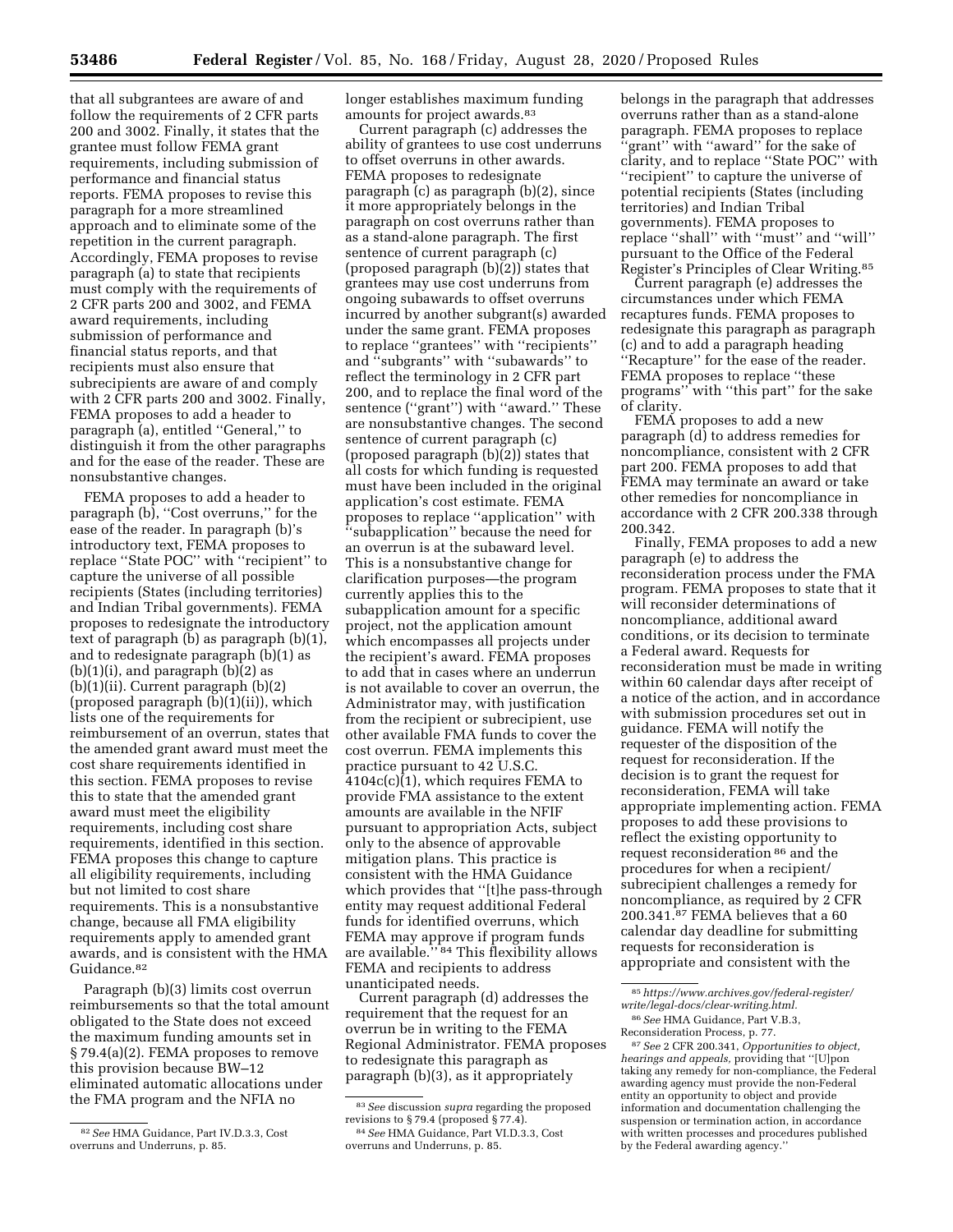amount of time provided to submit appeals or requests for reconsideration in other FEMA programs.88 This is a nonsubstantive change that codifies current practice.

## *C. 44 CFR part 80, Property Acquisition and Relocation for Open Space*

Throughout part 80,89 FEMA proposes to replace outdated terms and definitions with substantively similar terms and definitions that better align with 2 CFR part 200 and the HMA Guidance. These are nonsubstantive revisions intended to simplify definitions and improve consistency among FEMA's HMA programs. FEMA also proposes to replace the word ''shall'' with the word ''will'' or ''must,'' as appropriate, and to remove references to the SRL program.

#### 1. Part 80 Authority

FEMA proposes to revise the authority citation for part 80 to remove historical authorities relating to FEMA's organization. FEMA proposes to remove the references to the Reorganization Plan No. 3 of 1978, Executive Order 12127, Executive Order 12148, and Executive Order 13286. The Reorganization Plan and Executive Orders 12127 and 12148 established FEMA as an agency in 1979 and established its functions. Executive Order 13286 revised Executive Order 12148 and transferred some of FEMA's authorities to DHS. The Homeland Security Act of 2002, 6 U.S.C. 101 *et seq.,* superseded previous organizational authorities and provided organic authority for FEMA as a component agency of DHS. FEMA proposes to remove the superseded authorities and retain the citation to the Homeland Security Act of 2002.

#### 2. Section 80.3 Definitions

FEMA proposes nonsubstantive revisions to simplify definitions and improve consistency among FEMA's HMA programs. FEMA proposes to simplify the definition of ''market value'' to provide clearer meaning and reflect the definition found in widely recognized resources.90

FEMA proposes to add a definition for ''Federal award'' to reflect the definition in 2 CFR part 200. FEMA's proposed

90*See, e.g,* The Law Dictionary, Black's Law Dictionary Free Online Legal Dictionary, 2nd ed.; West's Encyclopedia of American Law, 2nd ed.

definition is similar to the definition in 2 CFR 200.38(a) $(1)$ ,<sup>91</sup> with two exceptions. First, FEMA's proposed definition uses the terms ''recipients'' and ''subrecipients'' instead of the term ''non-Federal entities.'' The term ''non-Federal entity,'' as defined at 2 CFR 200.69, includes entities that are not eligible recipients or subrecipients under all of FEMA's HMA programs. While all HMA recipients and subrecipients are ''non-Federal entities'' under 2 CFR part 200, FEMA proposes to tailor the definitions in part 80 so that they are program-specific and work when read in conjunction with the regulations for the FMA Program and HMGP. Second, FEMA proposes to add a sentence to the definition to clarify that the terms ''award'' and ''grant'' may also be used to describe a ''Federal award.'' This is a nonsubstantive change to make it clear that the terms are interchangeable.

FEMA proposes to add a definition for ''pass-through entity'' to reflect the definition in 2 CFR part 200. FEMA's proposed definition of ''pass-through entity'' is substantively the same as the definition in 2 CFR 200.74, with one exception. FEMA's proposed definition uses the terms ''recipients'' and ''subrecipients'' instead of the term ''non-Federal entities.'' The term ''non-Federal entity,'' as defined at 2 CFR 200.69, includes entities that are not eligible recipients or subrecipients under all of FEMA's HMA programs. While all HMA recipients and subrecipients are ''non-Federal entities'' under 2 CFR part 200, FEMA proposes to tailor the definitions in part 80 so that they are program-specific and work when read in conjunction with the regulations for the FMA Program and HMGP.

FEMA proposes to replace the definitions ''grantee,'' ''subgrant,'' and ''subgrantee,'' with definitions for "recipient," "subaward," and ''subrecipient,'' respectively, to better align with the terms and definitions used in 2 CFR part 200 and the HMA Guidance. The proposed definition of ''recipient'' is similar to the definition at 2 CFR 200.86; however, FEMA proposes to use the terms ''State or Indian Tribal government'' instead of the term ''non-Federal entity'' to reflect the terms and definitions in this proposed rule, which are tailored to part 80 and reflect which entities are eligible recipients for purposes of part 80. The proposed definition of ''subaward'' is similar to

the definition at 2 CFR 200.92; however, FEMA proposes to use the terms ''recipient'' and ''subrecipient'' instead of the term ''non-Federal entity'' to reflect the terms and definitions in this proposed rule, which are tailored to part 80. The proposed definition of ''subrecipient'' is similar to the definition at 2 CFR 200.93; however, FEMA proposes to use the terms ''State agency, community, or Indian Tribal government'' instead of the term ''non-Federal entity'' to reflect which entities are eligible subrecipients for purposes of part 80.

Finally, FEMA proposes to revise the definitions of ''applicant'' and ''subapplicant.'' FEMA proposes to replace the term ''grant'' in the current definition of ''applicant'' with the term ''Federal award.'' This is a nonsubstantive change to use the newly defined term ''Federal award'' (proposed § 80.3(c)) throughout the definitions. FEMA also proposes to add that once funds have been awarded, the applicant becomes the recipient and may also be a pass-through entity. This is a nonsubstantive addition to clarify the relationship between the terms ''applicant,'' ''recipient,'' and ''passthrough entity'' for the ease of the reader. FEMA proposes to revise the definition of ''subapplicant'' to replace ''grantee'' with ''recipient'' and ''subgrantee'' with ''subrecipient'' to reflect the terms and definitions in this proposed rule, which are tailored to part 80. FEMA proposes to make conforming amendments to these terms throughout part 80.

## 3. Section 80.13 Application Information

In paragraph (a)(3), FEMA proposes to replace ''FEMA's Office of General Counsel'' with ''FEMA's Office of Chief Counsel.'' This is a nonsubstantive change intended to reflect FEMA's current organizational structure (FEMA's Office of General Counsel became the Office of Chief Counsel when FEMA became a component of DHS).

## 4. Section 80.19 Land Use and Oversight

In addition to replacing outdated terms with substantively similar terms that better align with 2 CFR part 200 and the HMA Guidance (*i.e.,* replacing ''grantee'' with ''recipient,'' etc.), FEMA proposes in paragraph (e) to move the sentence in  $(e)(1)(i)$  to paragraph  $(e)(1)$ , and redesignate paragraphs (e)(1)(ii), and  $(e)(1)(ii)(A)$  through  $(C)$  as  $(e)(2)$ , and (e)(2)(i) through (iii), respectively. This nonsubstantive redesignation is intended to conform this section to the

<sup>88</sup>*See, e.g.,* 44 CFR 206.101(m), 206.115(a), 206.171(f)(5), 206.204(e)(2), 206.206(c), and 206.366(d)(4).

<sup>89</sup>See, *e.g.,* §§ 80.5 (Roles and responsibilities), 80.9 (Eligible and ineligible costs), 80.11 (Project eligibility), 80.13 (Application information), 80.17 (Project implementation), 80.19 (Land use and oversight), and 80.21 (Closeout requirements).

<sup>91</sup> 2 CFR 200.38(a)(1) (the Federal financial assistance that a non-Federal entity receives directly from a Federal awarding agency or indirectly from a pass-through entity).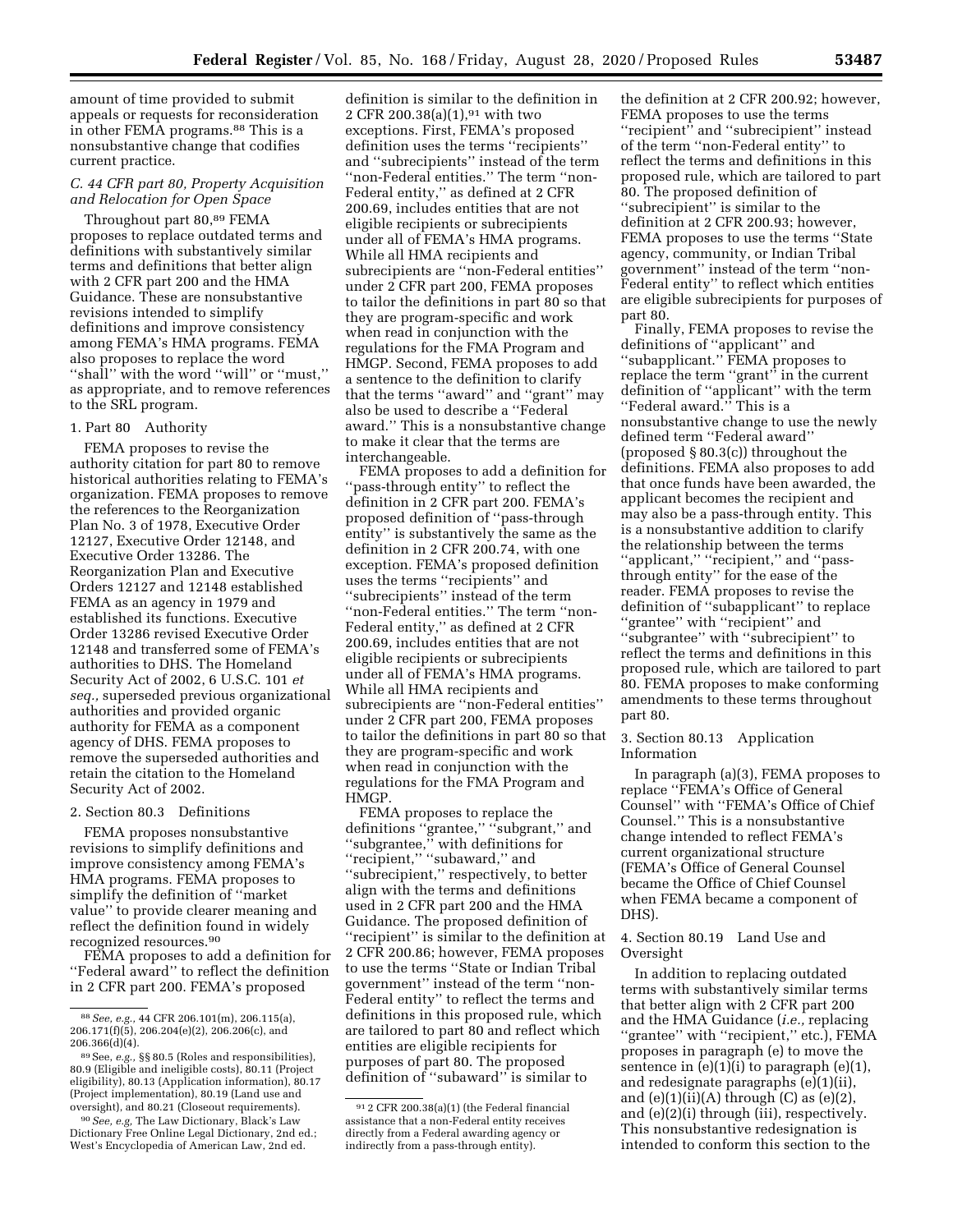regulatory drafting principle of proper subordination (*e.g.,* it is improper to have an (e)(1) where there is not an (e)(2)).

## 5. Section 80.21 Closeout Requirements

In paragraph (d), FEMA proposes to replace the word ''property'' with the word ''structure'' to conform to the definition of ''repetitive loss structure'' provided in BW–12 and proposed § 77.2, discussed above.

# *D. 44 CFR Part 201, Mitigation Planning*

FEMA proposes to replace outdated terms and definitions throughout part 201 with substantively similar terms and definitions that better align with 2 CFR part 200 and the HMA and Mitigation Planning programs guidance documents. These are nonsubstantive revisions intended to simplify definitions and improve consistency among FEMA's HMA and Mitigation Planning programs. FEMA also proposes to replace the word ''shall'' with the word ''will'' or ''must,'' as appropriate.

## 1. Part 201 Authority

FEMA proposes to revise the authority citation for part 201 to remove historical authorities relating to FEMA's organization. FEMA proposes to remove the references to the Reorganization Plan No. 3 of 1978, Executive Order 12127, Executive Order 12148, and Executive Order 13286. The Reorganization Plan and Executive Orders 12127 and 12148 established FEMA as an agency in 1979 and established its functions. Executive Order 13286 revised Executive Order 12148 and transferred some of FEMA's authorities to DHS. The Homeland Security Act of 2002, 6 U.S.C. 101 *et seq.,* superseded previous organizational authorities and provided organic authority for FEMA as a component agency of DHS. FEMA proposes to remove the superseded authorities and retain the citation to the Homeland Security Act of 2002.

## 2. Section 201.1 Purpose

FEMA proposes to replace the word ''polices'' with ''policies'' in paragraph 201.1(a) as the word ''polices'' is a typographical error.

#### 3. Section 201.2 Definitions

FEMA proposes to revise the definition of ''severe repetitive loss'' properties and to add a new definition for ''repetitive loss structure'' to reflect the definitions provided in BW–12 and proposed in this rulemaking.92 FEMA

proposes to remove the definitions of the ''repetitive flood claims'' and ''severe repetitive loss'' programs as BW–12 eliminated the RFC and SRL programs.

FEMA proposes to add definitions for the terms ''applicant'' and ''subapplicant'' to reflect the terms and definitions in proposed § 77.2. FEMA also proposes to add new definitions for ''Federal award'' and ''pass-through Entity'' to reflect the definitions in 2 CFR part 200. FEMA's proposed definition of ''Federal award'' is similar to the definition in 2 CFR 200.38(a)(1), $93$ with two exceptions. First, FEMA's proposed definition uses the terms ''recipients'' and ''subrecipients'' instead of the term ''non-Federal entities.'' The term ''non-Federal entity,'' as defined at 2 CFR 200.69, includes entities that are not eligible recipients or subrecipients under FEMA's HMA programs. While FMA recipients and subrecipients are ''non-Federal entities'' under 2 CFR part 200, FEMA proposes to tailor the definitions so that they work in conjunction with the regulations for the FMA program and HMGP. Second, FEMA proposes to add a sentence to the definition to clarify that the terms ''award'' and 'grant'' may also be used to describe a ''Federal award'' under the FMA program regulations. This is a nonsubstantive change to make it clear that the terms are interchangeable. FEMA proposes to add a definition for ''pass-through entity'' to reflect the definition in 2 CFR part 200. FEMA's proposed definition of ''pass-through entity'' is substantively the same as the definition in 2 CFR 200.74, with one exception. FEMA's proposed definition uses the terms ''recipients'' and ''subrecipients'' instead of the term ''non-Federal entities.'' The term ''non-Federal entity,'' as defined at 2 CFR 200.69, includes entities that are not eligible recipients or subrecipients under FEMA's HMA programs. While all HMA recipients and subrecipients are ''non-Federal entities'' under 2 CFR part 200, FEMA proposes to tailor the definitions so that they work in conjunction with regulations for the FMA program and HMGP.

FEMA proposes to replace the definitions of ''grantee'' and ''subgrantee'' with definitions for ''recipient'' and ''subrecipient,'' respectively, to better align with the terms and definitions used in 2 CFR part 200 and the HMA Guidance. The

proposed definition of ''recipient'' is similar to the definition at 2 CFR 200.86; however, FEMA proposes to use the terms ''State or Indian Tribal government'' instead of the term ''non-Federal entity'' to reflect the terms and definitions in this proposed rule, which are tailored to part 201 and reflect which entities are eligible recipients for purposes of part 201. The proposed definition of ''subrecipient'' is similar to the definition at 2 CFR 200.93; however, FEMA proposes to specify which entities are eligible subrecipients for purposes of part 201. Depending on the program, subrecipients of hazard mitigation assistance subawards can be a State agency, local government, private nonprofit organization, or Indian Tribal government. Subrecipients of FMA subawards can be a State agency, community, or Indian Tribal government, as described in 44 CFR part 77. Finally, FEMA proposes to add a definition of ''subaward'' similar to the definition at 2 CFR 200.92; however, FEMA proposes to use the terms ''recipient'' and ''subrecipient'' instead of the term ''non-Federal entity'' to reflect the terms and definitions tailored to part 201 in this proposed rule.

#### 4. Section 201.3 Responsibilities

FEMA proposes to revise paragraph (c)(1) to reflect the elimination of the SRL program and to conform to the mitigation planning requirements proposed in this rulemaking. *See*  proposed 44 CFR 77.6. The last sentence of paragraph (c)(1) would be removed and replaced with a sentence describing the mitigation plan requirement in proposed § 77.6(b). *See* proposed 44 CFR 201.3(c)(1). FEMA proposes similar revisions to paragraph (e)(1). The last two sentences of paragraph (e)(1) would be removed and replaced with a sentence describing the mitigation plan requirement in proposed § 77.6(b). *See*  proposed 44 CFR 201.3(e)(1).

## 5. Section 201.4 Standard State Mitigation Plans

FEMA proposes to revise paragraph  $(c)(3)(v)$  to reflect the elimination of the SRL program and to conform to the mitigation planning requirements proposed in this rulemaking. *See*  proposed 44 CFR 77.6. The current language would be removed and replaced with a sentence describing the mitigation plan requirement found in proposed § 77.6(b). *See* proposed 44 CFR 201.4 $(c)(3)(v)$ . In paragraph (c)(4)(iii), FEMA proposes to replace the word ''properties'' with the word ''structures'' to reflect the definition of ''repetitive loss structure'' used in BW– 12 and proposed § 77.2.

<sup>92</sup> 42 U.S.C. 4104c(h), 4121(a)(7); proposed 44 CFR 77.2.

<sup>93</sup> 2 CFR 200.38(a)(1) (the Federal financial assistance that a non-Federal entity receives directly from a Federal awarding agency or indirectly from a pass-through entity).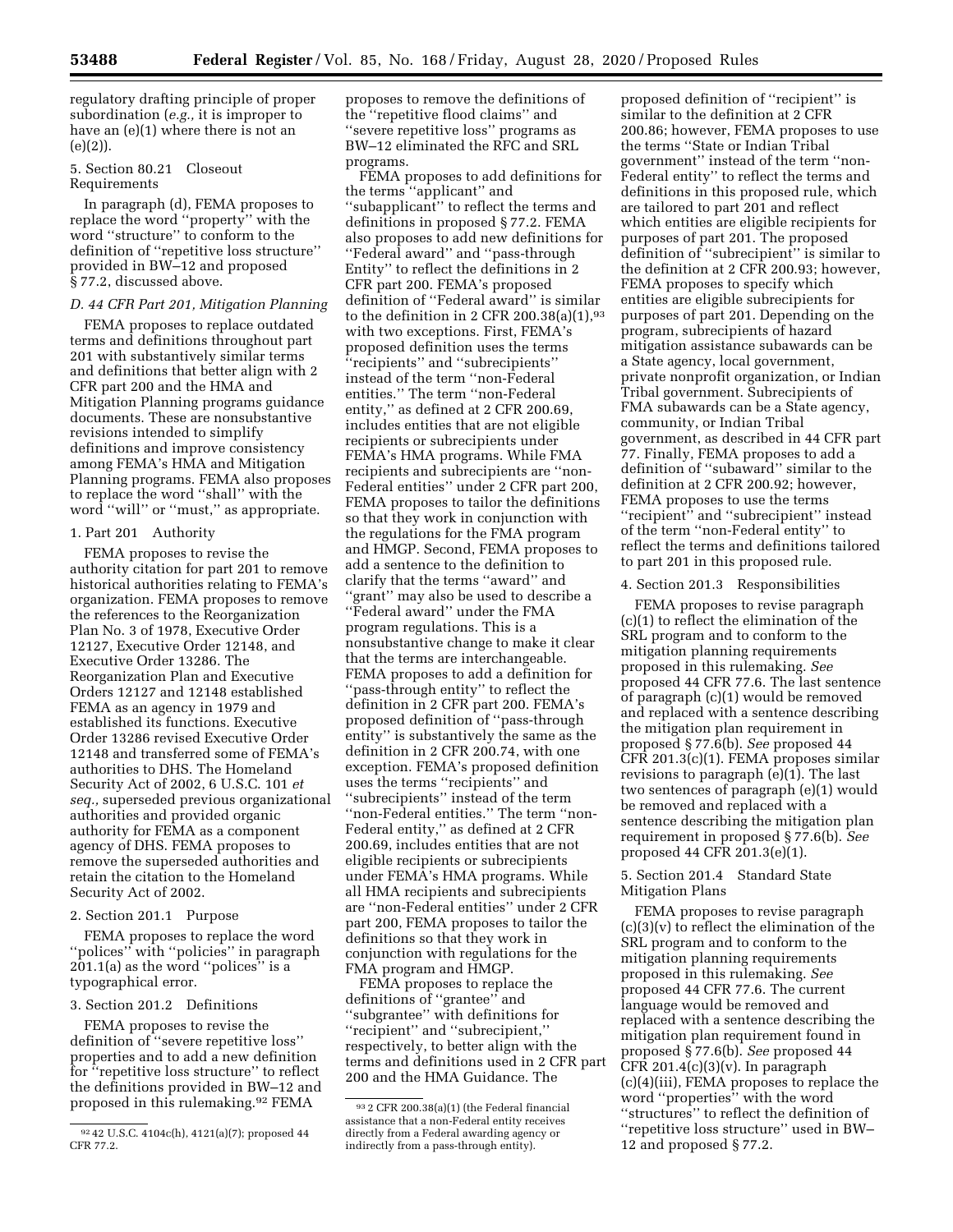6. Section 201.6 Local Mitigation Plans regulations in parts 79 (proposed part

In § 201.6(a)(1), FEMA proposes to remove the reference to the RFC program, which was eliminated by BW– 12.

## 7. Section 201.7 Tribal Mitigation Plans

FEMA proposes to revise § 201.7 to reflect the elimination of the SRL and RFC programs and to conform to the mitigation planning requirements proposed in this rulemaking. *See*  proposed 44 CFR 77.6. FEMA proposes to remove paragraph (a)(2) to reflect the elimination of the SRL program and to remove the reference to the RFC program in paragraph (a)(3). FEMA proposes to redesignate current paragraphs (a)(3) and (4) as (a)(2) and (3), respectively. The language in current paragraph (c)(3)(vi) would be removed and replaced with a sentence describing the mitigation plan requirement in proposed § 77.6(b). *See*  proposed 44 CFR 201.7(c)(3)(vi).

## *E. 44 CFR part 206 Subpart N, Hazard Mitigation Grant Program*

Throughout part 206,94 FEMA proposes to replace outdated terms and definitions with substantively similar terms and definitions that better align with 2 CFR part 200 and the HMA guidance. These are nonsubstantive revisions intended to simplify definitions and improve consistency among FEMA's HMA programs. FEMA also proposes to replace the word ''shall'' with the word ''will'' or ''must,'' as appropriate.

# 1. Section 206.431 Definitions

FEMA proposes to add a definition for ''pass-through entity'' to reflect the definition in 2 CFR part 200. FEMA's proposed definition of ''pass-through entity'' is substantively the same as the definition in 2 CFR 200.74, with one exception. FEMA's proposed definition uses the terms ''recipients'' and ''subrecipients'' instead of the term ''non-Federal entities.'' The term ''non-Federal entity,'' as defined at 2 CFR 200.69, includes entities that are not eligible recipients or subrecipients under HMGP. While all HMGP recipients and subrecipients are ''non-Federal entities'' under 2 CFR part 200, FEMA proposes to tailor the definitions in part 206 subpart N so that they are program-specific and work when read in conjunction with the HMA-related

77), 80, and 201.

FEMA proposes to replace the definitions ''grantee,'' ''subgrant,'' and ''subgrantee,'' with definitions for ''recipient,'' ''subaward,'' and ''subrecipient,'' respectively, to better align with the terms and definitions used in 2 CFR part 200 and the HMA Guidance. The proposed definition of ''recipient'' is similar to the definition at 2 CFR 200.86; however, FEMA proposes to use the terms ''State or Indian Tribal government'' instead of the term ''non-Federal entity'' to reflect the terms and definitions in this proposed rule, which are tailored to reflect which entities are eligible recipients of HMGP. The proposed definition of ''subaward'' is similar to the definition at 2 CFR 200.92; however, FEMA proposes to use the terms ''recipient'' and ''subrecipient'' instead of the term ''non-Federal entity'' to reflect the terms and definitions in this proposed rule, which are tailored to the HMGP regulations. The proposed definition of ''subrecipient'' is similar to the definition at 2 CFR 200.93; however, instead of the term ''non-Federal entity,'' FEMA proposes to keep the language explaining which entities are eligible subrecipients of HMGP. FEMA proposes to make conforming amendments to these terms throughout part 206 subpart N.

FEMA also proposes to revise the definitions of ''applicant'' and ''Indian Tribal government'' and add a definition for ''subapplicant.'' Section 206.431 currently defines ''applicant'' as a State agency, local government, Indian Tribal government, or eligible private nonprofit organization, submitting an application to the grantee for assistance under the HMGP. FEMA proposes to clarify that an ''applicant'' is the non-Federal entity consisting of a State or Indian Tribal government, applying to FEMA for a Federal award under HMGP, and that upon award, the applicant becomes the recipient and may also be a pass-through entity. FEMA proposes this revision because the current definition mistakenly includes local governments and private nonprofit organizations (they are subapplicants, not applicants) and applicants do not submit an application to a recipient, but rather to FEMA. FEMA proposes to add a sentence to the end of the current definition of ''Indian Tribal government'' to clarify that Indian Tribal governments have the option to apply as an applicant or subapplicant. Lastly, FEMA's proposed definition for ''subapplicant'' would clarify that it means the State agency, local government, eligible private

nonprofit organization, or Indian Tribal government submitting a subapplication to the applicant for financial assistance under HMGP, and that upon award, the subapplicant becomes the subrecipient. FEMA proposes adding this definition to more clearly distinguish the entities which may be subapplicants from those which may be applicants.

## 2. Section 206.432 Federal Grant Assistance

FEMA proposes to revise 206.432(b), *Amounts of Assistance,* to remove the references to specific sections of the Stafford Act. Pursuant to 42 U.S.C. 5170c(a), the total contributions for HMGP in each disaster should be based upon the estimated aggregate amount of grants to be made under the Stafford Act for the major disaster. Although 42 U.S.C. 5170c originally specified that the total should be based on the estimated aggregate amount of grants to be made under *Section 406* of the Act,95 Congress later amended this provision to remove the specific section reference.96 FEMA included specific section references when it promulgated the HMGP regulations in 1990 to reflect the level of specificity in the statute at that time.97 FEMA subsequently revised 206.432(b) to include additional sections of the Stafford Act under which major disaster assistance is made.98 However, this approach requires FEMA to update 206.432(b) whenever statutory amendments change the section numbers or authorize assistance under new sections of the Act.99 FEMA now proposes to remove specific section references from 206.432(b) so that the regulation mirrors the statutory provision and captures all of the sections under which grants are made with respect to a major disaster. This change would improve consistency with the statute and eliminate the need to continuously update a list of Stafford Act sections.

FEMA also proposes to remove the second sentence of paragraph (c), which provides the cost share under HMGP for major disasters declared before June 10, 1993. As this date has long since passed, it is no longer necessary to include in the HMGP regulations.

#### 3. Section 206.434 Eligibility

Paragraph (a), *Applicants,* currently describes the entities which are eligible

- 96Public Law 103–181, 107 Stat. 2054 (Dec. 3, 1993).
- 97*See* 55 FR 35537 (Aug. 30, 1990).
- 98*See* 59 FR 24356 (May 11, 1994).
- 99*See, e.g.,* 67 FR 8853 (Feb. 26, 2002); 72 FR
- 61750 (Oct. 31, 2007); 74 FR 47482 (Sep. 16, 2009).

<sup>94</sup>*See, e.g.,* §§ 206.433 (State responsibilities), 206.435 (Project identification and selection criteria), 206.436 (Application procedures), 206.437 (State Administrative Plan), 206.438 (Project management), 206.439 (Allowable costs), and 206.440 (Appeals).

<sup>95</sup>Public Law 100–707, 102 Stat. 4698 (Nov. 23, 1988).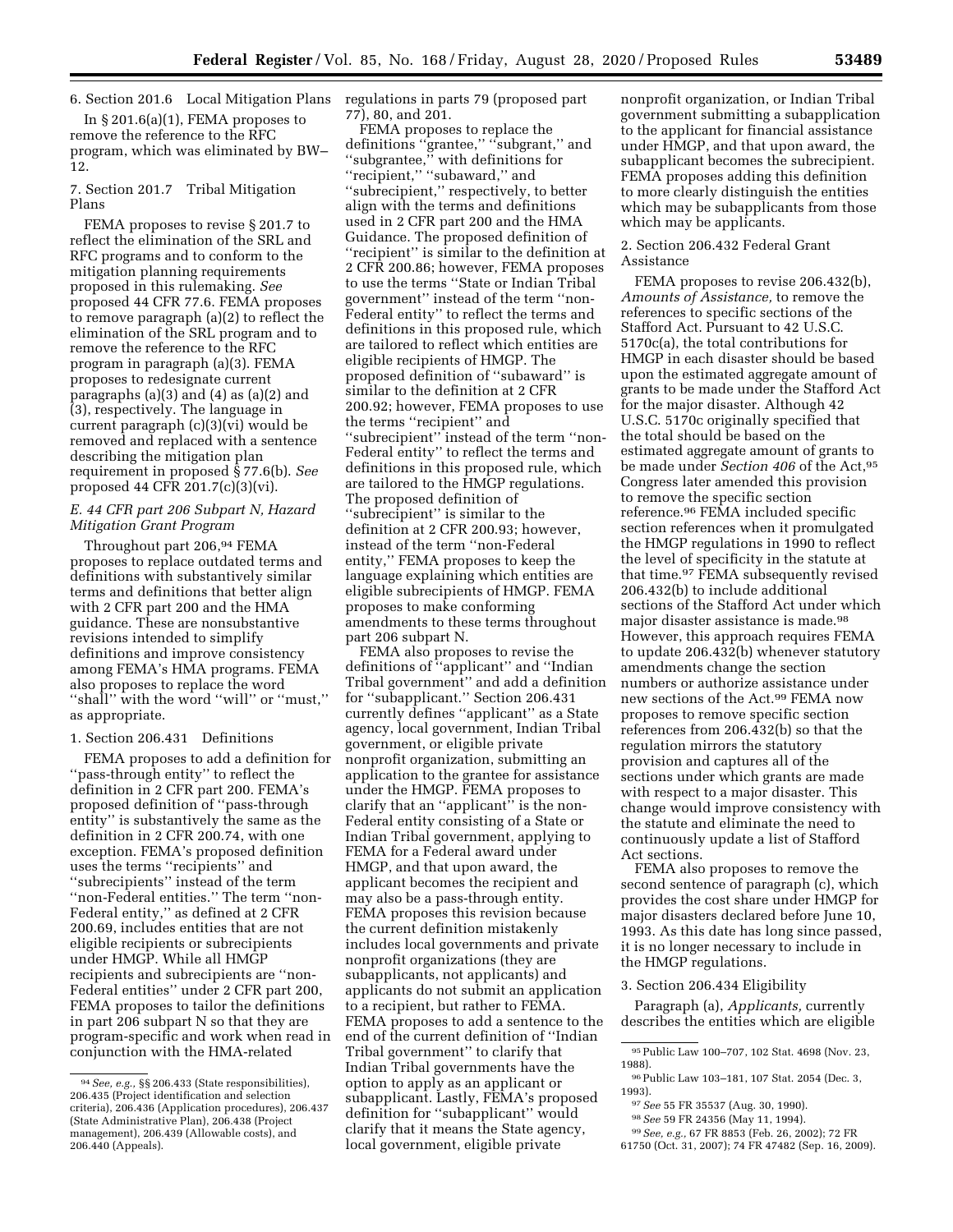to apply for the Hazard Mitigation Grant Program, listing States and local governments, private nonprofit organizations owning or operating a private nonprofit facility, and Indian Tribes. FEMA proposes to remove the word ''Applicants'' from the first sentence, clarify in subparagraph (a)(1) that applicants include States and Indian Tribal governments, and revise subparagraph (a)(2) to clarify that State agencies and local governments, eligible private nonprofit organizations, and Indian Tribal governments may be subapplicants. FEMA proposes to remove the language at subparagraph (a)(3) (Indian Tribes or authorized Tribal organizations and Alaska Native villages or organizations, but not Alaska native corporations with ownership vested in private individuals) because this language refers to non-federally recognized Tribes, which are included under local governments. 42 U.S.C. 5122(8)(B). FEMA proposes this revision to more clearly distinguish the entities which may be applicants from those which may be subapplicants.

In paragraph (e), *Property acquisitions and relocation requirements,* FEMA proposes to retain the first sentence and remove the rest of the paragraph. FEMA proposes to remove this language because it addresses requirements for major disasters declared before December 3, 2007. For all major disasters declared on or after December 3, 2007, the property acquisitions and relocation requirements are found in part 80.

# **IV. Regulatory Analysis**

*A. Executive Order 12866, as Amended, Regulatory Planning and Review; Executive Order 13771, Reducing Regulation and Controlling Regulatory Costs* 

Executive Orders 12866 (''Regulatory Planning and Review'') and 13563 (''Improving Regulation and Regulatory Review'') direct agencies to assess the costs and benefits of available regulatory alternatives and, if regulation is necessary, to select regulatory approaches that maximize net benefits (including potential economic, environmental, public health and safety effects, distributive impacts, and equity). Executive Order 13563 emphasizes the importance of quantifying both costs and benefits, of reducing costs, of harmonizing rules, and of promoting flexibility. Executive Order 13771 (''Reducing Regulation and Controlling Regulatory Costs'') directs agencies to reduce regulation and control regulatory costs and provides that ''for every one new regulation

issued, at least two prior regulations be identified for elimination, and that the cost of planned regulations be prudently managed and controlled through a budgeting process.''

The Office of Management and Budget (OMB) has not designated this rule a significant regulatory action under section 3(f) of Executive Order 12866. Accordingly, OMB has not reviewed it. This rule is exempt from the requirements of Executive Order 13771 because it is non-significant under Executive Order 12866. See OMB's Memorandum ''Guidance Implementing Executive Order 13771, Titled 'Reducing Regulation and Controlling Regulatory Costs' '' (April 5, 2017).

# Need for Regulation

The Biggert-Waters Flood Insurance Reform Act of 2012 (BW–12), Pub. L.112–141, 126 Stat. 916, amended the National Flood Insurance Act of 1968 (NFIA) to require changes to FEMA's hazard mitigation assistance (HMA) programs. FEMA implemented most of these changes through the *Hazard Mitigation Assistance Guidance* in 2013.100 FEMA now proposes to update its hazard mitigation assistance regulations to reflect these changes.

Following guidance in OMB Circular A–4, FEMA assessed the impacts of this rule against a no-action baseline as well as a pre-statutory baseline. The noaction baseline is an assessment against what the world would be like if the proposed rule is not adopted. The prestatutory baseline is an assessment against what the world would be like if the relevant statute(s) had not been adopted and, in this case, already been implemented through guidance.

Under a no-action baseline, this rule would result in cost savings to FEMA, and familiarization costs to HMA recipients. Under a pre-statutory baseline, this rule results in distributional impacts and qualitative benefits, but no marginal costs. The annual distributional impact of this rule is estimated at \$4.16 million in increased transfers from FEMA to HMA recipients.

FEMA addressed the substantive changes in this analysis and presented how they affect costs, benefits, and transfers. The remaining changes are nonsubstantive, meaning they are technical and include definitional updates and other changes that modernize and standardize regulations, reduce redundancy, or increase

readability. The nonsubstantive changes do not have an economic impact. FEMA included a detailed marginal analysis table that summarizes the changes in this proposed rule and the related impacts in the public docket for this rulemaking available on *[www.regulations.gov](http://www.regulations.gov)* under Docket ID FEMA–2019–0011.

# Affected Population

The proposed rule would affect all recipients of FEMA's Flood Mitigation Assistance (FMA) grants. Recipients include 56 State and territorial governments and 573 Indian Tribal governments.101 Local governments and governmental organizations such as flood districts and sewer districts are considered subrecipients and must apply through a State or Indian Tribal government. For simplicity, FEMA refers to the affected population as ''recipients'' throughout the analysis, except in cases where there are different requirements for recipients or subrecipients.

#### Baselines

BW–12 made substantial changes to FEMA's HMA programs. FEMA implemented most of these changes via the HMA Guidance in 2013. FEMA now proposes to codify those changes in this rule. Following guidance in OMB Circular A–4, FEMA assessed the impacts of this rule against a prestatutory baseline covering 2006–2012 (pre-BW–12) and a no-action baseline covering 2013–2017 102 (post-BW–12).

The pre-statutory baseline shows the effects of the proposed rule compared to the current regulations (*i.e.,* as if FEMA had not already implemented the changes through the HMA Guidance). The no-action baseline shows the effects of the proposed rule compared to current FEMA practice (*i.e.,* compared to the HMA Guidance, which reflects FEMA's current practice, but not the current regulations).

Under the pre-statutory baseline, the proposed rule has distributional impacts and qualitative benefits. The distributional impacts would affect recipients of Repetitive Loss (RL) grants and Severe Repetitive Loss (SRL) grants that were combined into the FMA program pursuant to BW–12. Under BW–12, RL and SRL properties received increased assistance, while standard mitigation properties received decreased assistance. Under the no-action baseline, the only impacts are

<sup>100</sup>FEMA, Hazard Mitigation Assistance Guidance, July 12, 2013, available at *[https://](https://www.fema.gov/media-library/assets/documents/33634) [www.fema.gov/media-library/assets/documents/](https://www.fema.gov/media-library/assets/documents/33634)  [33634](https://www.fema.gov/media-library/assets/documents/33634)* (last accessed Jan 8, 2020).

<sup>101</sup> Indian Entities Recognized by, and Eligible to Receive Services from the United States Bureau of Indian Affairs, 84 FR 1200, (Feb 1, 2019).

<sup>102</sup> 2017 is the last year complete data is available.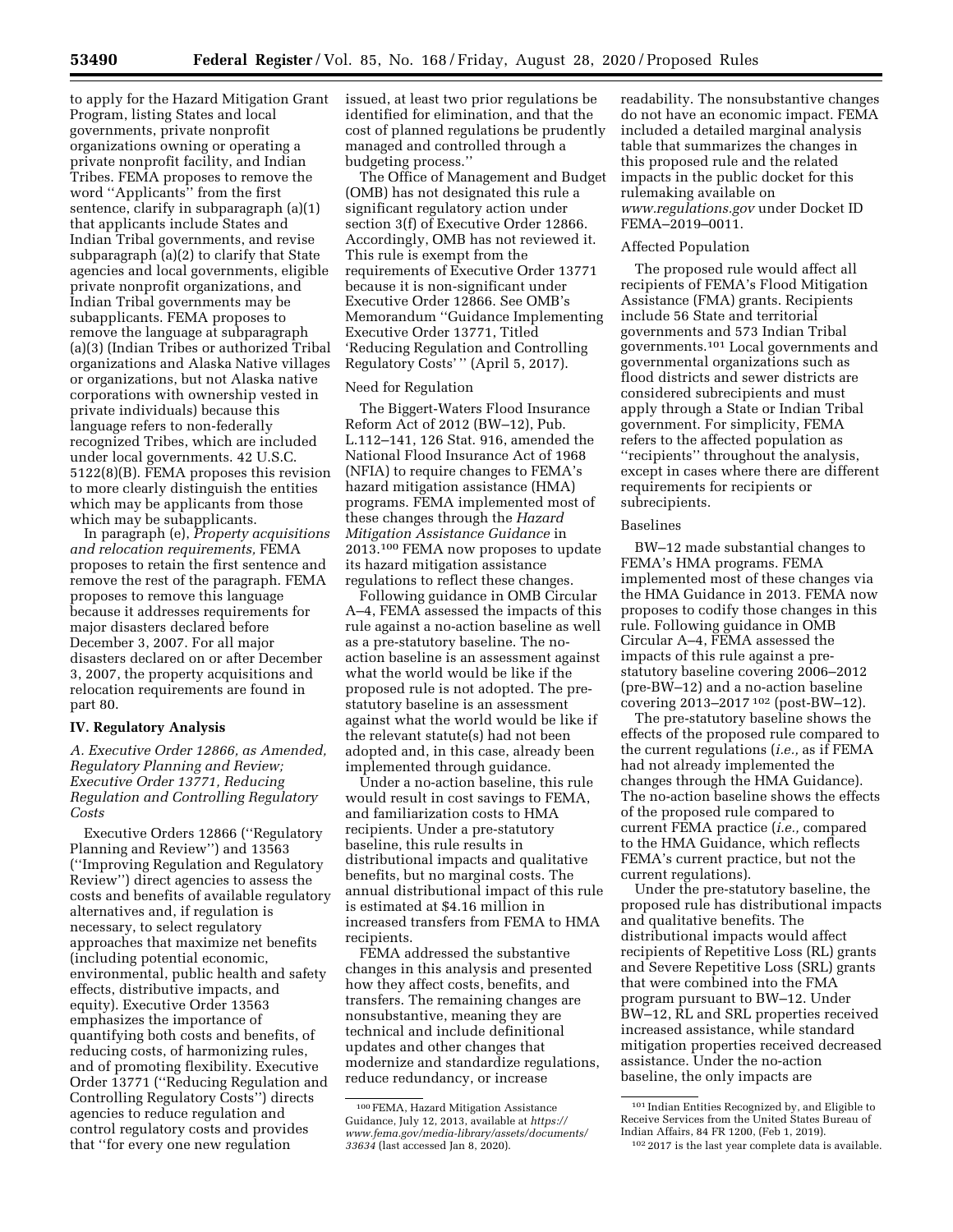implementation costs and Federal cost savings. Table 1 shows the impacts of

this proposed rule under the prestatutory and no-action baselines.

# TABLE 1—ANNUAL EFFECTS OF PROPOSED RULE UNDER PRE-STATUTORY AND NO-ACTION BASELINES

[2018\$]

| <b>Baseline</b> | Costs | <b>Benefits</b> | Transfers                                        |
|-----------------|-------|-----------------|--------------------------------------------------|
|                 |       |                 | \$28.4 million from FEMA to grant<br>recipients. |
|                 |       |                 | None.                                            |

# Effects

The primary effects of BW–12 that would be codified by this proposed rule resulted from changes in the Federal cost shares. A cost share is the portion of the costs of a Federally assisted project or program borne by the Federal Government. FEMA pays a portion of

the cost of a project, or the Federal cost share, and the recipient pays the remaining share.

*FMA Grant Cost Sharing Changes.*  The current regulations still reflect the pre-BW–12 cost share provisions of the RL and SRL grant programs. BW–12 modified these two programs and FEMA implemented the modifications in the

2013 HMA Guidance. The newly expanded FMA program now serves the recipients of these grant programs.

BW–12 increased the RL Federal cost share from 75 percent to between 75 and 90 percent, and increased the SRL Federal cost share from between 90 and 100 percent to 100 percent. Table 2 shows the cost shares by type of grant.

|          | RL          |            | SRL         |            |
|----------|-------------|------------|-------------|------------|
| Baseline | <b>FEMA</b> | Recipient  | <b>FEMA</b> | Recipient  |
|          | cost share  | cost share | cost share  | cost share |
|          | (%)         | (%)        | (%)         | (% )       |
|          | 75          | 25         | 90 to 100   | 10 to $0$  |
|          | 75–90       | $10 - 25$  | 100         | $\Omega$   |

*Lowering the Cap and Removing the Frequency Restriction.* Prior to BW–12, FMA funds for the development or update of the flood portion of community multi-hazard mitigation plans were capped at \$150,000 in Federal funding for States and \$50,000 for communities, with a total cap of \$300,000 in Federal funding for applications statewide. FEMA could not award State or community planning grants more than once every 5 years.

BW–12 limited FMA grant funds to develop or update the flood portion of community multi-hazard mitigation plans to a \$50,000 Federal share to any recipient or a \$25,000 Federal share to any subrecipient. BW–12 also removed the restriction on awarding State or community planning grants more than once every 5 years. FEMA discusses the impacts of these changes in the costs section.

*Shifting from State Allocations to Competition.* Prior to BW–12, FEMA annually allocated FMA program funding to recipients based on the number of insured properties and RL properties present within the recipient's jurisdiction. Recipients that did not meet the minimum threshold to receive a target allocation had to apply against funds that were set aside for this purpose. BW–12 replaced this process with a fully competitive program that

selects subapplications against agency priorities identified annually. This change allows FEMA to identify and mitigate properties with the highest risk from flooding, thereby providing the greatest savings to the NFIP.

#### Costs

Costs for this proposed rule would result from implementation of the rule, rather than the 2013 HMA Guidance. FEMA estimated these costs against the no-action baseline since these are directly attributable to updating the text of the regulation, and not program changes that FEMA already implemented.

*Familiarization Costs.* FEMA estimated familiarization costs for States, but not for local emergency management divisions or jurisdictions. FEMA assumed States regularly update their emergency response networks and notify local emergency management divisions on any changes. FEMA believes that States would continue to disseminate the new information through each State's established process. FEMA assumed that each State grant recipient would have two personnel that would need to familiarize themselves and understand the proposed rule by reading the existing and new regulations to understand the changes. FEMA expects

each person to spend one hour to become familiar with the changes. FEMA assumes that the rule is likely to be reviewed by each State's Emergency Management Director and one administrative support personnel. FEMA assumes that BLS occupations Emergency Management Director (SOC: 11–9160, mean hourly wage \$39.70) 103 and First-Line Supervisor of Office and Administrative Support Workers (SOC: 43–1010, mean hourly wage \$28.53) 104 are most representative of these roles in a State. Using the 1.46 multiplier,<sup>105</sup> the fully loaded wage rates are \$57.96 and \$41.65 respectively. The estimated total cost of recipients making themselves

104May 2018 National Occupational Employment and Wage Rates, National File (xls), Emergency Management Directors (OCC Code: 11–9160, Average, Column Title: H\_Mean). Accessed and downloaded June 4, 2019. *[https://www.bls.gov/oes/](https://www.bls.gov/oes/tables.htm) [tables.htm.](https://www.bls.gov/oes/tables.htm)* 

105 December 2018 Bureau of Labor Statistics, Employer Costs for Employee Compensation, Table 1. Employer costs per hour worked for employee compensation and costs as a percent of total compensation: Civilian workers, by major occupational and industry group, page 4. Accessed and downloaded June 4, 2019. *[https://www.bls.gov/](https://www.bls.gov/news.release/archives/ecec_03192019.pdf)  [news.release/archives/ecec](https://www.bls.gov/news.release/archives/ecec_03192019.pdf)*\_*03192019.pdf.* 

<sup>103</sup>May 2018 National Occupational Employment and Wage Rates, National File (xls), First-Line Supervisors of Office & Admin Support Workers (OCC Code: 43–1010, Average, Column Title: H\_ Mean). Accessed and downloaded June 4, 2019. *[https://www.bls.gov/oes/tables.htm.](https://www.bls.gov/oes/tables.htm)*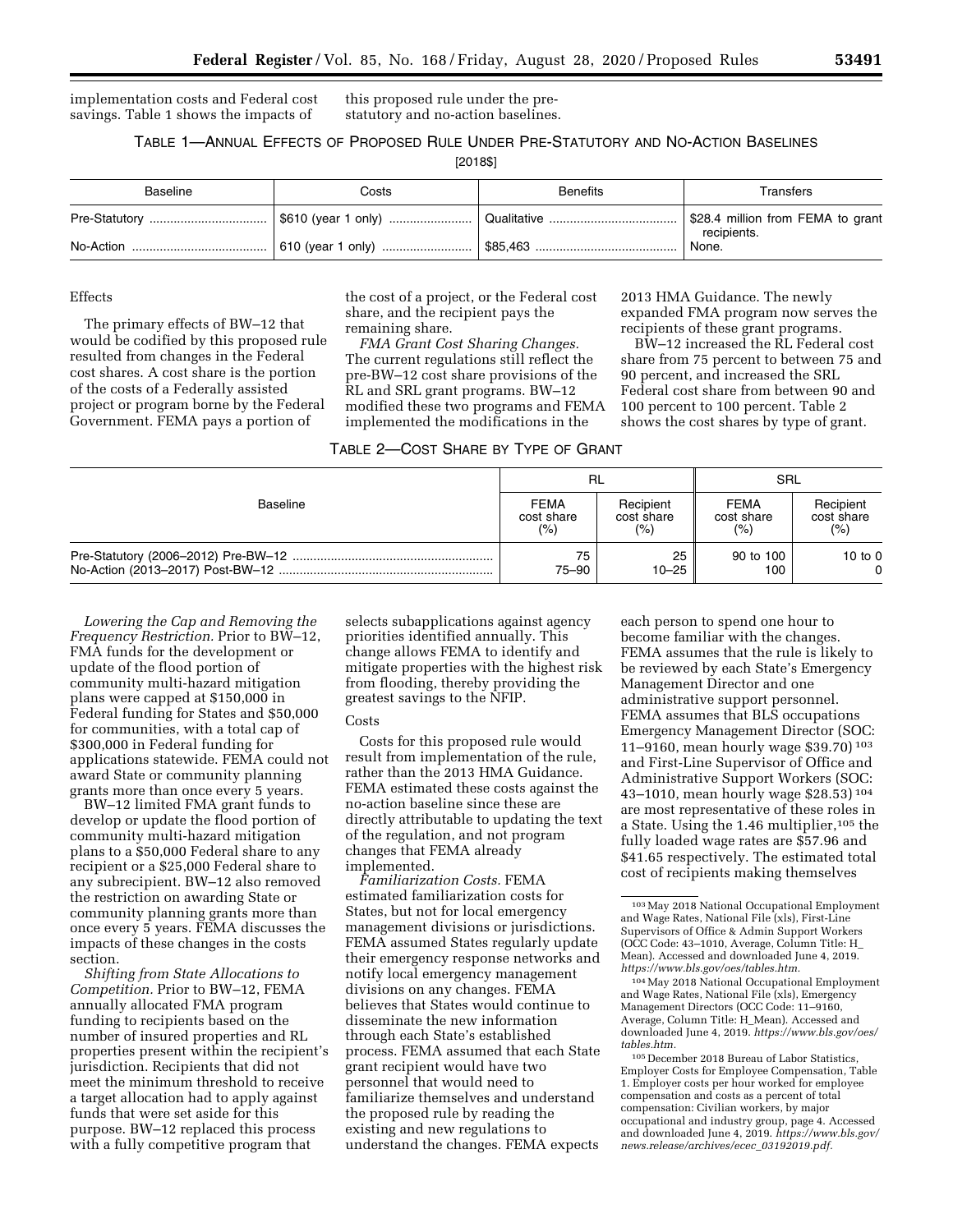familiar with the proposed rule is \$4,582 in year 1 (\$742 per year annualized at 7 percent over 10 years, and \$635 at 3 percent). ((56 recipients  $\times$  1 hour  $\times$  \$57.96 wage) + (56 recipients  $\times$  1 hour  $\times$  \$41.65 wage) = \$5,578.16).

*Summary of Costs.* FEMA estimated the proposed rule would have familiarization costs of \$5,578 in the first year of implementation. FEMA assumed that all staff and resources would come from existing sources and thus represent an opportunity cost.

#### Benefits

This proposed rule would be beneficial to both FEMA and Hazard Mitigation Grant recipients. While the benefits are not quantifiable, FEMA believes that changes implemented by BW–12 allow it to target the most vulnerable properties, and streamline the mitigation grant process. Under the no-action baseline, most changes in this proposed rule would be technical and include definitional updates and other changes made to harmonize FEMA regulations with current FEMA practices and HMA guidance, modernize and standardize the regulations, reduce redundancy, or increase readability. These changes would be largely nonsubstantive and not have an economic impact.

*Cost Savings.* Under a no-action baseline, FEMA estimated costs savings of \$85,463 that would result from removing the definition of ''market value'' at 44 CFR 79.2(f). Currently, the regulation requires FEMA to use the market value of a structure when making grant determinations. Removal of this requirement would allow FEMA to consider the value of the structure listed on the flood insurance policy when considering a grant request related to a vulnerable structure, rather than the ''market value.'' This would result in a reduction in the time it takes FEMA personnel to review a grant application. Using ''market value'' required additional research and appraisals, whereas the flood insurance property value is readily available to FEMA personnel. FEMA estimated this change would reduce the personnel time it takes to review a grant application by an estimated 2 hours per review for a total of \$85,463 annually.

FEMA based its estimates on the estimated annual average number of FMA grant applications that required a market value review between 2013 and 2017 and the wage rates of the personnel reviewing the grants. The annual average number of grant requests was 512. Table 3 shows the annual number of grant requests for vulnerable

properties that required a market value review between 2013 and 2017.

TABLE 3—ANNUAL GRANT REQUESTS REQUIRING MARKET VALUE REVIEW

| Year           | <b>FMA</b><br>program |
|----------------|-----------------------|
|                | 602                   |
|                | 438                   |
|                | 508                   |
|                | 592                   |
|                | 418                   |
| Total          | 2,558                 |
| Annual average | 512                   |

Reviews of the grant applications can vary widely from simple—all documentation accompanies the request and requires very little follow-up—to complex. For this analysis, FEMA chose to capture the variability in the grant application reviews by using a weighted average of the hours it takes to complete the reviews. FEMA estimated that 25 percent of the reviews are simple; these reviews take 8 hours each on average to complete. Reviews of applications that are average in their complexity comprise 50 percent of the reviews and are assumed to take 12 hours each. Twenty-five percent of the reviews are complex and take 16 hours on average to complete.106 Taking a weighted average of the times listed and using the distribution of 25 percent simple/50 percent average/25 percent complex, FEMA estimated that grant application reviews take 12 hours on average to complete.  $([(0.25 \times 8) + (0.50 \times 12) +$  $(0.25 \times 16)$ ] = 12 hours).

Program Specialists (GS 13, step 5) and contracted Civil Engineers conduct the reviews, the Program Specialists conduct 75 percent of reviews and the Civil Engineers conduct the remaining 25 percent. The fully-loaded average hourly wage for GS 13, step 5 at the FEMA regional locations is \$89.35 107 and \$65.79 108 is the fully-loaded hourly

107Based on the OPM General Schedule of Pay, January 2018, the average base wage of GS 13, step 5 in each of the FEMA regional office locations is \$61.20 (Boston, MA; NY, NY; Philadelphia, PA; Atlanta, GA; Chicago, IL; Denton, TX; KC, MO; Denver, CO; Oakland, CA; and Bothell, WA), which is multiplied by a 1.46 benefits multiplier (December 2018, BLS Employer Costs for Employee Compensation) to get a fully loaded wage rate of \$89.35/hour. Access and downloaded July 5, 2019. *[https://www.opm.gov/policy-data-oversight/pay](https://www.opm.gov/policy-data-oversight/pay-leave/salaries-wages/salary-tables/pdf/2018/salhrl.pdf)[leave/salaries-wages/salary-tables/pdf/2018/](https://www.opm.gov/policy-data-oversight/pay-leave/salaries-wages/salary-tables/pdf/2018/salhrl.pdf)  [salhrl.pdf.](https://www.opm.gov/policy-data-oversight/pay-leave/salaries-wages/salary-tables/pdf/2018/salhrl.pdf)* 

108Based on Bureau of Labor Statistics May 2018 National Employment and Wage Rate, National File (xls), a Civil Engineer, SOC 17–2050, has a base wage of \$45.06, which is multiplied by a benefits multiplier of 1.46 (December 2018, BLS Employer

wage rate for Civil Engineers. Using the 12-hour average estimate for reviewing the grant application, FEMA estimates that each year it spends \$512,778 on average to review FMA grant applications. ([(512 grant reviews  $\times$  12 hours per review  $\times$  \$89.35 hourly wage for Program Specialist  $\times$  0.75) + ([(512 grant reviews  $\times$  12 hours per review  $\times$ \$65.79 hourly wage for Civil Engineer ×  $(0.25)] \div (0.75 + 0.25) = $512,778.20$ .

FEMA estimated that removing the definition of ''market value'' would reduce its administrative burden by 2 hours per review. This results in each review taking 10 hours instead of 12, on average. Using the same calculation as above and 10 hours instead of 12 hours per review, FEMA's average amount spent each year on reviewing FMA grant applications would be \$427,315 and would result in an estimated annual cost savings of \$85,463.  $($512,778 - $427,315 = $85,463).$ 

*Clarification of Mitigation Grant Terms and Conditions.* The current HMA grant program regulations contain inconsistencies or vague language that may cause confusion. Specifically, FEMA would add definitions for ''Federal award'' and ''pass-through entity;'' and replace definitions of ''grantee,'' ''subgrant,'' and ''subgrantee'' with "recipient," "subaward," and ''subrecipient,'' respectively. These changes would make the HMA regulations consistent with FEMA's other regulations.

*Revising, Adding, or Removing Definitions.* FEMA proposes to revise existing definitions for clarification purposes, to add several definitions to conform with BW–12 and current agency practice, and to delete others that are obsolete. FEMA believes the changes are clear and more consistent with definitions used in 2 CFR part 200 and the HMA Guidance.109

*Shifting from Standard Mitigations to RL and SRL Structures.* One of the main focuses of this proposed rulemaking is on mitigation grants made to properties in the NFIP that have been repeatedly subject to costly loss claims. FEMA provides a range of available mitigation options including the FMA program to address vulnerable RL and SRL structures. Once a structure is mitigated through one of the programs, it could be

<sup>106</sup>FEMA personnel who review the FMA grant requests provided the information on the average time to review and the discussion of complexity.

Costs for Employee Compensation) to get a fully loaded wage rate of \$65.79/hour. Accessed and downloaded July 5, 2019. *[https://www.bls.gov/oes/](https://www.bls.gov/oes/tables.htm)  [tables.htm.](https://www.bls.gov/oes/tables.htm)* 

<sup>109</sup>Hazard Mitigation Assistance Guidance (HMA Guidance), Feb. 27, 2015, available at *[https://](https://www.fema.gov/media-library-data/1424983165449-38f5dfc69c0bd4ea8a161e8bb7b79553/HMA_Guidance_022715_508.pdf) [www.fema.gov/media-library-data/1424983165449-](https://www.fema.gov/media-library-data/1424983165449-38f5dfc69c0bd4ea8a161e8bb7b79553/HMA_Guidance_022715_508.pdf)  [38f5dfc69c0bd4ea8a161e8bb7b79553/HMA](https://www.fema.gov/media-library-data/1424983165449-38f5dfc69c0bd4ea8a161e8bb7b79553/HMA_Guidance_022715_508.pdf)*\_ *[Guidance](https://www.fema.gov/media-library-data/1424983165449-38f5dfc69c0bd4ea8a161e8bb7b79553/HMA_Guidance_022715_508.pdf)*\_*022715*\_*508.pdf* (last accessed Feb. 13, 2020).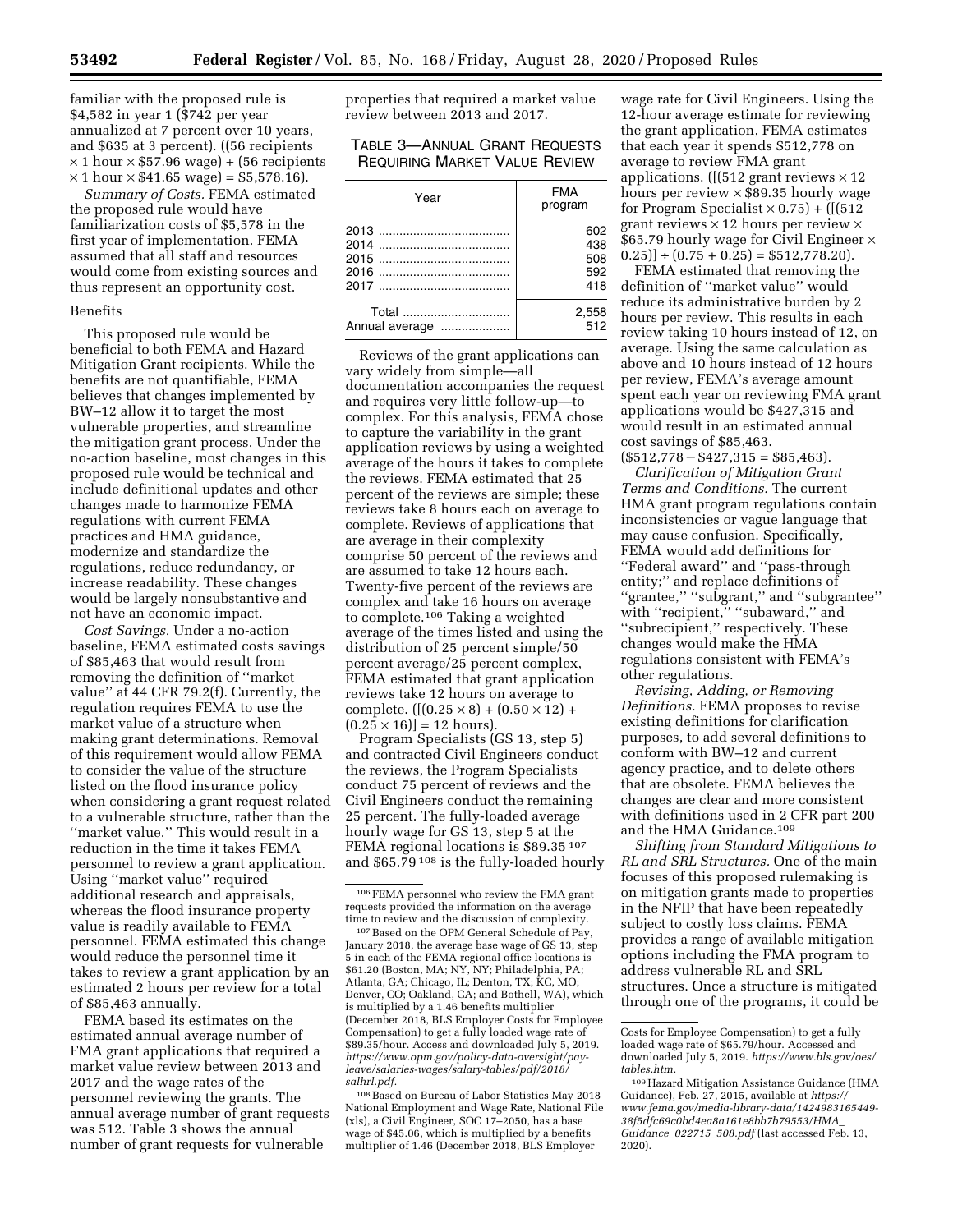protected from flooding, and can be removed from the repetitive flood loss list of un-mitigated properties insured by the NFIP. This reduces the flood vulnerability to RL and SRL structures, preventing further losses to the policyholders, as well as to FEMA. This benefit applies to the pre-statutory baseline, but not the no-action baseline because recipients and FEMA both realized this benefit beginning in 2013 when FEMA implemented it through the HMA Guidance.

*Shifting from State Allocations to Competition.* Before BW–12, FMA program funding was based on an allocation methodology that required an analysis of the number of insured properties and RL properties present within a jurisdiction and each State was allocated a share of the overall available funding. BW–12 changed this process to a fully-competitive program that allows FEMA to select subapplications according to FEMA priorities no matter the location.

This change lifted the constraints that were formerly in place against multiple eligible subrecipients in the same jurisdiction with vulnerable properties, allowing a more adequate coverage area within and across States and contributing to the increase in the size and volume of RL and SRL properties covered by each grant. FEMA is able to identify and mitigate properties with the highest risk from flooding and provide the greatest savings to the NFIP. This benefit applies to the pre-statutory baseline, but not the no-action baseline because recipients and FEMA both realized this benefit beginning in 2013

when FEMA implemented it through the HMA Guidance.

*Eliminating the Limit on In-Kind Contributions.* Eliminating the limit on in-kind contributions for a recipient's cost share modifies the nature, or makeup, of the recipient's contribution but does not change the overall dollar amount required for the recipient's contribution. FEMA believes this is advantageous because recipients and subrecipients are able to leverage their own optimal mix of in-kind and cash to meet their portion of the cost-share. There is no change to transfers between FEMA and grantees because the cost share does not change; however, the make-up of the recipient's portion changes.

*Summary of Benefits.* Under a noaction baseline FEMA believes this rule would promote a better understanding of the FMA program by updating the regulations that govern the HMA programs to conform with adjustments made by BW–12 and current agency practice. These changes would clarify existing requirements and help facilitate the flood portion of the Hazard Mitigation Grant Program processes.

FEMA estimated annual cost savings of \$85,463 per year. Removing the definition of ''market value'' would lead to cost savings to FEMA. Removing this definition would reduce the time it takes to conduct an initial grant application review by 2 hours.

Under a pre-statutory (pre-BW–12) baseline, FEMA believes there are considerable benefits associated with the shift to entirely competitive awards for the grants instead of the previous State-specific allocations, as well as the

more flexible in-kind match option. The shift to more vulnerable RL and SRL properties by modifying the cost shares and giving priority to applications with the most vulnerable properties are expected to reduce the frequency of loss claims and promote community resiliency through mitigation. There are also qualitative benefits due to the elimination of the cap on FMA funding for States and communities and the opening of the program to a fully competitive award system. These changes enhance FEMA's ability to administer the FMA program in a more streamlined and cost effective manner. Removing State allocations of grant resources and accepting in-kind State contributions further streamline the program. Collectively, these benefits justify the proposed rule and update FEMA's regulations to reflect current statutory authority.

#### Transfers

*Federal Cost Shares.* The adjustments in cost shares made by BW–12 result in distributional impacts, with certain grant programs receiving relative increases and decreases in grant funds. To analyze the impact of changes to the cost shares, FEMA summarized available mitigation project data for standard, RL, and SRL grants.110

Between 2006 and 2012 (pre-BW–12), FEMA provided a total of 390 grants to 244 recipients for 1,014 properties. The value of those grants was \$287,140,206 with FEMA paying \$202,072,763 and recipients paying \$85,067,443. Table 4 shows the distribution of these grants by category.

TABLE 4—PRE-BW–12 MITIGATION PROJECTS AND ASSOCIATED VALUE BY GRANT CATEGORY

[2018\$]

|          | Standard<br>(≤75% federal cost share) |                                                                                                                                   |              | Repetitive loss<br>(75% federal cost share) |                    |                               | Severe<br>repetitive loss<br>(90–100% federal cost share) |           |           |
|----------|---------------------------------------|-----------------------------------------------------------------------------------------------------------------------------------|--------------|---------------------------------------------|--------------------|-------------------------------|-----------------------------------------------------------|-----------|-----------|
| Year     | Number<br>of grants                   | Federal<br>Federal<br>Value of<br>Value of<br>Number<br>share<br>share<br>of grants<br>grants<br>grants<br>obligated<br>obligated |              | Number<br>of grants                         | Value of<br>grants | Federal<br>share<br>obligated |                                                           |           |           |
| 2006     | 93                                    | \$38,326,383                                                                                                                      | \$28,399,846 | .                                           |                    |                               | 2                                                         | \$147.974 | \$147.974 |
| 2007     | 85                                    | 45,485,645                                                                                                                        | 33,225,037   |                                             |                    |                               |                                                           |           |           |
| 2008<br> | 70                                    | 36.449.791                                                                                                                        | 24.638.444   |                                             |                    |                               |                                                           | 34.540    | 31,086    |
| 2009<br> | 54                                    | 79,692,889                                                                                                                        | 57,976,016   | 3                                           | 2,973,885          | 2,431,695                     | 3                                                         | 611.432   | 550.289   |
| 2010     | 35                                    | 32.133.654                                                                                                                        | 22,507,910   |                                             | 1.454.583          | 881.884                       | .                                                         |           |           |
| 2011     | 17                                    | 17,218,947                                                                                                                        | 11,035,040   | .                                           |                    |                               | .                                                         |           |           |
| 2012     | 25                                    | 32,610,483                                                                                                                        | 20,247,542   | .                                           |                    |                               |                                                           |           |           |
| Average  | 54                                    | 40.273.970                                                                                                                        | 28.289.976   | 3                                           | 632.638            | 473.368                       | 2                                                         | 113.421   | 104.193   |
| Total    | 379                                   | 281,917,792                                                                                                                       | 198,029,835  | 5                                           | 4.428.468          | 3,313,579                     | 6                                                         | 793.946   | 729,349   |

<sup>110</sup>FEMA assumes that the mitigation project level grant data with applications comprising mixed property categories resulting in blended cost share percentages (any total cost share not equal to 100 percent, 90 percent, or 75 percent Federal) would

be rounded up to the nearest threshold category. This would not round up project values or Federal cost shares in dollar terms, only their tabulation and consideration as RL or SRL. An application with a determined Federal cost share of 91–99

percent would be counted as part of the 100 percent SRL category, while applications with 76–89 percent Federal cost shares would be counted as part of the 90 percent Federal RL category.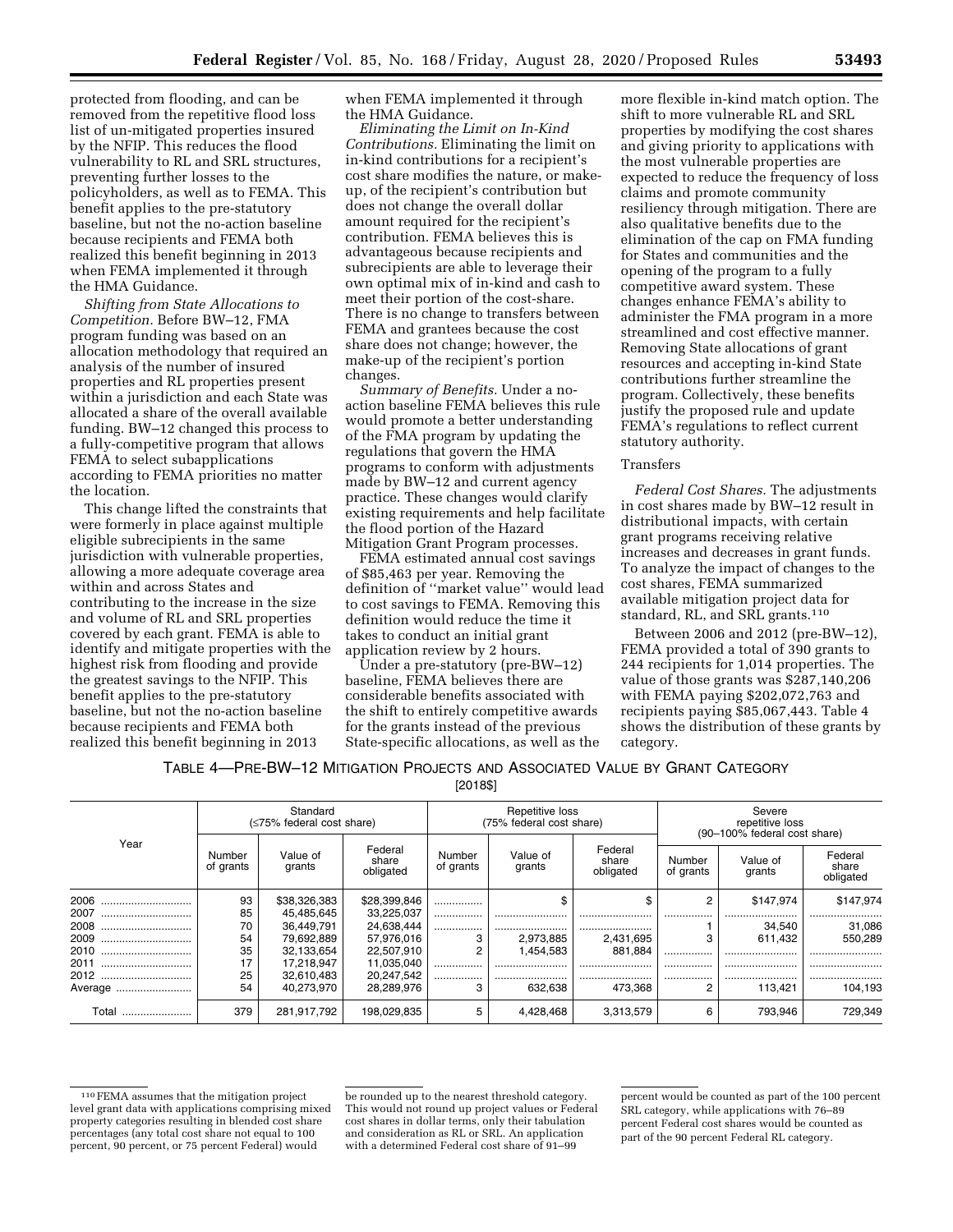The 390 grants from pre-BW–12 were one of three types—Standard Mitigation (up to 75 percent Federal cost share); RL (75 percent Federal cost share); or SRL (90–100 percent Federal cost share). Prior to BW–12, there were 379 Standard Mitigation grants with a total value of \$281,917,792. FEMA's share was \$198,029,835 and the recipients' share was \$83,887,957 (70 percent

average Federal cost share). For RL grants, there were five grants with a total value of \$4,428,468. FEMA's share was \$3,313,579 and the recipients' share was \$1,114,889 (75 percent Federal cost share). For SRL grants, there were six grants made with a total value of \$793,946. FEMA's share was \$729,349 and the recipients' share was \$64,597 (92 percent Federal cost share).

Post-BW–12 (2013–2017), FEMA provided a total of 527 grants to 204 recipients for 2,873 properties. The total value of those grants was \$682,040,624. FEMA's share was \$622,171,437 and recipients' share was \$59,869,187. Table 5 shows the distribution of these grants by category.

#### TABLE 5—POST-BW–12 MITIGATION PROJECTS AND ASSOCIATED VALUE BY GRANT CATEGORY [2018\$]

|          | Standard<br>(≤75% federal cost share) |                    |                               | Repetitive loss<br>(75-90% federal cost share) |                    |                               | Severe<br>repetitive loss<br>(100% federal cost share) |                    |                               |
|----------|---------------------------------------|--------------------|-------------------------------|------------------------------------------------|--------------------|-------------------------------|--------------------------------------------------------|--------------------|-------------------------------|
| Year     | Number<br>of grants                   | Value of<br>grants | Federal<br>share<br>obligated | Number<br>of grants                            | Value of<br>grants | Federal<br>share<br>obligated | Number<br>of grants                                    | Value of<br>grants | Federal<br>share<br>obligated |
| 2013     | 18                                    | \$10,723,474       | \$7,079,996                   | 5                                              | \$11.904.781       | \$10,163,082                  | 65                                                     | \$98,392,747       | \$88,681,628                  |
| 2014<br> | 28                                    | 8.730.394          | 5,245,019                     | 5                                              | 6.731.307          | 5.749.293                     | 68                                                     | 73,550,347         | 74,444,363                    |
| 2015     | 16                                    | 7,187,417          | 5,375,058                     | 8                                              | 33,162,836         | 29.399.251                    | 80                                                     | 122.139.120        | 117,708,589                   |
| 2016     | 26                                    | 11.762.427         | 8,729,565                     | 12                                             | 29.128.628         | 24.800.531                    | 99                                                     | 170.742.360        | 156.950.119                   |
| 2017     | 33                                    | 13.430.244         | 9,967,987                     | 5                                              | 5.835.914          | 4.880.298                     | 59                                                     | 78.618.628         | 72,996,658                    |
| Average  | 24                                    | 10.366.791         | 7,279,525                     |                                                | 17.352.693         | 14.998.491                    | 74                                                     | 108.688.640        | 102,156,271                   |
| Total    | 121                                   | 51,833,956         | 36,397,625                    | 35                                             | 86.763.466         | 74.992.455                    | 371                                                    | 543.443.202        | 510.781.357                   |

These 527 grants were one of three types—Standard Mitigation (up to 75 percent Federal cost share); RL (75–90 percent Federal cost share); or SRL (90– 100 percent Federal cost share) (all post-BW–12 cost shares). There were 121 Standard Mitigation grants with a total value of \$51,833,956. FEMA's share was \$36,397,625 and the recipients' share was \$15,436,331 (70 percent average Federal cost share). For RL grants, there were 35 grants with a total value of \$86,763,466. FEMA's share was \$74,992,455 and the recipients' share was \$11,771,011 (86 percent Federal cost share). For SRL grants, there were 371 grants made with a total value of \$543,443,202. FEMA's share was \$510,781,357 and the recipients' share was \$325,661,845 (94 percent Federal cost share).

These grants often include some ineligible costs, including cost overruns or underruns, the use of insurance proceeds that FEMA deducted as a duplication of benefits,111 or increased cost of compliance  $(ICC)$ ,  $112$  so the actual cost shares do not equal the percentages listed above. For example, although SRL grants have a 100 percent

Federal cost share, the actual average Federal share was 94 percent.

Changing Cost Shares and to a Fully Competitive Grant Process for FMA

Changing the cost shares had a distributional impact, where the proportion of Federal funds increased while the recipients' proportion decreased by the same amount. Similarly, the shift from State allocations of grant funding to a competitive-based program that allows grants to be allocated to the most vulnerable properties, resulting in distributional impacts where recipients in certain States receive more in grant funding where others see a decrease. FEMA was not able to isolate this effect from the effect of changing the cost shares, since they were implemented at the same time.

First, FEMA analyzed the shift in grant priorities as a distributional impact between grant programs. This was done by applying the change in percent share of standard, RL, and SRL grants (from pre-BW–12 to post-BW–12), to the total FMA grant funding post-BW–12, showing the relative decreases and increases by type of FMA grant in

terms of post-BW–12 grant funding caused by making the grants competitive and shifting funding to riskier properties.

• The five-year total share of standard mitigation grants decreased by \$617,928,805 post-BW–12 (7.6 percent of total funding post-BW $-12 - 98.2$ percent of funding pre-BW–12)  $\times$ \$682,040,624 total grant funds post-BW–12)).

• The five-year total share of RL grants increased by \$76,388,550 post-BW–12 (12.7 percent  $-1.5$  percent  $\times$ \$682,040,624).

• The five-year total share of SRL grants increased by \$541,540,225 post-BW–12 (79.7 percent  $-0.3$  percent  $\times$ \$682,040,624).

This shows the total five-year relative increases and decreases between FMA programs in terms of post-BW–12 grant funding:  $(-\$617,928,805$  for standard grants + \$76,388,550 for SL grants + \$541,540,225 SRL grants = \$0).

Table 6 shows changes in the total number of grants as well as the Federal and non-Federal shares for all grants pre-BW–12 and post-BW–12 with the percent change in grants and funding.

 $^{\rm 111}$  Duplication of Benefits refers to assistance from more than one source that is used for the same mitigation purpose or activity. The purpose may apply to the whole project or only part of it. HMA funds cannot duplicate funds received by or available to applicants or subapplicants from other sources for the same purpose. Examples of other sources include insurance claims, other assistance programs (including previous project or planning grants and subawards from HMA programs), legal awards, or other benefits associated with properties

or damage that are the subject of litigation. HMA does not require that property owners seek assistance from other sources (except for insurance claims). However, it is the responsibility of the property owner to report other benefits received, any applications for other assistance, the availability of insurance proceeds, or the potential for other compensation, such as from pending legal claims for damages, relating to the property. References: Sec. 312 of the Stafford Act; 44 CFR 79.6(d)(7); Hazard Mitigation Assistance Guidance

<sup>(</sup>February 27, 2015), Part III, D.5, pages 31–32; HMA Tool for Identifying Duplication of Benefits *[http://](http://www.fema.gov/library/viewRecord.do?id=6815)  [www.fema.gov/library/viewRecord.do?id=6815.](http://www.fema.gov/library/viewRecord.do?id=6815)* 

<sup>112</sup> Increased Cost of Compliance (ICC) provides up to \$30,000 to help cover the cost of mitigation measures that will reduce flood risk. ICC coverage is a part of most standard flood insurance policies available under the NFIP. *[https://www.fema.gov/](https://www.fema.gov/media-library/assets/documents/1130) [media-library/assets/documents/1130.](https://www.fema.gov/media-library/assets/documents/1130)*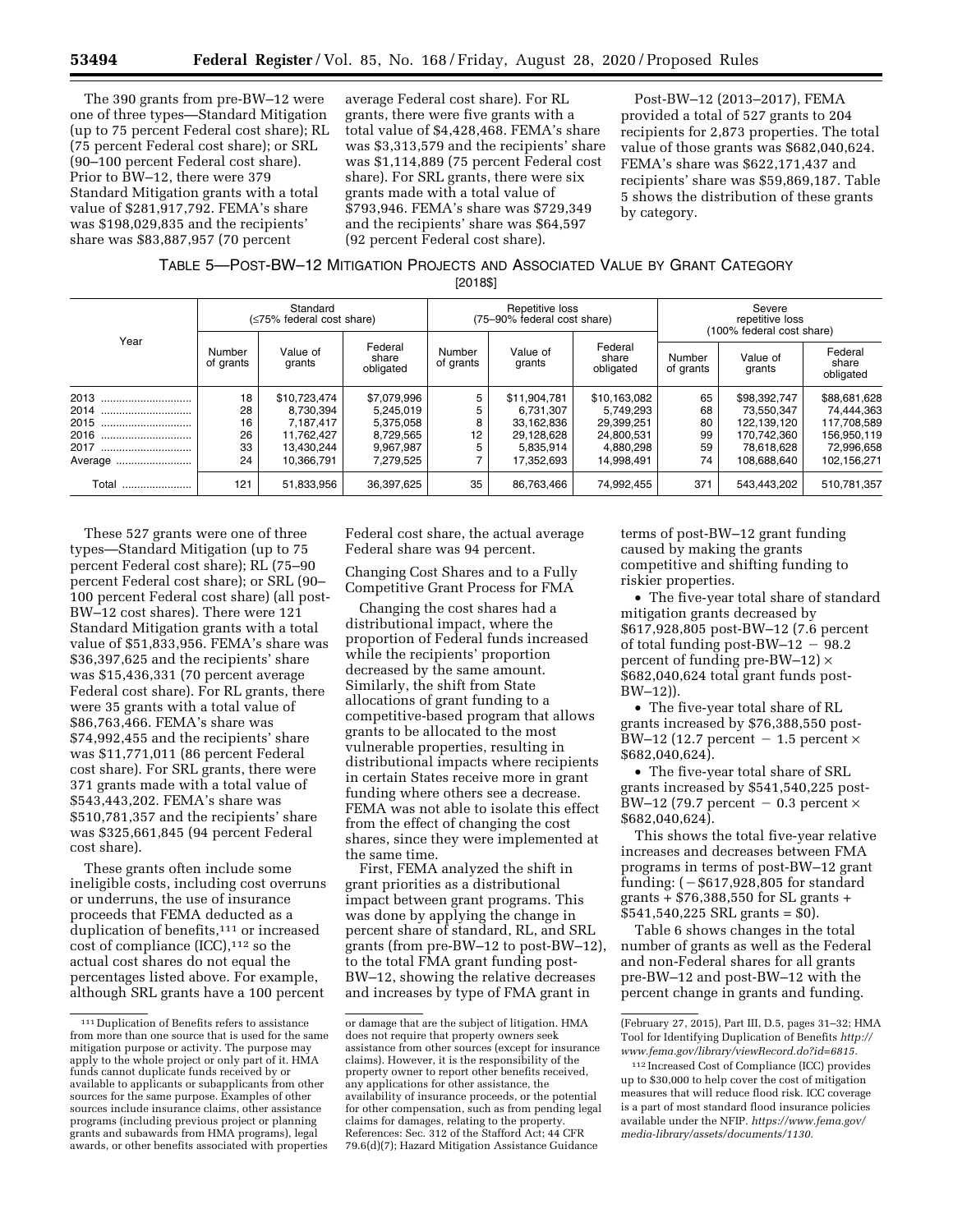| Table 6—Change in Average Annual Number of Grants and Funding Pre-BW—12 to Post-BW—12 |  |        |  |  |
|---------------------------------------------------------------------------------------|--|--------|--|--|
|                                                                                       |  | 0.0401 |  |  |

| اقەر 120                      |                      |                     |                       |                    |
|-------------------------------|----------------------|---------------------|-----------------------|--------------------|
| Pre-BW-12                     | Percent<br>pre-BW-12 | Post-BW-12          | Percent<br>post-BW-12 | Percent<br>change  |
| <b>Standard Mitigation</b>    |                      |                     |                       |                    |
| 54<br>\$40,273,970            | 91.5<br>98.2         | 24<br>\$10,366,791  | 22.9<br>7.6           | $-68.6$<br>$-90.6$ |
| <b>Repetitive Loss</b>        |                      |                     |                       |                    |
| \$632,638                     | 5.1<br>1.5           | \$17,352,693        | 6.7<br>12.7           | $+1.6$<br>$+11.2$  |
| <b>Severe Repetitive Loss</b> |                      |                     |                       |                    |
| 2<br>\$113,421                | 3.4<br>0.3           | 74<br>\$108,688,640 | 70.5<br>79.7          | $+67.1$<br>$+79.4$ |

When comparing pre-BW–12 standard mitigation grants to post-BW–12, both the average annual number of approved grants and the average annual total amount of funding dropped from \$40.3 million to \$10.4 million. For RL structures, the average annual number of approved grants increased and the amount of funding increased from \$1.8 million to \$17.4 million. For SRL structures, both the average annual number of approved grants and the average annual funding increased from \$0.25 million to \$108.7 million when compared to pre-BW–12. This reflects BW–12 shifting priority from standard mitigations to RL and SRL structures. FEMA's data indicate a trend toward both larger project sizes and more recently an increased number of RL and SRL projects.

FEMA then analyzed the distributional impacts of the Federal cost shares that resulted from both the shift in priorities and the changes in cost shares. The Federal cost share for standard mitigation grants remained at 75 percent over the post-BW–12 period analyzed. The cost share for RL grants increased from an average of 75 percent pre-BW–12 to 86 percent post-BW–12. SRL grants had an average 92 percent cost share pre-BW–12 and a 94 percent

cost share post-BW–12. FEMA also analyzed the change in the Federal cost share for the three grant categories together, which shows the impact of BW–12's changes to cost share amounts as well as shifting funding to RL and SRL grants, which have higher cost shares.

The total Federal share of all FMA grant categories pre-BW–12 was 70.4 percent (\$287,140,206 ÷ \$202,072,763). Post BW–12, the Federal share was 91.2 percent (\$682,040,624 ÷ \$622,171,437). The increase in transfers from FEMA to grantees as a result of the changed cost shares and changed priorities, in terms of post-BW–12 grant funding, was  $$141,864,450$  (91.2 percent - 70.4 percent  $\times$  \$682,040,624) over five years, or an average increase of \$28,372,890 per year.

Under a no-action baseline, the proposed rule would result in no transfer impacts, as FEMA has already implemented the updated cost share percentages in the 2013 HMA Guidance. Under a pre-statutory (pre-BW–12) baseline, the revisions to the cost share and re-prioritization to grants with higher cost shares result in distributional transfer impacts shifting funding to the most vulnerable properties and an increase in transfers

from FEMA to grant recipients. The discounted total 10-year transfers from FEMA to grant recipients are \$283.7 million (\$28.4 million annualized 113).

*Mitigation Planning Grants.* BW–12 lowered the funding cap on the amount of money that could be used for the flood portion of the individual multihazard mitigation plans to \$50,000 per recipient and \$25,000 per subrecipient, but removed a restriction that grantees could only receive funding for planning grants once every 5 years. Lowering the cap on Federal funds results in decreased funding per applicant. However, FEMA believes this is offset by the removal of the frequency restriction, which results in a negligible change in the number of approved applications and awards. FEMA found the data does not show a substantial change in the number of applications, and thus FEMA assumed that the removal of the 5-year restriction is countered by the lowered cap on funding, resulting in minimal distributional impacts as shown in Table 7. Because FEMA implemented these changes concurrently, FEMA was unable to isolate the effects of individual changes.

# TABLE 7—MITIGATION PLANNING GRANTS 2006–2017

[2018\$]

| Year | plications | Approved<br>arants | Average grant<br>amount |
|------|------------|--------------------|-------------------------|
| 2006 | 167        | 92                 | 286,765ء                |
| 2007 | 561        | 481                | 89,709                  |
| 2008 | 523        | 374                | 82,248                  |
| 2009 | 491        | 346                | 82,248                  |
| 2010 | 364        | 288                | 81,514                  |
| 2011 | 417        | 363                | 102.173                 |

113The annualized amounts for 3 percent and 7 percent are equal to the estimated annual transfers

of \$28.4 million because the amounts for each year are identical and the first year is discounted.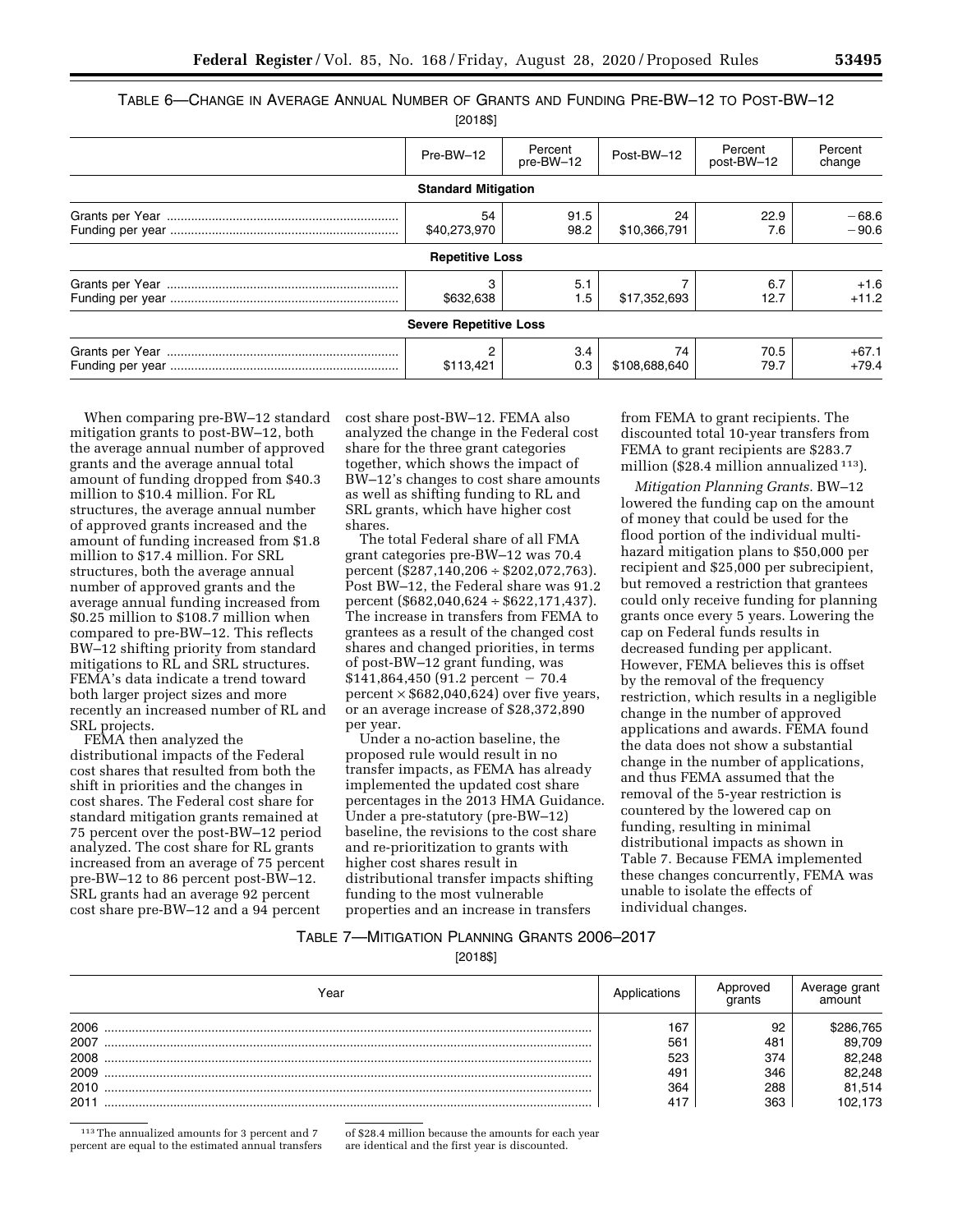# TABLE 7—MITIGATION PLANNING GRANTS 2006–2017—Continued

[2018\$]

| Year                         | Applications                    | Approved<br>grants              | Average grant<br>amount                          |
|------------------------------|---------------------------------|---------------------------------|--------------------------------------------------|
| 2012                         | 173                             | 155                             | 142.411                                          |
|                              | 385                             | 300                             | 107,838                                          |
| 2014<br>2015<br>2016<br>2017 | 260<br>293<br>351<br>329<br>422 | 228<br>264<br>315<br>287<br>377 | 115,022<br>87,772<br>93,000<br>170,262<br>98.268 |
|                              | 331                             | 294                             | 111,899                                          |

Since 2013, FEMA has applied the new caps on funding for FMA planning grants per recipient and subrecipient. The caps align with and reflect FEMA's shift to focus the majority of FMA program funds on mitigating the risk to the most vulnerable properties. FEMA is no longer constrained by any limit on how often a recipient or subrecipient can receive a planning grant or the total

amount that can be granted to a recipient. Further, the lower caps per recipient and subrecipient allow FEMA to assist more recipients and subrecipients.

an economic impact under a prestatutory (pre-BW–12) baseline are the proposed changes to 44 CFR 79.4 (proposed § 77.4): FMA Grant Federal Cost Shares and 44 CFR 79.6 (proposed § 77.6): Flood Portion of Multi-Hazard Mitigation Plans. BW–12 prescribed these changes. These changes are neither new nor discretionary and FEMA did not consider alternatives.

Alternatives

Most of the changes in this proposed rule are based on statute. FEMA has limited discretion in determining which changes to make. The changes that carry

# TABLE 8—A–4 ACCOUNTING STATEMENT [2018\$]

Period of analysis: 2006 to 2017 Category 7 Percent discount rate 3 Percent discount rate Source citation (RIA, preamble, etc.) BENEFITS: Annualized Monetized \$millions/year. .085463 ......................................... .085463 ......................................... Preamble (RA) Annualized Quantified ............ N/A ................................................ N/A. Qualitative ............................... • Allows FEMA to target most vulnerable properties and streamline mitigation grant process. Preamble (RA). • Modernize and standardize regulations to match current practice and statute and increase readability. • Shift from State-based allocations to a competitive process, allowing FEMA to select applications according to FEMA priorities rather than location. • Eliminate limits on in-kind contributions allowing recipients more flexibility to cover their portion of the cost share. COSTS: Annualized Monetized \$millions/year. 0.000742 ....................................... 0.000635 ....................................... Preamble (RA). Annualized quantified ............. N/A ................................................ N/A. Qualitative ............................... N/A. TRANSFERS: Annualized Monetized \$millions/year. 28.4 ............................................... 28.4 ............................................... Preamble (RA). From/To .................................. Increase in transfers from FEMA to HMA recipients Preamble (RA). Category **Source citation**<br>Category **Effects** Effects Source citation Source citation (RIA, preamble, etc.)

State, Local, and/or Tribal Government. Qualitative benefits. Increase in transfers from FEMA to State, local, Tribal governments. Preamble (RA).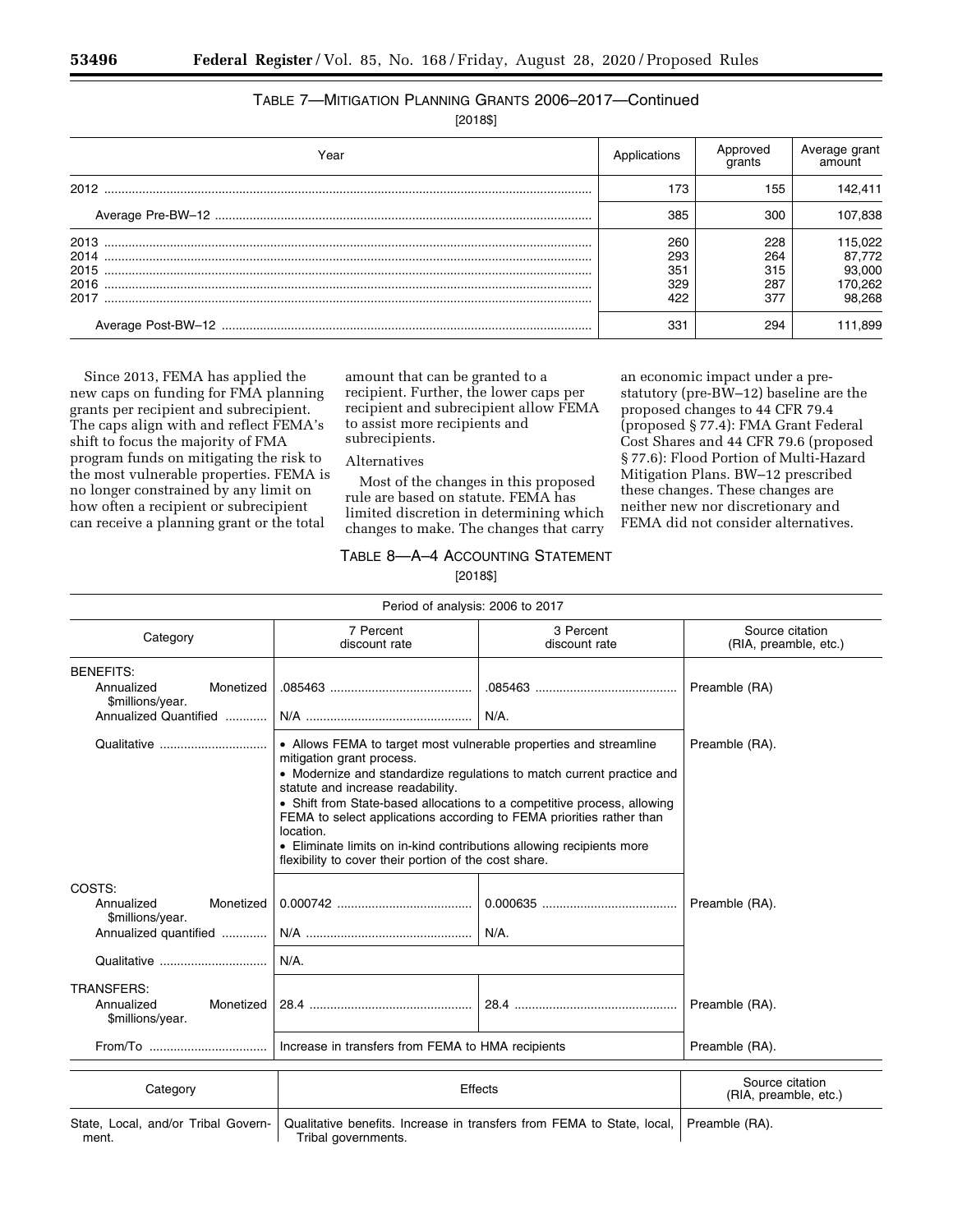| Category       | Effects                                                                                                                                                                                                                                                                                                                                                                                                                                                              | Source citation<br>(RIA, preamble, etc.) |
|----------------|----------------------------------------------------------------------------------------------------------------------------------------------------------------------------------------------------------------------------------------------------------------------------------------------------------------------------------------------------------------------------------------------------------------------------------------------------------------------|------------------------------------------|
| Small business | There were 231 Small entity recipients from 2006–2017. Prior to $\vert$ Preamble (IRFA).<br>BW-12, an average of 16 recipients per year were small entities.<br>Post-BW-12, there were an average of 24 small entity recipients<br>per year. Small entities were more likely to receive RL or SRL<br>grants and slightly less likely to receive standard mitigation grants,<br>so the Federal cost shares for small entities were, on average,<br>higher post-BW-12. |                                          |
|                | None.                                                                                                                                                                                                                                                                                                                                                                                                                                                                |                                          |
|                | None.                                                                                                                                                                                                                                                                                                                                                                                                                                                                |                                          |

## *B. Regulatory Flexibility Act*

The Regulatory Flexibility Act of 1980 (5 U.S.C. 601 *et seq.*) requires agency review of proposed and final rules to assess their impact on small entities. When an agency promulgates a notice of proposed rulemaking under 5 U.S.C. 553, the agency must prepare an Initial Regulatory Flexibility Analysis (IRFA) unless it determines and certifies pursuant to 5 U.S.C. 605(b) that a rule, if promulgated, would not have a significant impact on a substantial number of small entities. FEMA believes this proposed rule does not have a significant economic impact on a substantial number of small entities. However, FEMA is publishing this IRFA to aid the public in commenting on the potential small entity impacts of the proposed requirements in this NPRM. FEMA invites all interested parties to submit data and information regarding the potential direct economic impacts on small entities that would result from the adoption of this NPRM. FEMA will consider all comments received in the public comment process.

In accordance with the Regulatory Flexibility Act of 1980 (RFA), 5 U.S.C. 601 *et seq.,* as amended by the Small Business Regulatory Enforcement Fairness Act of 1996 (Pub. L. 104–121, 110 Stat. 857), FEMA prepared this IRFA to examine the effects of the adjustments made by BW–12 and implemented by FEMA in the 2013 HMA Guidance on small entities. A small entity may be: A small independent business, defined as independently owned and operated, is organized for profit, and is not dominant in its field per the Small Business Act (5 U.S.C. 632); a small notfor-profit organization (any not-forprofit enterprise which is independently owned and operated and is not dominant in its field); or a small governmental jurisdiction (locality with fewer than 50,000 people) per 5 U.S.C. 601–612.

# 1. A Description of the Reasons Why Action by the Agency Is Being Considered

FEMA initiated this rulemaking to codify legislative requirements included in the Biggert-Waters Flood Insurance Reform Act of 2012, Public Law 112– 141, 126 Stat. 916 (BW–12), which amended the National Flood Insurance Act of 1968 (NFIA) and required changes to all major components of the National Flood Insurance Program (NFIP), including mitigation grants authorized under the NFIA. FEMA implemented the legislative requirements in BW–12 through policy/ guidance in 2013 and is now proposing to codify these changes in regulation, to reflect current agency practice, and to clarify existing regulations.

Annually, FEMA provides grant funding to reduce or eliminate risk of flood damage to buildings that are insured under the NFIP. Before BW–12, FEMA administered three distinct NFIP grant programs: (1) The Flood Mitigation Assistance (FMA) Program; (2) the Repetitive Flood Claims (RFC) Program; and (3) the Severe Repetitive Loss (SRL) Program. BW–12 eliminated the RFC and SRL programs and consolidated aspects of those programs into the FMA Program.

There are two BW–12 provisions that FEMA codifies in this rule that result in substantive modifications to the FMA regulations: (1) Cost shares for mitigation projects and (2) the amount of FMA funds available for mitigation planning grants. BW–12 requires these changes and FEMA implemented them through the HMA Guidance in 2013. In addition, the proposed rule would make nonsubstantive revisions intended to clarify the current grant regulations at 44 CFR parts 79, 80, 201, and 206, subpart N by adding new definitions and substitute terms that reflect the current version of 2 CFR parts 200 and 3002. Other nonsubstantive changes in the proposed rule remove references to programs eliminated by BW–12. In general, the changes in the proposed rule do not reduce the amount of funding appropriated for the FMA

program or the number of grant recipients. Rather, the proposed rule alters the distribution of those funds to recipients with NFIP insured facilities with the highest risk of flood damage. Specifically, BW–12 requires changes to the Federal cost shares used for FMA grants. These changes to the cost shares prioritize the most vulnerable severe repetitive loss properties by increasing FEMA's cost share portion from 75 percent Federal to 75–90 percent Federal for RL properties and from 90 to 100 percent Federal to 100 percent Federal for SRL properties. FEMA does not change the cost share for ''standard'' mitigation properties; that cost share remains at the current level of 75 percent Federal.

FEMA includes a detailed marginal analysis table which lists all of the changes made by BW–12; that table is posted in the public docket for this rulemaking available on *[www.regulations.gov](http://www.regulations.gov)* under Docket ID FEMA–2019–0011. Most of the changes in this rule are nonsubstantive clarifications. Many of the changes remove language describing a program or a feature of the FMA program that expired or is no longer relevant, applicable, or necessary. FEMA expects that the changes offer negligible or inconsequential benefits to FEMA and other administrating authorities.

## 2. A Succinct Statement of the Objectives of, and Legal Basis for, the Proposed Rule

The objective of this proposed rule is to codify the legislative requirements in BW–12 and to clarify existing regulations. Specifically, this proposed rule would make substantive changes intended to codify BW–12 by removing 44 CFR part 78 and substantially revising Part 79. In addition, the proposed rule would make nonsubstantive revisions intended to clarify 44 CFR parts 79, 80, 201, and 206, subpart N by adding new definitions and substitute terms that reflect the current version of 2 CFR parts 200 and 3002. Other nonsubstantive changes included in the proposed rule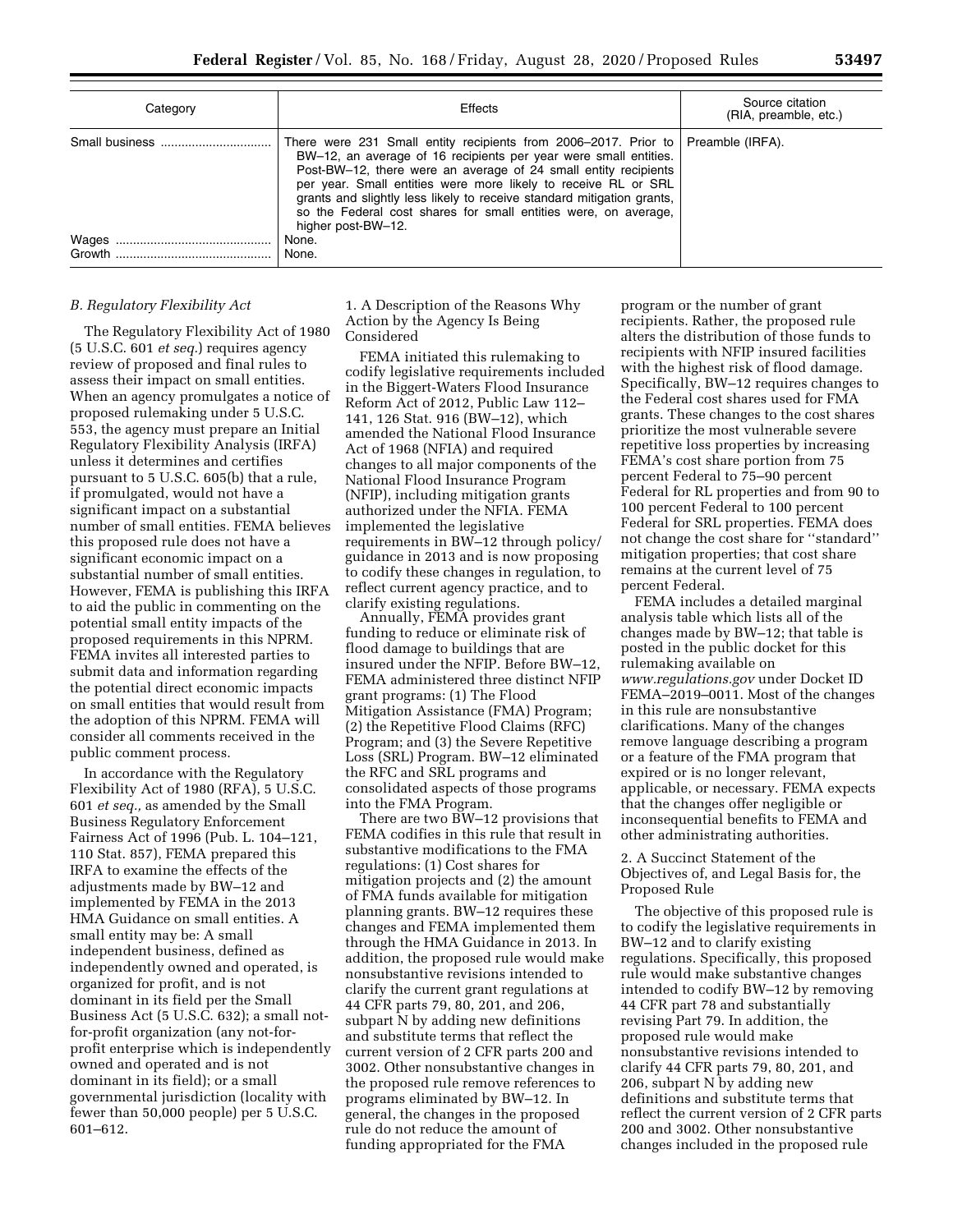would remove references to programs eliminated by BW–12.

3. A Description of and, Where Feasible, an Estimate of the Number of Small Entities To Which the Proposed Rule Will Apply

The proposed rule directly affects all eligible FMA grant recipients. FEMA estimates that the changes from BW–12 affect FMA grant recipients that are small governmental jurisdictions with a population of less than 50,000, as defined at 5 U.S.C. 601(5).114 To estimate the effects of the adjustments made by BW–12, and codified in this

rule, FEMA used the same methodology used in the regulatory analysis.115 In general, FEMA identified the affected population—recipients of FEMA's FMA grants—and analyzed how the changes affect those recipients. Using those results, FEMA then evaluated which recipients qualified as ''small entities.'' Eligible FMA grant recipients may include States, U.S. territories, and Indian Tribal governments; subrecipients may include local governments and governmental organizations such as flood, sewer, and water districts. FEMA removed from its RFA dataset and analysis any recipients

that are States and U.S. territories because they have populations greater than 50,000. FEMA also removed any Indian Tribal governments because they are not included in the definition of a small entity.<sup>116</sup> The remaining recipients were either local governments or governmental organizations. FEMA used the U.S. Census Bureau's annual population estimates for 2018 produced by its Population Estimates Program (PEP) 117 to determine the population for each recipient.118 Table 9 summarizes the number of small entities affected by the changes in BW–12.

# TABLE 9—ESTIMATED NUMBER OF SMALL ENTITIES AFFECTED BY PROPOSED RULE

|                                                          | Year           | Grants to<br>small entities | Properties<br>within grants | Small entity<br>recipients |
|----------------------------------------------------------|----------------|-----------------------------|-----------------------------|----------------------------|
|                                                          | 2006           | 30                          | 67                          | 30                         |
|                                                          |                | 25                          | 39                          | 25                         |
|                                                          |                | 16                          | 14                          | 16                         |
|                                                          |                | 18                          | 41                          | 18                         |
|                                                          |                | 11                          | 76                          | 11                         |
|                                                          |                |                             | 12                          | 4                          |
|                                                          |                | 8                           | 75                          | 8                          |
|                                                          |                | 23                          | 64                          | 23                         |
|                                                          |                | 27                          | 66                          | 27                         |
|                                                          |                | 18                          | 71                          | 18                         |
|                                                          |                | 25                          | 56                          | 25                         |
|                                                          |                | 26                          | 78                          | 26                         |
|                                                          |                | 231                         | 659                         | 231                        |
|                                                          |                | 917                         | 3,887                       | 448                        |
| Small Entity Recipients as a Percent of Total Recipients |                | 25.2%                       | 17.0%                       | 51.6%                      |
|                                                          |                | 112                         | 324                         | 112                        |
|                                                          | Annual Average | 16                          | 46                          | 16                         |
|                                                          |                | 119                         | 335                         | 119                        |
|                                                          | Annual Average | 24                          | 67                          | 24                         |

Between 2006 and 2017, FEMA awarded a total of 917 FMA grants to 448 recipients to mitigate flood risk to 3,887 properties. Of the total 448 recipients, 231 recipients, or 25.2 percent, had populations under 50,000 and are considered small entities. These small entities used the FMA grants to mitigate flood risk to 659 vulnerable properties. These 231 small entity recipients are all local governments.

Pre-BW–12, FEMA awarded 112 grants to small entities. Of these, 109

IV. Regulatory Analysis of this NPRM 116The Regulatory Flexibility Act (RFA) defines

a small entity as a small business, small nonprofit organization, or a small governmental jurisdiction. Section 601(5) defines small governmental jurisdictions as governments of cities, counties, towns, townships, villages, school districts, or special districts with a population of less than 50,000.

117FEMA used the U.S. Census Bureau's PEP estimates file entitled, ''sub-est2018\_all.csv''

were for standard mitigation with an average Federal cost share of 73 percent, 2 were RL with an average Federal cost share of 82 percent, and 1 was SRL with a cost share of 90 percent.

118FEMA used the population of the county, parish, or borough in which the grant project was located as a proxy to determine the populations for governmental organizations. For example, FEMA used the New Castle County, DE 2018 population of 559,335 to determine if the New Castle Conservation District was a small entity. In this example, the population of 559,335 is greater than the 50,000 small entity threshold; thus, the new Castle Conservation District is not a small entity.

<sup>114</sup>*See* 5 U.S.C. 601(3)–(6). In general, the term ''small entity'' can have the same meaning as the terms ''small business,'' ''small organization,'' and ''small governmental jurisdiction'' for purposes of this analysis. Specifically, section 601(3) defines a ''small business'' as having the same meaning as ''small business concern'' under section 3 of the Small Business Act. This includes any small business concern that is independently owned and operated that is not dominant in its field of operation. Section 601(4) defines a ''small organization'' as any not-for-profit enterprise that is independently owned and operated that is not dominant in its field of operation. Section 601(5) defines ''small governmental jurisdiction'' as governments of cities, counties, towns, townships, villages, school districts, or special districts with a population of less than 50,000. Acessed and

downloaded June 4, 2019. *[http://uscode.house.gov/](http://uscode.house.gov/view.xhtml?req=(title:5section:601edition:prelim)OR(granuleid:USC-prelim-title5-section601)&f=treesort&edition=prelim&num=0&jumpTo=true)  [view.xhtml?req=\(title:5 section:601 edition:prelim](http://uscode.house.gov/view.xhtml?req=(title:5section:601edition:prelim)OR(granuleid:USC-prelim-title5-section601)&f=treesort&edition=prelim&num=0&jumpTo=true)*) OR (*[granuleid:USC-prelim-title5](http://uscode.house.gov/view.xhtml?req=(title:5section:601edition:prelim)OR(granuleid:USC-prelim-title5-section601)&f=treesort&edition=prelim&num=0&jumpTo=true)  [section601\)](http://uscode.house.gov/view.xhtml?req=(title:5section:601edition:prelim)OR(granuleid:USC-prelim-title5-section601)&f=treesort&edition=prelim&num=0&jumpTo=true)* 

*[<sup>&</sup>amp;f=treesort&edition=prelim&num=0&jumpTo=true](http://uscode.house.gov/view.xhtml?req=(title:5section:601edition:prelim)OR(granuleid:USC-prelim-title5-section601)&f=treesort&edition=prelim&num=0&jumpTo=true)*. 115FEMA's methodology is included in section

because it provided 2018 estimated populations for all states and all subgovernmental jurisdictions, including counties, parishes, etc., towns, cities, villages, etc. Accessed and downloaded June 4, 2019. *[https://www2.census.gov/programs-surveys/](https://www2.census.gov/programs-surveys/popest/datasets/2010-2018/cities/totals/)  [popest/datasets/2010-2018/cities/totals/.](https://www2.census.gov/programs-surveys/popest/datasets/2010-2018/cities/totals/)*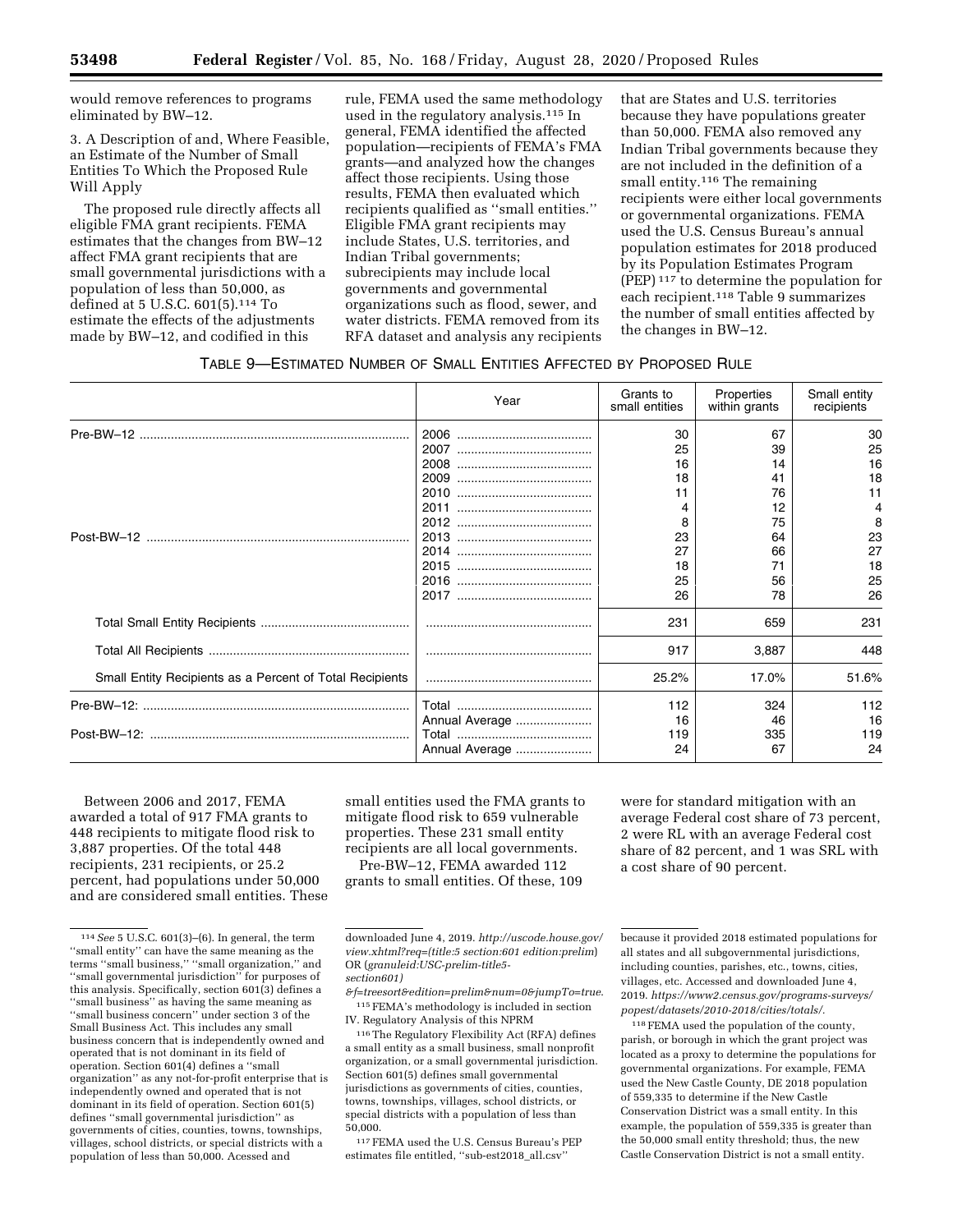| Table 10—Pre-BW—12 Projects and Value by Grant Category (2018\$) Awarded to Small Entities |
|--------------------------------------------------------------------------------------------|
|--------------------------------------------------------------------------------------------|

| Year     | Standard<br>(≤75% federal cost share) |                    |                            | Repetitive loss (RL)<br>(75% federal cost share) |                       |                            | Severe repetitive loss<br>(SRL)<br>(90%-100% federal cost share) |                    |                            |
|----------|---------------------------------------|--------------------|----------------------------|--------------------------------------------------|-----------------------|----------------------------|------------------------------------------------------------------|--------------------|----------------------------|
|          | Grants                                | Value of<br>grants | Federal share<br>obligated | Grants                                           | \$ Value of<br>grants | Federal share<br>obligated | Grants                                                           | Value of<br>grants | Federal share<br>obligated |
| 2006     | 30                                    | \$5.907.776        | \$4,388,166                |                                                  |                       |                            |                                                                  |                    |                            |
| 2007     | 25                                    | 10,819,810         | 7,647,471                  | <br>                                             | <br>                  | <br>                       | <br>                                                             | <br>               | <br>                       |
| 2008<br> | 16                                    | 2.150.269          | 1,575,275                  |                                                  |                       |                            |                                                                  |                    |                            |
| 2009     | 15                                    | 7.924.904          | 5,763,784                  | 2                                                | \$2,350,766           | \$1.917.922                |                                                                  | \$58,406           | \$52.565                   |
| 2010     |                                       | 15.128.995         | 11,345,865                 |                                                  |                       |                            |                                                                  |                    |                            |
| 2011<br> | 4                                     | 2,897,824          | 2,042,931                  |                                                  |                       |                            |                                                                  |                    |                            |
| 2012     | 8                                     | 6.393.968          | 4.789.345                  |                                                  |                       |                            |                                                                  |                    |                            |
| ⊺otal    | 109                                   | 51.223.546         | 37.552.837                 | 2                                                | 2.350.766             | 1.917.922                  |                                                                  | 58.406             | 52.565                     |

Post-BW–12, FEMA awarded 119 grants to small entities. Of these, 40 were standard mitigation with an average Federal cost share of 69 percent, 3 were RL with an average Federal cost

share of 88 percent, and 76 were SRL with an average Federal cost share of 90 percent. While the cost shares did not change significantly, more applicants received SRL grants when compared to

the pre-BW–12 period. This shows the prioritization of more vulnerable properties.

| TABLE 11—POST-BW—12 PROJECTS AND VALUE BY GRANT CATEGORY (2018\$) AWARDED TO SMALL ENTITIES |  |  |  |
|---------------------------------------------------------------------------------------------|--|--|--|
|---------------------------------------------------------------------------------------------|--|--|--|

| Year                                         | Standard<br>(≤75% federal cost share) |                                                             |                                                             | Repetitive loss (RL)<br>(75%-90% federal cost share) |                                     |                                      | Severe repetitive loss (SRL)<br>(100% federal cost share) |                                                                    |                                                                  |
|----------------------------------------------|---------------------------------------|-------------------------------------------------------------|-------------------------------------------------------------|------------------------------------------------------|-------------------------------------|--------------------------------------|-----------------------------------------------------------|--------------------------------------------------------------------|------------------------------------------------------------------|
|                                              | Grants                                | Value of<br>grants                                          | Federal share<br>obligated                                  | Grants                                               | Value of<br>grants                  | Federal share<br>obligated           | Grants                                                    | Value of<br>grants                                                 | Federal share<br>obligated                                       |
| 2013<br>2014<br><br>2015<br>2016<br><br>2017 | 8<br>11<br>3<br>6<br>12               | \$955.085<br>2,529,635<br>2,434,059<br>285.707<br>5,098,868 | \$427,739<br>1,594,317<br>1,825,543<br>194.186<br>3,812,839 | <br><br>                                             | \$7,145,136<br><br><br>.766.776<br> | \$6,337,841<br><br><br>1.528.423<br> | 14<br>16<br>15<br>17<br>14                                | \$5,618,711<br>12,335,444<br>10,486,133<br>10,488,578<br>9,034,842 | \$3,711,417<br>12,017,816<br>9,829,253<br>9,134,257<br>8,474,084 |
| Total                                        | 40                                    | 11.303.354                                                  | 7,854,624                                                   | 3                                                    | 8.911.912                           | 7.866.264                            | 76                                                        | 47.963.708                                                         | 43,166,827                                                       |

4. A Description of the Projected Reporting, Recordkeeping, and Other Compliance Requirements of the Proposed Rule, Including an Estimate of the Classes of Small Entities Which Will Be Subject to the Requirement and the Types of Professional Skills Necessary for Preparation of the Report or Record

This proposed rulemaking would codify FEMA's current practice and make changes for clarity and accuracy. For that reason, FEMA does not anticipate this rulemaking places an increase in burden on small entities.

5. Identification, to the Extent Practicable, of All Relevant Federal Rules That May Duplicate, Overlap, or Conflict With the Proposed Rule

There are no relevant Federal rules that duplicate, overlap, or conflict with the proposed rule.

6. A Description of Any Significant Alternatives to the Proposed Rule Which Accomplish the Stated Objectives of Applicable Statutes and Which Minimize Any Significant Economic Impact of the Proposed Rule on Small Entities

BW–12 mandated most of the changes in this proposed rule, and therefore FEMA has limited discretion in implementing these changes. These are not new or discretionary program changes and for this reason, FEMA did not consider alternatives. Given that this rule is largely distributive in nature, entailing transfers between less vulnerable and more vulnerable groups of properties at all levels, no less burdensome alternatives to the proposed rule are available. In the absence of this proposed rule, small entities would experience negative repercussions that might result from inconsistences between the statutes, regulations, and agency policy.

#### 7. Conclusion

FEMA invites all interested parties to submit data and information regarding the potential economic impact that would result from adoption of the

proposals in this NPRM. FEMA will consider all comments received in the public comment process. FEMA is interested in the potential impacts from the proposed rule on small entities and requests public comment on these potential impacts. If you think that this rule would have a significant economic impact on you, your business, your organization, or your local government, please submit a comment to the docket at the address under the **ADDRESSES** section. In your comment, explain why, how, and to what degree you think this rule would have an economic impact on you. After reviewing the public comments, FEMA may certify the final rule as not having a significant economic impact on a substantial number of small entities. FEMA will consider all comments received in the public comment process when making a final determination.

# *C. Unfunded Mandates Reform Act of 1995*

Pursuant to Section 201 of the Unfunded Mandates Reform Act of 1995 (Pub. L. 104–4, 2 U.S.C. 1531), each Federal agency ''shall, unless otherwise prohibited by law, assess the effects of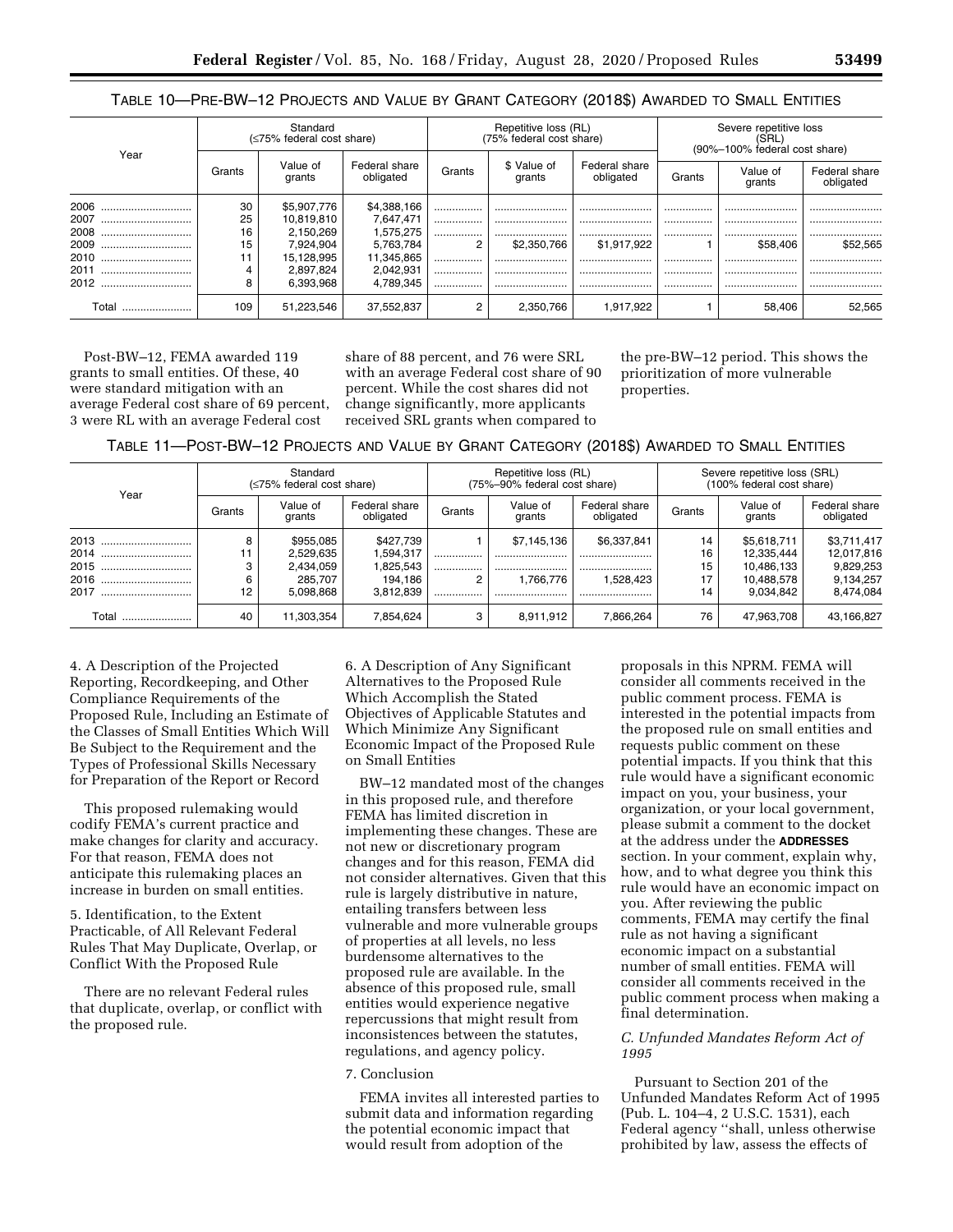Federal regulatory actions on state, local, and Tribal governments, and the private sector (other than to the extent that such regulations incorporate requirements specifically set forth in law).'' Section 202 of the Act (2 U.S.C. 1532) further requires that ''before promulgating any general notice of proposed rulemaking that is likely to result in the promulgation of any rule that includes any Federal mandate that may result in expenditure by State, local, and Tribal governments, in the aggregate, or by the private sector, of \$100 million or more (adjusted annually for inflation) in any one year, and before promulgating any final rule for which a general notice of proposed rulemaking was published, the agency shall prepare a written statement'' detailing the effect on State, local, and Tribal governments and the private sector. The proposed rule would not result in such an expenditure, and thus preparation of such a statement is not required.

## *D. National Environmental Policy Act of 1969 (NEPA)*

Under the National Environmental Policy Act of 1969 (NEPA), as amended, 42 U.S.C. 4321 *et seq.* an agency must prepare an Environmental Assessment (EA) and Environmental Impact Statement (EIS) for any rulemaking that significantly affects the quality of the human environment. FEMA has determined that this rulemaking does not significantly affect the quality of the human environment and consequently has not prepared an EA or EIS.

Categorical Exclusion A3 included in the list of exclusion categories at Department of Homeland Security Instruction Manual 023–01–001–01, Revision 01, Implementation of the National Environmental Policy Act, Appendix A, issued November 6, 2014, covers the promulgation of rules, issuance of rulings or interpretations, and the development and publication of policies, orders, directives, notices, procedures, manuals, and advisory circulars if they meet certain criteria provided in A3(a–f). This proposed rule meets the criteria in A3(a), (b), (c), and (d). The proposed rule would make a number of regulatory revisions that are strictly administrative. In addition, the proposed rule would amend an existing regulation without changing its environmental effect, and would also implement, without substantive change, statutory requirements and guidance documents. Because no extraordinary circumstances have been identified, this rule does not require the preparation of either an EA or an EIS as defined by NEPA. *See* Department of Homeland Security Instruction Manual 023–01–

001–01, Revision 01, Implementation of the National Environmental Policy Act, section  $(V)(B)(2)$ .

# *E. Paperwork Reduction Act of 1995*

Under the Paperwork Reduction Act of 1995 (PRA), as amended, 44 U.S.C. 3501–3520, an agency may not conduct or sponsor, and a person is not required to respond to, a collection of information unless the agency obtains approval from the Office of Management and Budget (OMB) for the collection and the collection displays a valid OMB control number. *See* 44 U.S.C. 3506, 3507. This rule contains collections of information that are subject to review by OMB. The information collections included in this rule are approved by OMB under control numbers 1660–0072 (Flood Mitigation Assistance (eGrants) and Grant Supplement Information), 1660–0062 (State/Local/Tribal Hazard Mitigation Plans), 1660–0026 (State Administrative Plan for the Hazard Mitigation Grant Program), and 1660– 0076 (Hazard Mitigation Grant Program Application and Reporting). Currently, FEMA is working to reinstate 1660– 0103 (Property Acquisition and Relocation for Open Space).

This proposed rulemaking would call for no new collections of information under the PRA. This proposed rule includes information currently collected by FEMA and approved in OMB information collections 1660–0072, 1660–0062, 1660–0026, and 1660–0076. Currently, FEMA is working to reinstate 1660–0103. The actions of the proposed rulemaking do not impose any additional burden to this collection of information. The proposed changes in this rulemaking would not change the forms, the substance of the forms, or the number of recipients who would submit the forms to FEMA.

## *F. Privacy Act/E-Government Act*

Under the Privacy Act of 1974, 5 U.S.C. 552a, an agency must determine whether implementation of a proposed regulation will result in a system of records. A record is any item, collection, or grouping of information about an individual that is maintained by an agency, including, but not limited to, his/her education, financial transactions, medical history, and criminal or employment history and that contains his/her name, or the identifying number, symbol, or other identifying particular assigned to the individual, such as a finger or voice print or a photograph. *See* 5 U.S.C. 552a(a)(4). A system of records is a group of records under the control of an agency from which information is retrieved by the name of the individual

or by some identifying number, symbol, or other identifying particular assigned to the individual. An agency cannot disclose any record which is contained in a system of records except by following specific procedures.

The E-Government Act of 2002, 44 U.S.C. 3501 note, also requires specific procedures when an agency takes action to develop or procure information technology that collects, maintains, or disseminates information that is in an identifiable form. This Act also applies when an agency initiates a new collection of information that will be collected, maintained, or disseminated using information technology if it includes any information in an identifiable form permitting the physical or online contacting of a specific individual. A Privacy Threshold Analysis was completed.

# *G. Executive Order 13175, Consultation and Coordination With Indian Tribal Governments*

Executive Order 13175, Consultation and Coordination with Indian Tribal Governments, 65 FR 67249, November 9, 2000, applies to agency regulations that have Tribal implications, that is, regulations that have substantial direct effects on one or more Indian Tribes, on the relationship between the Federal Government and Indian Tribes, or on the distribution of power and responsibilities between the Federal Government and Indian Tribes. Under this Executive Order, to the extent practicable and permitted by law, no agency shall promulgate any regulation that has Tribal implications, that imposes substantial direct compliance costs on Indian Tribal governments, and that is not required by statute, unless funds necessary to pay the direct costs incurred by the Indian Tribal government or the Tribe in complying with the regulation are provided by the Federal Government, or the agency consults with Tribal officials.

Although Indian Tribal governments are potentially eligible applicants under HMA programs, FEMA has determined that this rule does not have a substantial direct effect on one or more Indian Tribes, on the relationship between the Federal Government and Indian Tribes, or on the distribution of power and responsibilities between the Federal Government and Indian Tribes. There is no substantial direct compliance cost associated with this proposed rule. The HMA programs are voluntary programs that provide funding to applicants, including Tribal governments, for eligible mitigation planning and projects that reduce disaster losses and protect life and property from future disaster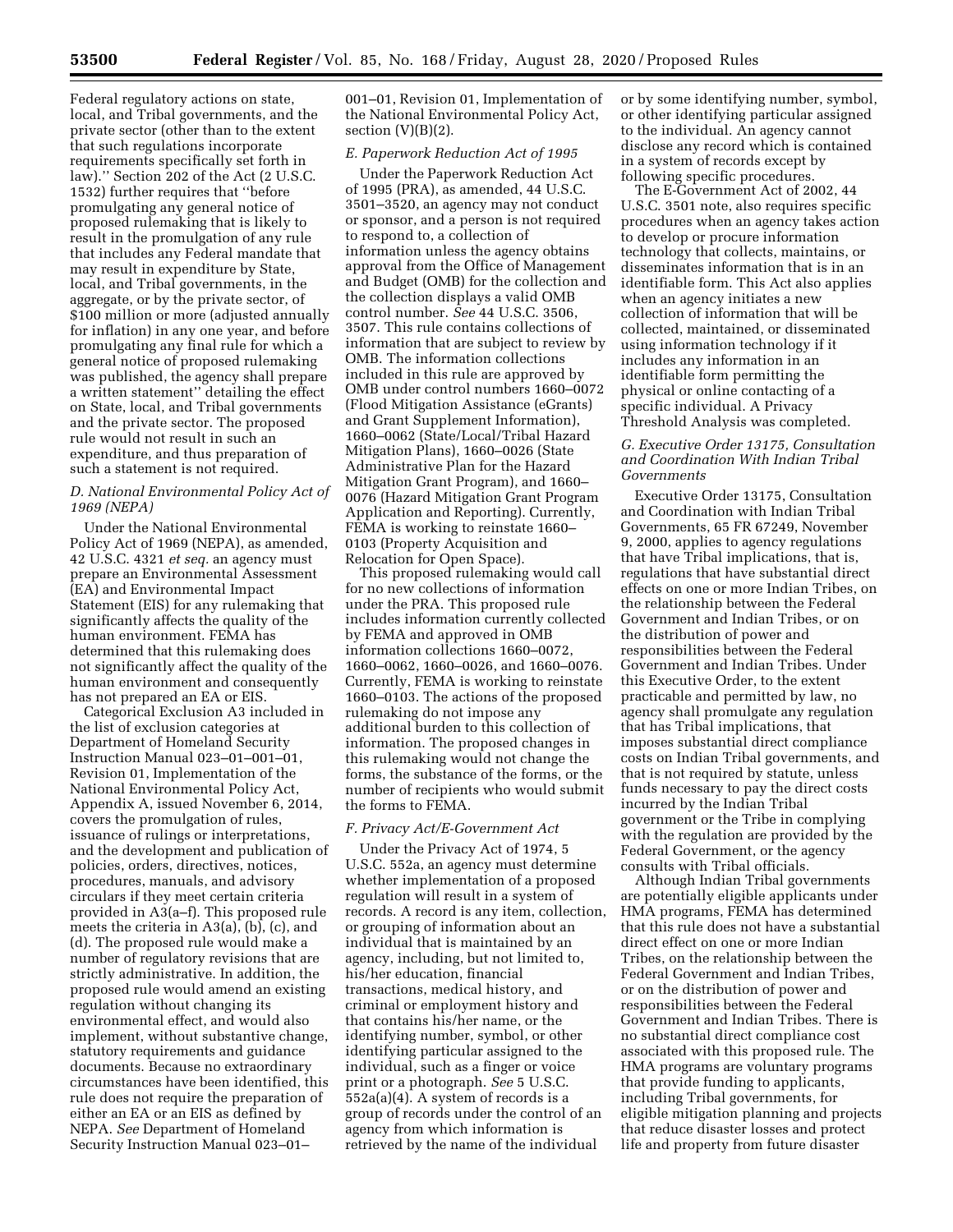damages. An Indian Tribal government may participate as either an applicant/ recipient or a subapplicant/ subrecipient. FEMA does not expect the regulatory changes in this proposed rule to disproportionately affect Indian Tribal governments acting as recipients.

#### *H. Executive Order 13132, Federalism*

Executive Order 13132, Federalism, 64 FR 43255, August 10, 1999, sets forth principles and criteria that agencies must adhere to in formulating and implementing policies that have federalism implications, that is, regulations that have substantial direct effects on the States, on the relationship between the national government and the States, or on the distribution of power and responsibilities among the various levels of government. Federal agencies must closely examine the statutory authority supporting any action that would limit the policymaking discretion of the States, and to the extent practicable, must consult with State and local officials before implementing any such action.

FEMA has reviewed this proposed rule under Executive Order 13132 and has determined that this rule does not have substantial direct effects on the States, on the relationship between the national government and the States, or on the distribution of power and responsibilities among the various levels of government, and therefore does not have federalism implications as defined by the Executive Order. FEMA has determined that this rule does not significantly affect the rights, roles, and responsibilities of States, and involves no preemption of State law nor does it limit State policymaking discretion. This rulemaking proposes amendments to regulations governing voluntary grant programs that may be used by State, local and Tribal governments to fund eligible mitigation activities that reduce disaster losses and protect life and property from future disaster damages. States are not required to seek grant funding, and this rulemaking does not limit their policymaking discretion.

#### *I. Executive Order 11988, Floodplain Management*

Pursuant to Executive Order 11988, each agency is required to provide leadership and take action to reduce the risk of flood loss, to minimize the impact of floods on human safety, health and welfare, and to restore and preserve the natural and beneficial values served by floodplains in carrying out its responsibilities for (1) acquiring, managing, and disposing of Federal lands and facilities; (2) providing Federally undertaken, financed, or

assisted construction and improvements; and (3) conducting Federal activities and programs affecting land use, including but not limited to water and related land resources planning, regulating, and licensing activities. In carrying out these responsibilities, each agency must evaluate the potential effects of any actions it may take in a floodplain; to ensure that its planning programs and budget requests reflect consideration of flood hazards and floodplain management; and to prescribe procedures to implement the policies and requirements of the Executive Order.

Before promulgating any regulation, an agency must determine whether the proposed regulations will affect a floodplain(s), and if so, the agency must consider alternatives to avoid adverse effects and incompatible development in the floodplain(s). If the head of the agency finds that the only practicable alternative consistent with the law and with the policy set forth in Executive Order 11988 is to promulgate a regulation that affects a floodplain(s), the agency must, prior to promulgating the regulation, design or modify the regulation in order to minimize potential harm to or within the floodplain, consistent with the agency's floodplain management regulations and prepare and circulate a notice containing an explanation of why the action is proposed to be located in the floodplain. The purpose of the proposed rule is to update FEMA's HMA program regulations to reflect statutory changes that have already been implemented. While the proposed rule would revise the regulations FMA administered by the NFIP, it would not impact other NFIA regulations that pertain to land use, floodplain management, or flood insurance. The majority of the revisions FEMA is proposing in this rulemaking apply to the regulations for the FMA program, which is a voluntary grant program that provides funding for activities designed to reduce the risk of flood damage to structures insured under the NFIP. When FEMA undertakes specific actions that may have effects on floodplain management, FEMA follows the procedures set forth in 44 CFR part 9 to assure compliance with this Executive Order. These procedures include a specific, 8-step process for conducting floodplain management and wetland reviews. The proposed rule would not change this process.

## *J. Executive Order 11990, Protection of Wetlands*

Pursuant to Executive Order 11990, each agency must provide leadership and take action to minimize the destruction, loss or degradation of wetlands, and to preserve and enhance the natural and beneficial values of wetlands in carrying out the agency's responsibilities for (1) acquiring, managing, and disposing of Federal lands and facilities; and (2) providing Federally undertaken, financed, or assisted construction and improvements; and (3) conducting Federal activities and programs affecting land use, including but not limited to water and related land resources planning, regulating, and licensing activities. Each agency, to the extent permitted by law, must avoid undertaking or providing assistance for new construction located in wetlands unless the head of the agency finds (1) that there is no practicable alternative to such construction, and (2) that the proposed action includes all practicable measures to minimize harm to wetlands which may result from such use. In making this finding the head of the agency may take into account economic, environmental and other pertinent factors.

In carrying out the activities described in the Executive Order, each agency must consider factors relevant to a proposal's effect on the survival and quality of the wetlands. Among these factors are: Public health, safety, and welfare, including water supply, quality, recharge and discharge; pollution; flood and storm hazards; and sediment and erosion; maintenance of natural systems, including conservation and long-term productivity of existing flora and fauna, species and habitat diversity and stability, hydrologic utility, fish, wildlife, timber, and food and fiber resources; and other uses of wetlands in the public interest, including recreational, scientific, and cultural uses.

The requirements of Executive Order 11990 apply in the context of the provision of Federal financial assistance relating to, among other things, construction and property improvement activities. However, the changes proposed in this rule would not have an effect on land use or wetlands. The purpose of the proposed rule is to update FEMA's HMA program regulations to reflect statutory changes that have already been implemented. While the proposed rule would revise the regulations for FMA administered by the NFIP, it would not impact other NFIP regulations that pertain to land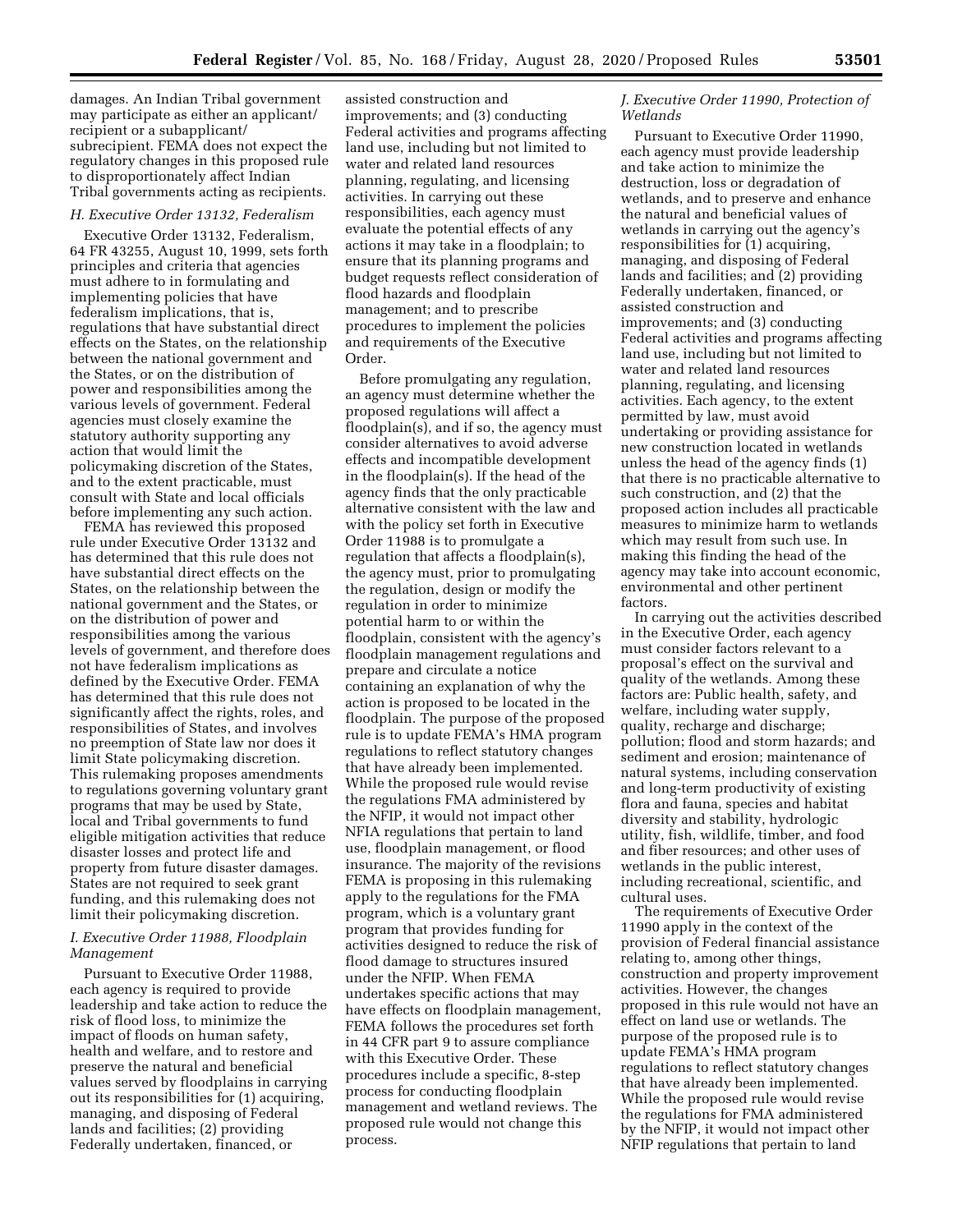use, floodplain management, or flood insurance. The majority of the revisions FEMA is proposing in this rulemaking apply to the regulations for the FMA program, which is a voluntary grant program that provides funding for activities designed to reduce the risk of flood damage to structures insured under the NFIP. When FEMA undertakes specific actions that may have effects on wetlands, FEMA follows the procedures set forth in 44 CFR part 9 to assure compliance with this Executive Order. These procedures include a specific, 8-step process for conducting floodplain management and wetland reviews. The proposed rule would not change this process.

#### *K. Executive Order 12898, Environmental Justice*

Pursuant to Executive Order 12898, Federal Actions to Address Environmental Justice in Minority Populations and Low-Income Populations, 59 FR 7629, February 16, 1994, as amended by Executive Order 12948, 60 FR 6381, February 1, 1995, FEMA incorporates environmental justice into its policies and programs. The Executive Order requires each Federal agency to conduct its programs, policies, and activities that substantially affect human health or the environment in a manner that ensures that those programs, policies, and activities do not have the effect of excluding persons from participation in programs, denying persons the benefits of programs, or subjecting persons to discrimination because of race, color, or national origin.

This rulemaking will not have a disproportionately high or adverse effect on human health or the environment. This rulemaking will not have a disproportionately high or adverse effect on human health or the environment. Therefore the requirements of Executive Order 12898 do not apply to this rule.

## *L. Congressional Review of Agency Rulemaking*

Under the Congressional Review of Agency Rulemaking Act (CRA), 5 U.S.C. 801–808, before a rule can take effect, the Federal agency promulgating the rule must submit to Congress and to the Government Accountability Office (GAO) a copy of the rule, a concise general statement relating to the rule, including whether it is a major rule, the proposed effective date of the rule, a copy of any cost-benefit analysis, descriptions of the agency's actions under the Regulatory Flexibility Act and the Unfunded Mandates Reform Act, and any other information or statements required by relevant executive orders.

FEMA will send this rule to the Congress and to GAO pursuant to the CRA if the rule is finalized. The rule is not a major rule within the meaning of the CRA. It will not have an annual effect on the economy of \$100,000,000 or more, it will not result in a major increase in costs or prices for consumers, individual industries, Federal, State, or local government agencies, or geographic regions, and it will not have significant adverse effects on competition, employment, investment, productivity, innovation, or on the ability of United States-based enterprises to compete with foreignbased enterprises in domestic and export markets.

#### **List of Subjects**

*44 CFR Part 77* 

Flood insurance, Grant programs.

*44 CFR Parts 78 and 79* 

Flood insurance, Grant programs.

#### *44 CFR Part 80*

Disaster assistance, Grant programs.

## *44 CFR Part 201*

Administrative practice and procedure, Disaster assistance, Grant programs, Reporting and recordkeeping requirements.

# *44 CFR Part 206*

Administrative practice and procedure, Coastal zone, Community facilities, Disaster assistance, Fire prevention, Grant programs-housing and community development, Housing, Insurance, Intergovernmental relations, Loan programs-housing and community development, Natural resources, Penalties, and Reporting and recordkeeping requirements.

For the reasons set forth in the preamble, FEMA proposes to amend 44 CFR parts 77, 78, 79, 80, 201, and 206 as follows:

## **PART 78—[REMOVED AND RESERVED]**

■ 1. Remove and reserve part 78 in its entirety.

## **PART 79—FLOOD MITIGATION GRANTS [REDESIGNATED AS PART 77 AND AMENDED]**

■ 2. Revise the authority citation for part 79 to read as follows:

**Authority:** 6 U.S.C. 101 *et seq.;* 42 U.S.C. 4001 *et seq.;* 42 U.S.C. 4104c, 4104d. ■ 3. Redesignate part 79 as part 77 and amend the references to §§ 79.1 through 79.9 as follows:

| Old section | New section                                                          |  |  |
|-------------|----------------------------------------------------------------------|--|--|
|             | 77.1<br>77.2<br>77.3<br>77.4<br>77.5<br>77.6<br>77.7<br>77.8<br>77.9 |  |  |
|             |                                                                      |  |  |

■ 4. Amend § 77.1 by, revising the section heading and paragraphs (a) and (b), and removing paragraph (c). The revisions read as follows:

#### **§ 77.1 Purpose and applicability.**

(a) The purpose of this part is to prescribe actions, procedures, and requirements for administration of the Flood Mitigation Assistance (FMA) grant program made available under the National Flood Insurance Act of 1968, as amended, and the Flood Disaster Protection Act of 1973, as amended, 42 U.S.C. 4001 *et seq.* The purpose of the FMA program is to assist States, Indian Tribal governments, and communities for planning and carrying out mitigation activities designed to reduce the risk of flood damage to structures insured under the National Flood Insurance Program (NFIP).

(b) This part applies to the administration of funds under the FMA program for which the application period opens on or after [EFFECTIVE DATE OF THE FINAL RULE].

■ 5. Amend § 77.2 by revising paragraphs (a) through (m) and adding paragraphs (n) through (q) to read as follows:

## **§ 77.2 Definitions.**

(a) Except as otherwise provided in this part, the definitions set forth in § 59.1 of this subchapter are applicable to this part.

(b) *Applicant* means the entity, such as a State or Indian Tribal government, applying to FEMA for a Federal award under the FMA program. Once funds have been awarded, the applicant becomes the recipient and may also be a pass-through entity.

(c) *Closeout* means the process by which FEMA or the pass-through entity determines that all applicable administrative actions and all required work of the Federal award have been completed and takes actions as described in 2 CFR 200.343, ''Closeout.''

(d) *Community* means:

(1) A political subdivision, including any Indian Tribe, authorized Tribal organization, Alaska Native village or authorized native organization, that has zoning and building code jurisdiction over a particular area having special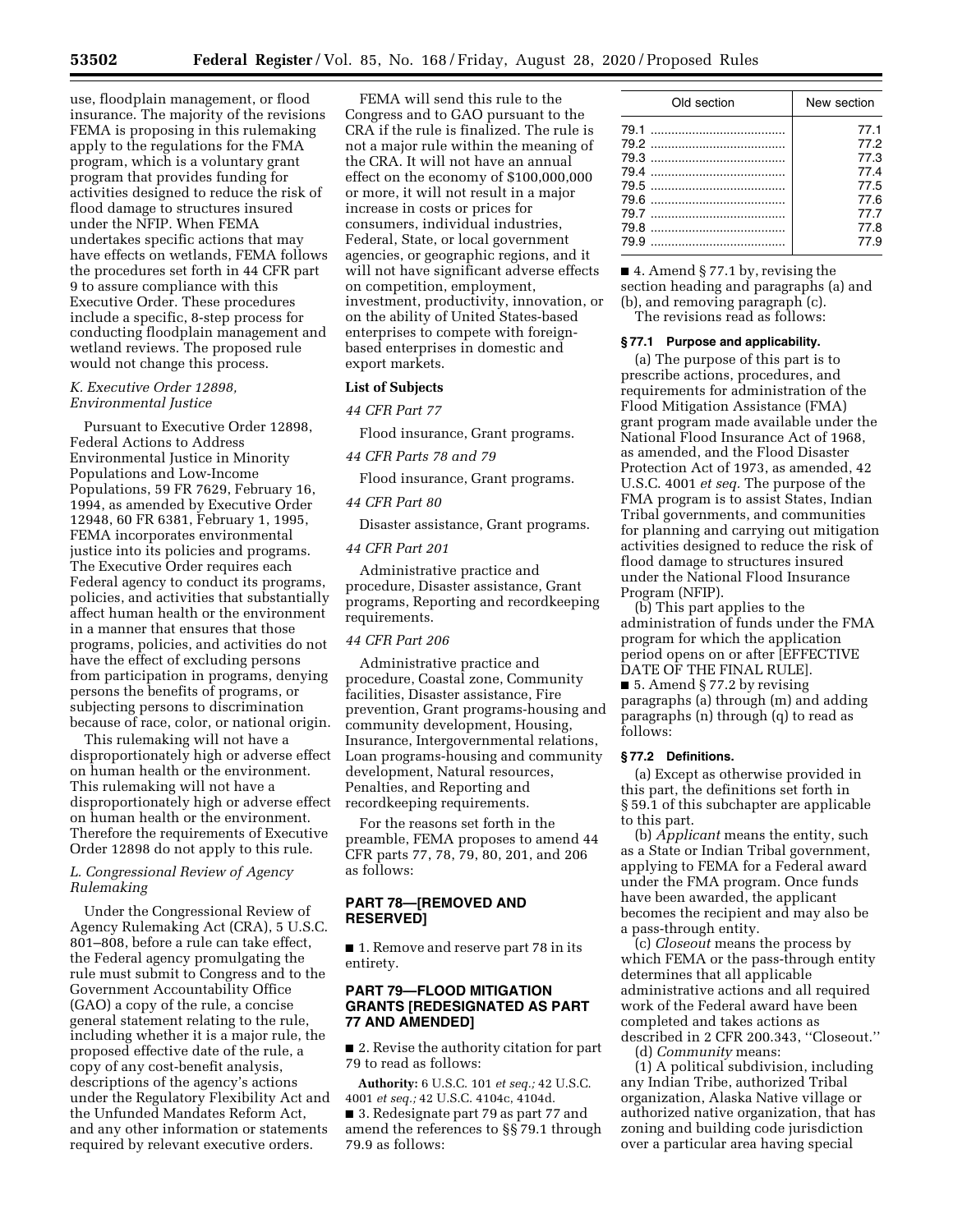flood hazards, and is participating in the cumulative amount of such claims NFIP; or

(2) A political subdivision of a State or other authority that is designated by political subdivisions, all of which meet the requirements of paragraph (d)(1) of this section, to administer grants for mitigation activities for such political subdivisions.

(e) *Federal award* means the Federal financial assistance a recipient or subrecipient receives directly from FEMA or indirectly from a pass-through entity. The terms ''award'' and ''grant'' may also be used to describe a Federal award under this part.

(f) *Indian Tribal government* means any Federally recognized governing body of an Indian or Alaska Native Tribe, band, nation, pueblo, village, or community that the Secretary of Interior acknowledges to exist as an Indian Tribe under the Federally Recognized Indian Tribe List Act of 1994, 25 U.S.C. 479a. This does not include Alaska Native corporations, the ownership of which is vested in private individuals.

(g) *Management costs* mean any indirect costs, administrative expenses, and other expenses not directly chargeable to a specific project that are reasonably incurred by a recipient or subrecipient in administering and managing an award or subaward.

(h) *Pass-through entity* means a recipient that provides a subaward to a subrecipient to carry out part of the FMA program.

(i) *Recipient* means the State or Indian Tribal government that receives a Federal award directly from FEMA to carry out an activity under the FMA program. A recipient may also be a passthrough entity. The term recipient does not include subrecipients.

(j) *Repetitive loss structure* means a structure covered under an NFIP flood insurance policy that:

(1) Has incurred flood-related damage on 2 occasions, in which the cost of repair, on average, equaled or exceeded 25% of the value of the structure at the time of each such flood event; and

(2) At the time of the second incidence of flood related damage, the contract for flood insurance contains increased cost of compliance coverage.

(k) *Severe repetitive loss structure*  means a structure that is covered under an NFIP flood insurance policy and has incurred flood-related damage:

(1) For which 4 or more separate claims payments have been made under flood insurance coverage under subchapter B of this chapter, with the amount of each claim (including building and contents payments) exceeding \$5,000, and with the

payments exceeding \$20,000; or

(2) For which at least 2 separate flood insurance claims payments (building payments only) have been made, with cumulative amount of such claims exceeding the value of the insured structure.

(l) *State* means any state of the United States, the District of Columbia, the Commonwealth of Puerto Rico, the U.S. Virgin Islands, Guam, American Samoa, and the Commonwealth of the Northern Mariana Islands.

(m) *Subaward* means an award provided by a pass-through entity to a subrecipient, for the subrecipient to carry out part of a Federal award received by the pass-through entity. It does not include payments to a contractor or payments to an individual that is a beneficiary of a Federal program. A subaward may be provided through any form of legal agreement, including an agreement that the passthrough entity considers a contract.

(n) *Subapplicant* means a State agency, community, or Indian Tribal government submitting a subapplication to the applicant for assistance under the FMA program. Upon grant award, the subapplicant is referred to as the subrecipient.

(o) *Subrecipient* means the State agency, community, or Indian Tribal government that receives a subaward from a pass-through entity for the subrecipient to carry out an activity under the FMA program.

(p) *Administrator* means the head of the Federal Emergency Management Agency, or his/her designated representative.

(q) *Regional Administrator* means the head of a Federal Emergency Management Agency regional office, or his/her designated representative. ■ 6. Amend § 77.3 by revising paragraphs (a) through (c) and removing

paragraph (d).

The revisions read as follows:

## **§ 77.3 Responsibilities.**

(a) *Federal Emergency Management Agency (FEMA).* Administer and provide oversight to all FEMA-related hazard mitigation programs and grants, including:

(1) Issue program implementation procedures, as necessary, which will include information on availability of funding;

(2) Award all grants to the recipient after evaluating subaward applications for eligibility and ensuring compliance with applicable Federal laws, giving priority to such properties, or to the subset of such properties, as the

Administrator may determine are in the best interest of the NFIF;

(3) Provide technical assistance and training to State, local and Indian Tribal governments regarding the mitigation and grants management process;

(4) Review and approve State, Indian Tribal, and local mitigation plans in accordance with part 201 of this chapter;

(5) Comply with applicable Federal statutory, regulatory, and Executive Order requirements related to environmental and historic preservation compliance, including reviewing and supplementing, if necessary, the environmental analyses conducted by the State and subrecipient in accordance with applicable laws, regulations, and agency policy;

(6) Monitor implementation of awards through quarterly reports; and

(7) Review all closeout documentation for compliance and sending the recipient a request for additional supporting documentation, if needed.

(b) *Recipient.* The recipient must have working knowledge of NFIP goals, requirements, and processes and ensure that the program is coordinated with other mitigation activities. Recipients will:

(1) Have a FEMA approved Mitigation Plan in accordance with part 201 of this chapter;

(2) Provide technical assistance and training to communities on mitigation planning, mitigation project activities, developing subaward applications, and implementing approved subawards;

(3) Prioritize and recommend subaward applications to be approved by FEMA, based on the applicable mitigation plan(s), other evaluation criteria, and the eligibility criteria described in § 77.6;

(4) Award FEMA-approved

subawards;

(5) Monitor and evaluate the progress of the mitigation activity in accordance with the approved original scope of work and budget through quarterly reports;

(6) Closeout the subaward in accordance with 2 CFR 200.343 and 200.344, and applicable FEMA guidance; and

(7) Comply with program requirements under this part, grant management requirements identified under 2 CFR parts 200 and 3002, the grant agreement articles, and other applicable Federal, State, Tribal and local laws and regulations.

(c) *Subrecipient.* The subrecipient (or subapplicant, as applicable) will:

(1) Complete and submit subaward applications to the recipient for FMA planning and project subawards;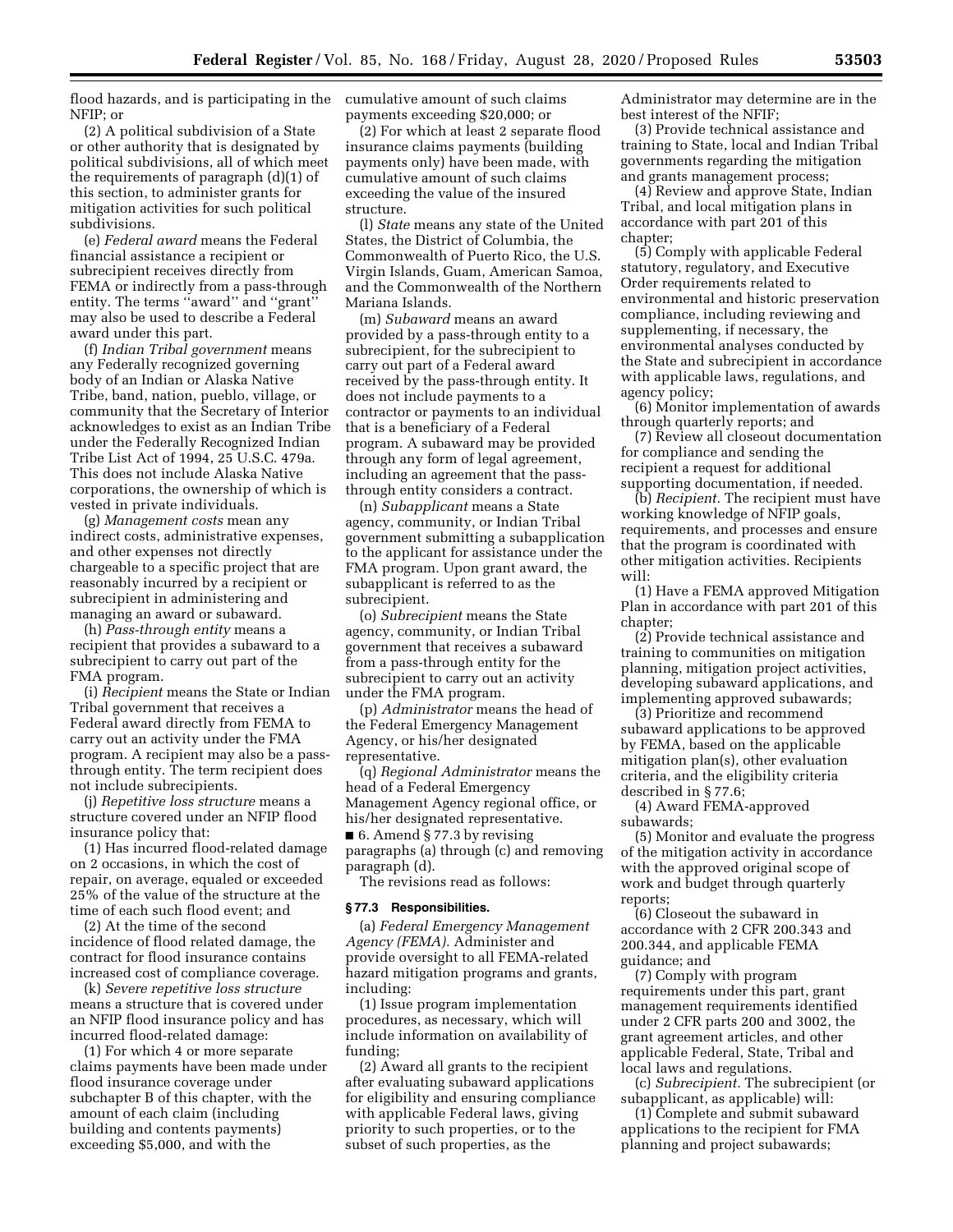(2) Implement all approved subawards;

(3) Monitor and evaluate the progress of the mitigation activity in accordance with the approved original scope of work and budget through quarterly reports;

(4) Comply with program requirements under this part, grant management requirements identified under 2 CFR parts 200 and 3002, the grant agreement articles, and other applicable Federal, State, Tribal and local laws and regulations; and

(5) Closeout the subaward in accordance with 2 CFR 200.343 and 200.344, and applicable FEMA guidance.

■ 7. Revise § 77.4 to read as follows:

#### **§ 77.4 Availability of funding.**

(a) *Allocation.* (1) For the amount made available for the FMA program, the Administrator will allocate the available funds based upon criteria established for each application period. The criteria may include the number of NFIP policies, severe repetitive loss structures, repetitive loss structures, and any other factors the Administrator determines are in the best interest of the NFIF.

(2) The amount of FMA funds used may not exceed \$50,000 for any mitigation plan of a State or \$25,000 for any mitigation plan of a community.

(b) *Cost share.* All mitigation activities approved under the grant will be subject to the following cost share provisions:

(1) For each severe repetitive loss structure, FEMA may contribute either:

(i) Up to 100 percent of all eligible costs if the activities are technically feasible and cost effective; or

(ii) Up to the amount of the expected savings to the NFIP for acquisition or relocation activities;

(2) For repetitive loss structures, FEMA may contribute up to 90 percent of the eligible costs;

(3) For all other mitigation activities, FEMA may contribute up to 75 percent of all eligible costs.

(4) For projects that contain a combination of severe repetitive loss, repetitive loss, and/or other insured structures, the cost share will be calculated as appropriate for each type of structure submitted in the project subapplication.

(c) *Failure to make award within 5 years.* Any FMA application or subapplication that does not receive a Federal award within 5 years of the application/subapplication submission date is considered to be denied, and any funding amounts allocated for such applications/subapplications will be

made available for other FMA awards and subawards.

■ 8. Revise § 77.5 to read as follows:

#### **§ 77.5 Application process.**

(a) *Applicant.* (1) Applicants will be notified of the availability of funding for the FMA program pursuant to 2 CFR 200.202 and 200.203.

(2) The applicant is responsible for soliciting applications from eligible communities, or subapplicants, and for reviewing and prioritizing applications prior to forwarding them to FEMA for review and award.

(b) *Subapplicant.* Communities or other subapplicants who choose to apply must develop subapplications within the timeframes and requirements established by FEMA and must submit subapplications to the applicant. ■ 9. Revise § 77.6 to read as follows:

#### **§ 77.6 Eligibility.**

(a) *NFIP requirements.* (1) States, Indian Tribal governments, and communities must be participating in the NFIP and may not be suspended or withdrawn under the program.

(2) For projects that impact individual structures, for example, acquisitions and elevations, an NFIP policy for the structure must be in effect prior to the opening of the application period and be maintained for the life of the structure.

(b) *Plan requirement*—(1) *Applicants.*  States must have a FEMA-approved mitigation plan meeting the requirements of § 201.4 of this chapter that provides for reduction of flood losses to structures for which NFIP coverage is available. Indian Tribal governments must have a FEMAapproved mitigation plan meeting the requirements of § 201.7 of this chapter that provides for reduction of flood losses to structures for which NFIP coverage is available. The FEMAapproved mitigation plan is required at the time of application and award.

(2) *Subapplicants.* To be eligible for FMA project grants, subapplicants must have an approved mitigation plan in accordance with part 201 of this chapter that provides for reduction of flood losses to structures for which NFIP coverage is available. The FEMAapproved mitigation plan is required at the time of application and award.

(c) *Eligible activities*—(1) *Planning.*  FMA planning grants may be used to develop or update State, Indian Tribal and/or local mitigation plans that meet the planning criteria outlined in part 201 of this chapter and provide for reduction of flood losses to structures for which NFIP coverage is available.

(2) *Projects.* Projects funded under the FMA program are limited to activities

that reduce flood damages to properties insured under the NFIP. Applications involving any activities for which implementation has already been initiated or completed are not eligible for funding, and will not be considered. Eligible activities are:

(i) Acquisition of real property from property owners, and demolition or relocation of buildings and/or structures to areas outside of the floodplain to convert the property to open space use in perpetuity, in accordance with part 80 of this subchapter;

(ii) Elevation of existing structures to at least base flood levels or higher, if required by FEMA or if required by any State or local ordinance, and in accordance with criteria established by the Administrator;

(iii) Floodproofing of existing nonresidential structures in accordance with the requirements of the NFIP or higher standards if required by FEMA or if required by any State or local ordinance, and in accordance with criteria established by the Administrator;

(iv) Floodproofing of historic structures as defined in § 59.1 of this subchapter;

(v) Demolition and rebuilding of properties to at least base flood levels or higher, if required by FEMA or if required by any State or local ordinance, and in accordance with criteria established by the Administrator;

(vi) Localized flood risk reduction projects that lessen the frequency or severity of flooding and decrease predicted flood damages, and that do not duplicate the flood prevention activities of other Federal agencies. Non-localized flood risk reduction projects such as dikes, levees, floodwalls, seawalls, groins, jetties, dams and large-scale waterway channelization projects are not eligible;

(vii) Elevation, relocation, or floodproofing of utilities; and

(viii) Other mitigation activities not described or identified in (c)(2)(i) through (vii) of this section that are described in the State, Tribal or local mitigation plan.

(3) *Technical assistance.* If a recipient applied for and was awarded at least \$1 million in the prior fiscal year, that recipient may be eligible to receive a technical assistance grant for up to \$50,000.

(d) *Minimum project criteria.* In addition to being an eligible project type, mitigation grant projects must also:

(1) Be in conformance with State, Tribal and/or local mitigation plans approved under part 201 of this chapter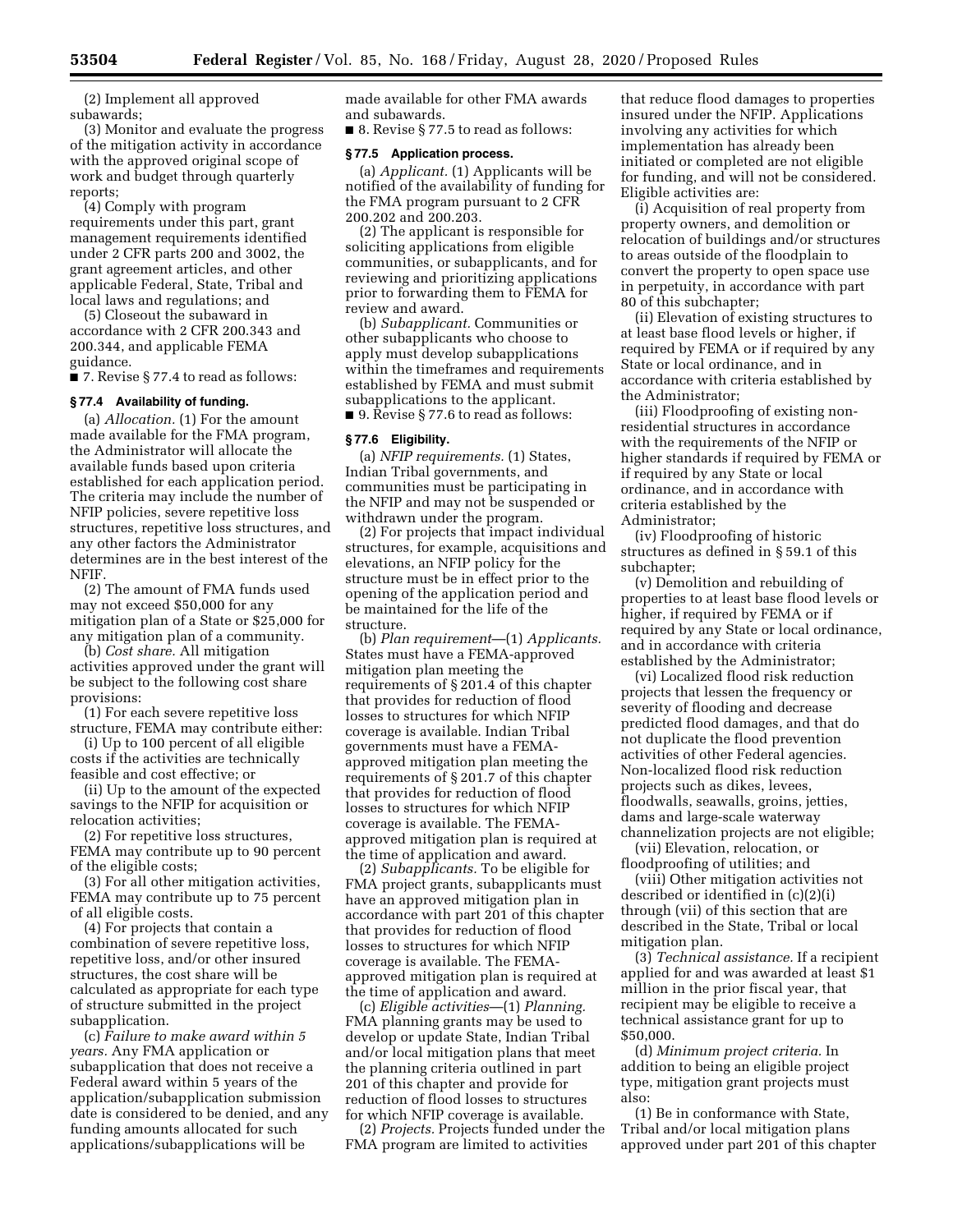for the jurisdiction where the project is located;

(2) Be in conformance with applicable environmental and historic preservation laws, regulations, and agency policy, including parts 9 and 60 of this chapter, and other applicable Federal, State, Tribal, and local laws and regulations;

(3) Be technically feasible and costeffective; or, eliminate future payments from the NFIF for severe repetitive loss structures through an acquisition or relocation activity;

(4) Solve a problem independently, or constitute a functional portion of a longterm solution where there is assurance that the project as a whole will be completed. This assurance will include documentation identifying the remaining funds necessary to complete the project, and the timeframe for completing the project;

(5) Consider long-term changes to the areas and entities it protects, and have manageable future maintenance and modification requirements. The subrecipient is responsible for the continued maintenance needed to preserve the hazard mitigation benefits of these measures; and

(6) Not duplicate benefits available from another source for the same purpose or assistance that another Federal agency or program has more primary authority to provide.

#### **§ 77.7 [Removed]**

 $\blacksquare$  10. Remove § 77.7 in its entirety. ■ 11. Redesignate § 77.8 as § 77.7 and amend newly redesignated § 77.7 by revising paragraphs (a) through (c) to read as follows:

#### **§ 77.7 Allowable costs.**

(a) *General.* General policies for allowable costs for implementing awards and subawards are addressed in 2 CFR 200.101, 200.102, 200.400– 200.475.

(1) *Eligible management costs*—(i) *Recipient.* Recipients are eligible to receive management costs consisting of a maximum of 10 percent of the planning and project activities awarded to the recipient, each fiscal year under FMA. These costs must be included in the application to FEMA.

(ii) *Subrecipient.* Subapplicants may include a maximum of 5 percent of the total funds requested for their subapplication for management costs to support the implementation of their planning or project activity. These costs must be included in the subapplication to the recipient.

(2) *Indirect costs.* Indirect costs of administering the FMA program are eligible as part of the 10 percent management costs for the recipient or the 5 percent management costs of the subrecipient, but in no case do they make the recipient eligible for additional management costs that exceed the caps identified in paragraph (a)(1) of this section. In addition, all costs must be in accordance with the provisions of 2 CFR parts 200 and 3002.

(b) *Pre-award costs.* FEMA may fund eligible pre-award costs related to developing the application or subapplication at its discretion and as funds are available. Recipients and subrecipients may be reimbursed for eligible pre-award costs for activities directly related to the development of the project or planning proposal. These costs can only be incurred during the open application period for the FMA program. Costs associated with implementation of the activity but incurred prior to award are not eligible. Therefore, activities where implementation is initiated or completed prior to award are not eligible and will not be reimbursed.

(c) *Duplication of benefits.* Grant funds may not duplicate benefits received by or available to applicants, subapplicants and project participants from insurance, other assistance programs, legal awards, or any other source to address the same purpose. Such individual or entity must notify the recipient and FEMA of all benefits that it receives or anticipates from other sources for the same purpose. FEMA will reduce the subaward by the amounts available for the same purpose from another source.

\* \* \* \* \* ■ 12. Redesignate § 77.9 as § 77.8 and revise the newly redesignated § 77.8 to read as follows:

#### **§ 77.8 Grant administration.**

(a) *General.* Recipients must comply with the requirements contained in 2 CFR parts 200 and 3002 and FEMA award requirements, including submission of performance and financial status reports. Recipients must also ensure that subrecipients are aware of and comply with 2 CFR parts 200 and 3002.

(b) *Cost overruns.* (1) During the implementation of an approved grant, the recipient may find that actual costs are exceeding the approved award amount. While there is no guarantee of additional funding, FEMA will only consider requests made by the recipient to pay for such overruns if:

(i) Funds are available to meet the requested increase in funding; and

(ii) The amended grant award meets the eligibility requirements, including cost share requirements, identified in this section.

(2) Recipients may use cost underruns from ongoing subawards to offset overruns incurred by another subaward(s) awarded under the same award. All costs for which funding is requested must have been included in the original subapplication's cost estimate. In cases where an underrun is not available to cover an overrun, the Administrator may, with justification from the recipient and subrecipient, use other available FMA funds to cover the cost overrun.

(3) For all cost overruns that exceed the amount approved under the award, and which require additional Federal funds, the recipient must submit a written request with a recommendation, including a justification for the additional funding to the Regional Administrator for a determination. If approved, the Regional Administrator will increase the award through an amendment to the original award document.

(c) *Recapture.* At the time of closeout, FEMA will recapture any funds provided to a State or a community under this part if the applicant has not provided the appropriate matching funds, the approved project has not been completed within the timeframes specified in the grant agreement, or the completed project does not meet the criteria specified in this part.

(d) *Remedies for noncompliance.*  FEMA may terminate an award or take other remedies for noncompliance in accordance with 2 CFR 200.338 through 200.342.

(e) *Reconsideration.* FEMA will reconsider determinations of noncompliance, additional award conditions, or its decision to terminate a Federal award. Requests for reconsideration must be made in writing to FEMA within 60 calendar days after receipt of a notice of the action, and in accordance with submission procedures set out in guidance. FEMA will notify the requester of the disposition of the request for reconsideration. If the decision is to grant the request for reconsideration, FEMA will take appropriate implementing action.

■ 13. Add and reserve part 79.

## **PART 80—PROPERTY ACQUISITION AND RELOCATION FOR OPEN SPACE**

■ 14. Revise the authority citation for part 80 to read as follows:

**Authority:** Robert T. Stafford Disaster Relief and Emergency Assistance Act, 42 U.S.C. 5121 through 5207; the National Flood Insurance Act of 1968, as amended, 42 U.S.C. 4001 *et seq.;* Homeland Security Act of 2002, 6 U.S.C. 101.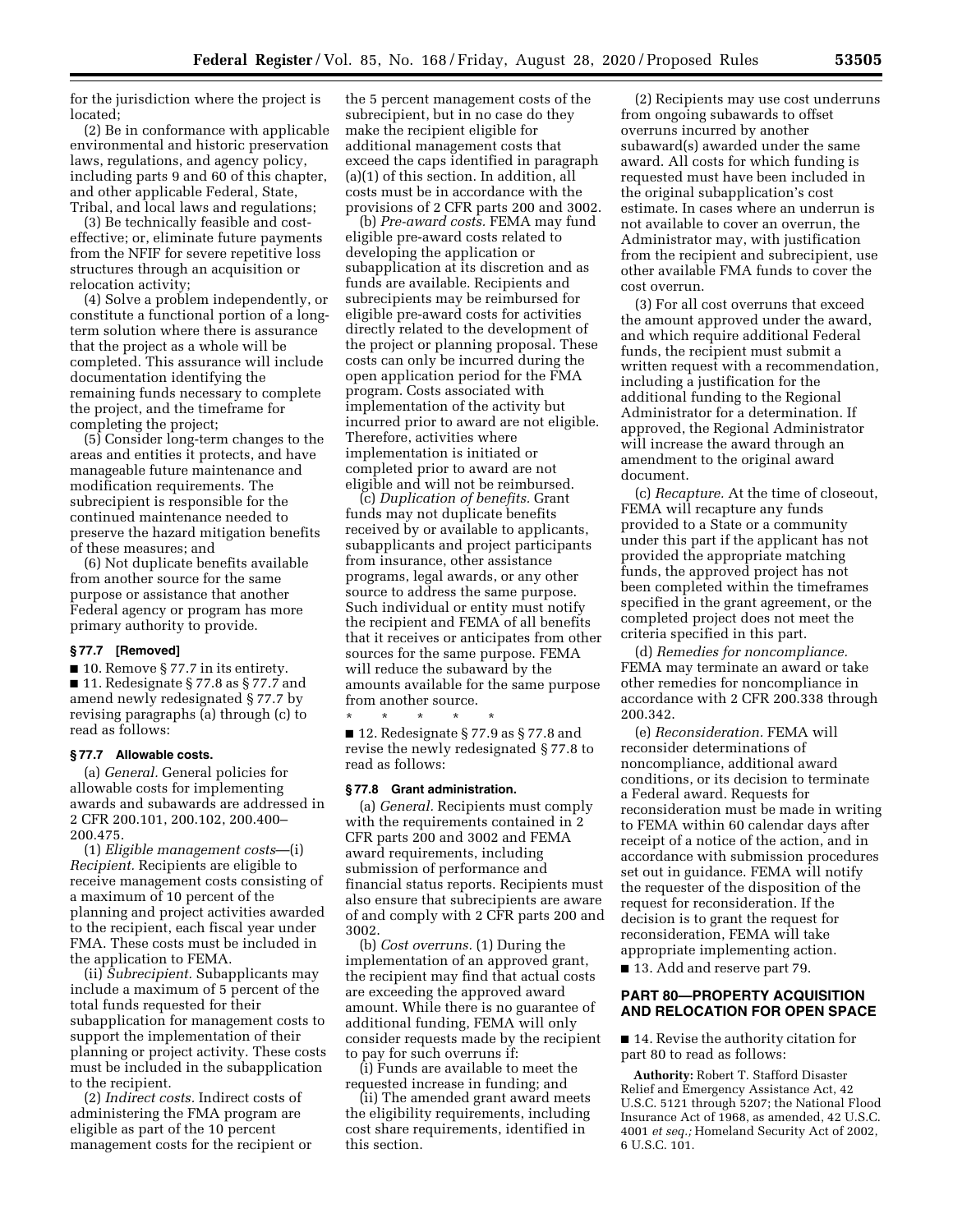$\blacksquare$  15. Amend § 80.3 by revising paragraphs (a) through (m) and adding paragraphs (n) and (o) to read as follows:

#### **§ 80.3 Definitions.**

(a) Except as noted in this part, the definitions applicable to the funding program apply to implementation of this part. In addition, for purposes of this part:

(b) *Applicant* means a State or Indian Tribal government applying to FEMA for a Federal award that will be accountable for the use of funds. Once funds have been awarded, the applicant becomes the recipient and may also be a pass-through entity.

(c) *Federal award* means the Federal financial assistance that a recipient or subrecipient receives directly from FEMA or indirectly from a pass-through entity. The terms ''award'' and ''grant'' may also be used to describe a ''Federal award'' under this part.

(d) *Market Value* means the price that the seller is willing to accept and a buyer is willing to pay on the open market and in an arm's length transaction.

(e) *National of the United States*  means a person within the meaning of the term as defined in the Immigration and Nationality Act, 8 U.S.C. 1101(a)(22).

(f) *Pass-through entity* means a recipient that provides a subaward to a subrecipient.

(g) *Purchase offer* is the initial value assigned to the property, which is later adjusted by applicable additions and deductions, resulting in a final offer amount to a property owner.

(h) *Qualified alien* means a person within the meaning of the term as defined at 8 U.S.C. 1641.

(i) *Qualified conservation organization* means a qualified organization with a conservation purpose pursuant to 26 CFR 1.170A–14 and applicable implementing regulations, that is such an organization at the time it acquires the property interest and that was such an organization at the time of the major disaster declaration, or for at least 2 years prior to the opening of the grant application period.

(j) *Recipient* means the State or Tribal government that receives a Federal award directly from FEMA. A recipient may also be a pass-through entity. The term recipient does not include subrecipients.

(k) *Subapplicant* means the entity that submits an application for FEMA mitigation assistance to the State or Indian Tribal applicant/recipient. With respect to open space acquisition

projects under the Hazard Mitigation Grant Program (HMGP), this term has the same meaning as given to the term ''applicant'' in part 206, subpart N of this chapter. Upon grant award, the subapplicant is referred to as the subrecipient.

(l) *Subaward* means an award provided by a pass-through entity to a subrecipient, for the subrecipient to carry out part of a Federal award received by the pass-through entity.

(m) *Subrecipient* means the State agency, community or Indian Tribal government or other legal entity to which a subaward is awarded and which is accountable to the recipient for the use of the funds provided.

(n) *Administrator* means the head of the Federal Emergency Management Agency, or his/her designated representative.

(o) *Regional Administrator* means the head of a Federal Emergency Management Agency regional office, or his/her designated representative.

#### **§ 80.5 [Amended]**

■ 16. Amend § 80.5 by removing the word ''grantee'' and adding in its place the word ''recipient'' in paragraphs  $(a)(1)$ ,  $(b)$  introductory text,  $(c)$ introductory text,  $(c)(1)$ ,  $(7)$  and  $(8)$ ; and by removing the word ''subgrantee'' and adding in its place the word ''subrecipient'' in the introductory text, paragraphs (a)(5), (b) introductory text, (b)(1) and (3), (c) introductory text, and (d).

■ 17. Amend § 80.9 by revising paragraphs (b) and (c) to read as follows:

#### **§ 80.9 Eligible and ineligible costs.**

\* \* \* \* \* (b) *Pre-award costs.* FEMA may fund eligible pre-award project costs at its discretion and as funds are available. Recipients and subrecipients may be reimbursed for eligible pre-award costs for activities directly related to the development of the project proposal. These costs can only be incurred during the open application period of the respective grant program. Costs associated with implementation of the project but incurred prior to grant award are not eligible. Therefore, activities where implementation is initiated or completed prior to award are not eligible and will not be reimbursed.

(c) *Duplication of benefits.* Grant funds may not duplicate benefits received by or available to applicants, subapplicants and other project participants from insurance, other assistance programs, legal awards, or any other source to address the same purpose. Such individual or entity must notify the subapplicant and FEMA of all benefits that it receives, anticipates, or has available from other sources for the same purpose. FEMA will reduce the subaward by the amounts available for the same purpose from another source. \* \* \* \* \*

■ 18. Amend § 80.11 by revising paragraph (a) to read as follows:

#### **§ 80.11 Project eligibility.**

(a) *Voluntary participation.* Eligible acquisition projects are those where the property owner participates voluntarily, and the recipient/subrecipient will not use its eminent domain authority to acquire the property for the open space purposes should negotiations fail.

\* \* \* \* \* ■ 19. Amend § 80.13 by revising paragraph (a)(3) to read as follows:

# **§ 80.13 Application information.**  (a) \* \* \*

(3) The deed restriction language, which must be consistent with the FEMA model deed restriction that the local government will record with the property deeds. Any variation from the model deed restriction language can only be made with prior approval from FEMA's Office of Chief Counsel;

\* \* \* \* \* ■ 20. Revise § 80.17 to read as follows:

## **§ 80.17 Project implementation.**

(a) *Hazardous materials.* The subrecipient must take steps to ensure it does not acquire or include in the project properties contaminated with hazardous materials by seeking information from property owners and from other sources on the use and presence of contaminants affecting the property from owners of properties that are or were industrial or commercial, or adjacent to such. A contaminated property must be certified clean prior to participation. This excludes permitted disposal of incidental demolition and household hazardous wastes. FEMA mitigation grant funds may not be used for clean up or remediation of contaminated properties.

(b) *Clear title.* The subrecipient will obtain a title insurance policy demonstrating that fee title conveys to the subrecipient for each property to ensure that it acquires only a property with clear title. The property interest generally must transfer by a general warranty deed. Any incompatible easements or other encumbrances to the property must be extinguished before acquisition.

(c) *Purchase offer and supplemental payments.* (1) The amount of purchase offer is the current market value of the property or the market value of the property immediately before the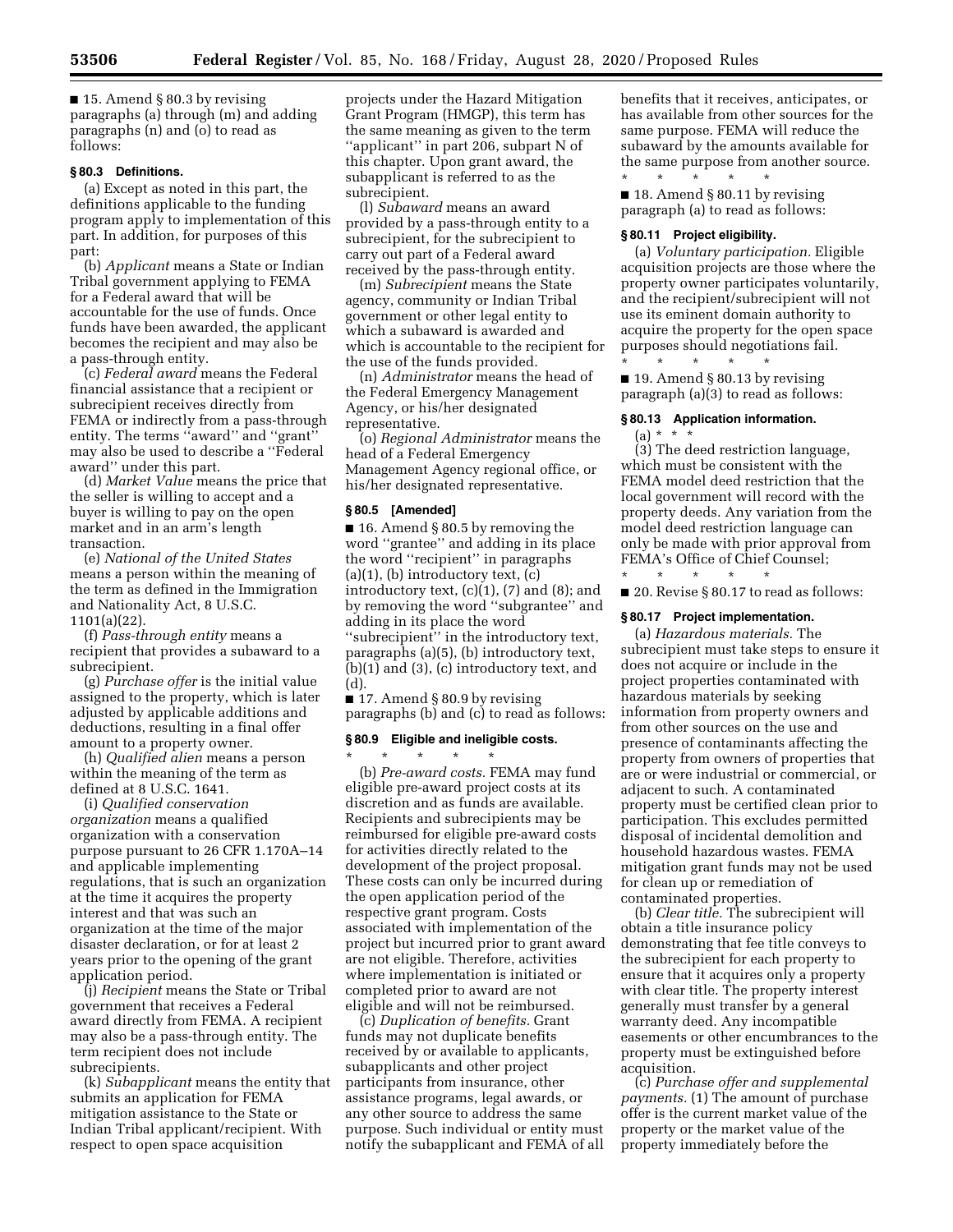relevant event affecting the property (''pre-event'').

(i) The relevant event for Robert T. Stafford Disaster Relief and Emergency Assistance Act assistance under HMGP is the major disaster under which funds are available; for assistance under the Pre-disaster Mitigation program (PDM) (42 U.S.C. 5133), it is the most recent major disaster. Where multiple disasters have affected the same property, the recipient and subrecipient will determine which is the relevant event.

(ii) The relevant event for assistance under the National Flood Insurance Act is the most recent event resulting in a National Flood Insurance Program (NFIP) claim of at least \$5000.

(2) The recipient should coordinate with the subrecipient in their determination of whether the valuation should be based on pre-event or current market value. Generally, the same method to determine market value should be used for all participants in the project.

(3) A property owner who did not own the property at the time of the relevant event, or who is not a National of the United States or qualified alien, is not eligible for a purchase offer based on pre-event market value of the property. Subrecipients who offer preevent market value to the property owner must have already obtained certification during the application process that the property owner is either a National of the United States or a qualified alien.

(4) Certain tenants who must relocate as a result of the project are entitled to relocation benefits under the Uniform Relocation Assistance and Real Property Acquisition Act (such as moving expenses, replacement housing rental payments, and relocation assistance advisory services) in accordance with 49 CFR part 24.

(5) If a purchase offer for a residential property is less than the cost of the homeowner-occupant to purchase a comparable replacement dwelling outside the hazard-prone area in the same community, subrecipients for mitigation grant programs may make such a payment available in accordance with criteria determined by the Administrator.

(6) The subrecipient must inform each property owner, in writing, of what it considers to be the market value of the property, the method of valuation and basis for the purchase offer, and the final offer amount. The offer will also clearly state that the property owner's participation in the project is voluntary.

(d) *Removal of existing buildings.*  Existing incompatible facilities must be removed by demolition or by relocation outside of the hazard area within 90 days of settlement of the property transaction. The FEMA Regional Administrator may grant an exception to this deadline only for a particular property based upon written justification if extenuating circumstances exist, but will specify a final date for removal.

(e) *Deed Restriction.* The subrecipient, upon settlement of the property transaction, must record with the deed of the subject property notice of applicable land use restrictions and related procedures described in this part, consistent with FEMA model deed restriction language.

■ 21. Amend § 80.19 by revising paragraphs (a) introductory text, (a)(3), and (b) through (e) to read as follows:

#### **§ 80.19 Land use and oversight.**

\* \* \* \* \*

(a) *Open space requirements.* The property must be dedicated and maintained in perpetuity as open space for the conservation of natural floodplain functions.

 $\star$   $\qquad$   $\star$   $\qquad$   $\star$ (3) Any improvements on the property must be in accordance with proper floodplain management policies and practices. Structures built on the property according to paragraph (a)(2) of this section must be floodproofed or elevated to at least the base flood level plus 1 foot of freeboard, or greater, if required by FEMA, or if required by any State or local ordinance, and in accordance with criteria established by the Administrator.

\* \* \* \* \* (b) *Subsequent transfer.* After acquiring the property interest, the subrecipient, including successors in interest, will convey any interest in the property only if the Regional Administrator, through the State, gives prior written approval of the transferee in accordance with this paragraph.

(1) The request by the subrecipient, through the State, to the Regional Administrator must include a signed statement from the proposed transferee that it acknowledges and agrees to be bound by the terms of this section, and documentation of its status as a qualified conservation organization if applicable.

(2) The subrecipient may convey a property interest only to a public entity or to a qualified conservation organization. However, the subrecipient may convey an easement or lease to a private individual or entity for purposes compatible with the uses described in paragraph (a) of this section, with the prior approval of the Regional

Administrator, and so long as the conveyance does not include authority to control and enforce the terms and conditions of this section.

(3) If title to the property is transferred to a public entity other than one with a conservation mission, it must be conveyed subject to a conservation easement that must be recorded with the deed and must incorporate all terms and conditions set forth in this section, including the easement holder's responsibility to enforce the easement. This must be accomplished by one of the following means:

(i) The subrecipient will convey, in accordance with this paragraph (b), a conservation easement to an entity other than the title holder, which must be recorded with the deed, or

(ii) At the time of title transfer, the subrecipient will retain such conservation easement, and record it with the deed.

(4) Conveyance of any property interest must reference and incorporate the original deed restrictions providing notice of the conditions in this section and must incorporate a provision for the property interest to revert to the subrecipient or recipient in the event that the transferee ceases to exist or loses its eligible status under this section.

(c) *Inspection.* FEMA, its representatives and assigns, including the recipient will have the right to enter upon the property, at reasonable times and with reasonable notice, for the purpose of inspecting the property to ensure compliance with the terms of this part, the property conveyance and of the grant award.

(d) *Monitoring and reporting.* Every 3 years the subrecipient (in coordination with any current successor in interest) through the recipient, must submit to the FEMA Regional Administrator a report certifying that the subrecipient has inspected the property within the month preceding the report, and that the property continues to be maintained consistent with the provisions of this part, the property conveyance and the grant award.

(e) *Enforcement.* The subrecipient, recipient, FEMA, and their respective representatives, successors and assigns, are responsible for taking measures to bring the property back into compliance if the property is not maintained according to the terms of this part, the conveyance, and the grant award. The relative rights and responsibilities of FEMA, the recipient, the subrecipient, and subsequent holders of the property interest at the time of enforcement, include the following: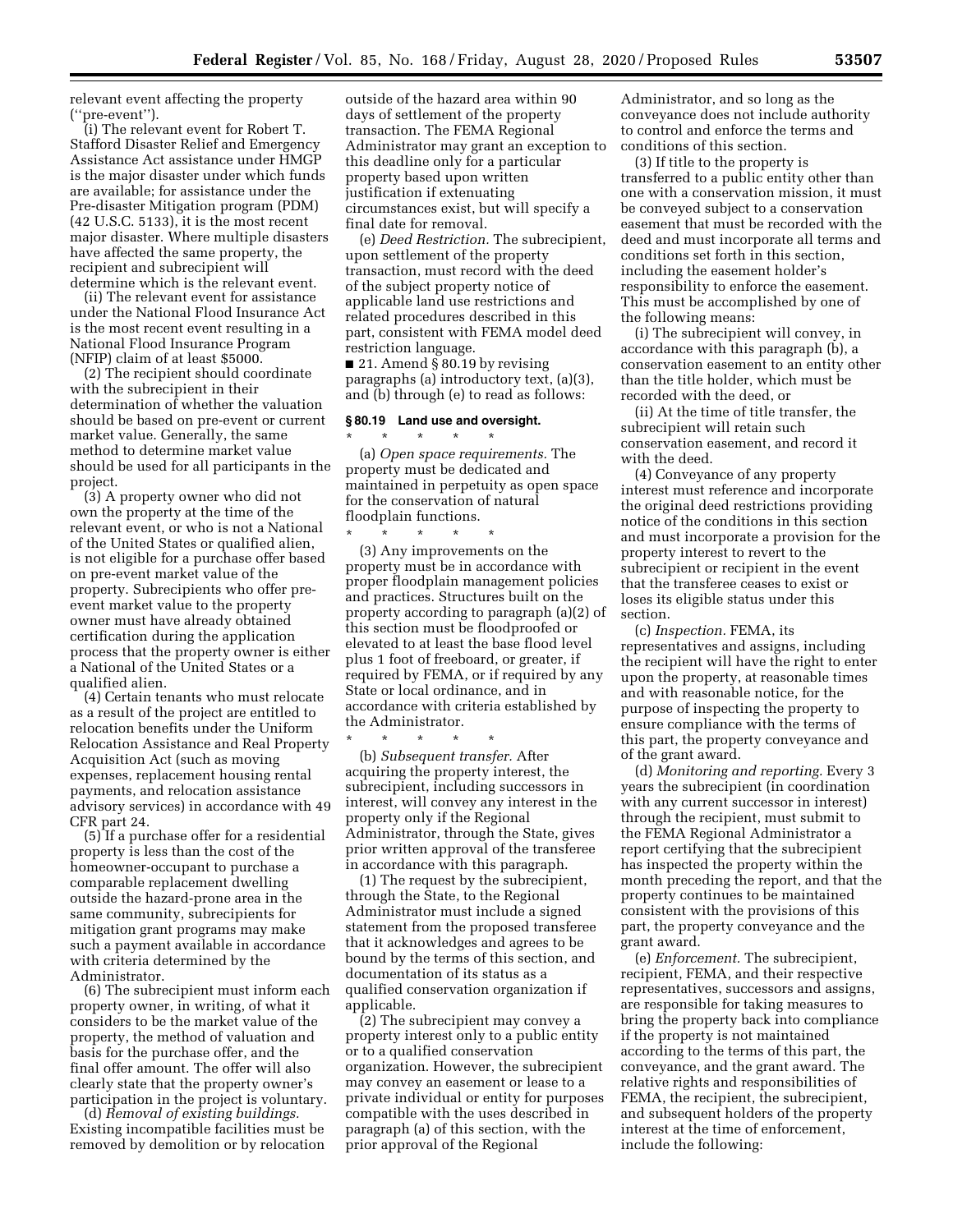(1) The recipient will notify the subrecipient and any current holder of the property interest in writing and advise them that they have 60 days to correct the violation. If the subrecipient or any current holder of the property interest fails to demonstrate a good faith effort to come into compliance with the terms of the grant within the 60-day period, the recipient will enforce the terms of the grant by taking any measures it deems appropriate, including but not limited to bringing an action at law or in equity in a court of competent jurisdiction.

 $(2)$  FEMA, its representatives, and assignees may enforce the terms of the grant by taking any measures it deems appropriate, including but not limited to 1 or more of the following:

(i) Withholding FEMA mitigation awards or assistance from the State and subrecipient; and current holder of the property interest.

(ii) Requiring transfer of title. The subrecipient or the current holder of the property interest will bear the costs of bringing the property back into compliance with the terms of the grant; or

(iii) Bringing an action at law or in equity in a court of competent jurisdiction against any or all of the following parties: the recipient, the subrecipient, and their respective successors.

■ 22. Amend § 80.21 by revising the introductory text and paragraph (d) to read as follows:

## **§ 80.21 Closeout requirements.**

Upon closeout of the grant, the subrecipient, through the recipient, must provide FEMA, with the following: \* \* \* \* \*

(d) Identification of each property as a repetitive loss structure, if applicable; and

\* \* \* \* \*

# **PART 201—MITIGATION PLANNING**

■ 23. Revise the authority citation for part 201 to read as follows:

**Authority:** Robert T. Stafford Disaster Relief and Emergency Assistance Act, 42 U.S.C. 5121 through 5207; Homeland Security Act of 2002, 6 U.S.C. 101.

■ 24. Amend § 201.1 by revising paragraph (a) to read as follows:

#### **§ 201.1 Purpose.**

(a) The purpose of this part is to provide information on the policies and procedures for mitigation planning as required by the provisions of section 322 of the Stafford Act, 42 U.S.C. 5165.

\* \* \* \* \* ■ 25. Revise § 201.2 to read as follows:

## **§ 201.2 Definitions.**

*Administrator* means the head of the Federal Emergency Management Agency, or his/her designated representative.

*Applicant* means the entity applying to FEMA for a Federal award that will be accountable for the use of funds.

*Federal award* means the Federal financial assistance that a recipient or subrecipient receives directly from FEMA or indirectly from a pass-through entity. The term ''grant'' or ''award'' may also be used to describe a Federal award under this part.

*Flood Mitigation Assistance* (FMA) means the program authorized by section 1366 of the National Flood Insurance Act of 1968, as amended, 42 U.S.C. 4104c, and implemented at part 77.

*Hazard mitigation* means any sustained action taken to reduce or eliminate the long-term risk to human life and property from hazards.

*Hazard Mitigation Grant Program*  (HMGP) means the program authorized under section 404 of the Robert T. Stafford Disaster Relief and Emergency Assistance Act, 42 U.S.C. 5170c, and implemented at part 206, subpart N of this chapter.

*Indian Tribal government* means any Federally recognized governing body of an Indian or Alaska Native Tribe, band, nation, pueblo, village, or community that the Secretary of Interior acknowledges to exist as an Indian Tribe under the Federally Recognized Indian Tribe List Act of 1994, 25 U.S.C. 479a. This does not include Alaska Native corporations, the ownership of which is vested in private individuals.

*Local government* is any county, municipality, city, town, township, public authority, school district, special district, intrastate district, council of governments (regardless of whether the council of governments is incorporated as a nonprofit corporation under State law), regional or interstate government entity, or agency or instrumentality of a local government; any Indian Tribe or authorized Tribal organization, or Alaska Native village or organization; and any rural community, unincorporated town or village, or other public entity.

*Managing State* means a State to which FEMA has delegated the authority to administer and manage the HMGP under the criteria established by FEMA pursuant to 42 U.S.C. 5170c(c). FEMA may also delegate authority to Tribal governments to administer and manage the HMGP as a Managing State.

*Pass-through entity* means a recipient that provides a subaward to a

subrecipient to carry out part of a Federal program.

*Pre-Disaster Mitigation Program*  (PDM) means the program authorized under section 203 of the Robert T. Stafford Disaster Relief and Emergency Assistance Act, 42 U.S.C. 5133.

*Regional Administrator* means the head of a Federal Emergency Management Agency regional office, or his/her designated representative.

*Recipient* means the government that receives a Federal award directly from FEMA. A recipient may also be a passthrough entity. The term recipient does not include subrecipients. The recipient is the entire legal entity even if only a particular component of the entity is designated in the grant award document. Generally, the State is the recipient. However, an Indian Tribal government may choose to be a recipient, or may act as a subrecipient under the State. An Indian Tribal government acting as recipient will assume the responsibilities of a ''State'', as described in this part, for the purposes of administering the grant.

*Repetitive loss structure* means a structure as defined at § 77.2 of this chapter.

*Severe repetitive loss structure* is a structure as defined at § 77.2 of this chapter.

*Small and impoverished communities*  means a community of 3,000 or fewer individuals that is identified by the State as a rural community, and is not a remote area within the corporate boundaries of a larger city; is economically disadvantaged, by having an average per capita annual income of residents not exceeding 80 percent of national, per capita income, based on best available data; the local unemployment rate exceeds by one percentage point or more, the most recently reported, average yearly national unemployment rate; and any other factors identified in the State Plan in which the community is located.

*The Stafford Act* refers to the Robert T. Stafford Disaster Relief and Emergency Assistance Act, Public Law 93–288, as amended (42 U.S.C. 5121– 5207).

*State* is any State of the United States, the District of Columbia, the Commonwealth of Puerto Rico, the U.S. Virgin Islands, Guam, American Samoa, and the Commonwealth of the Northern Mariana Islands.

*State Hazard Mitigation Officer* is the official representative of State government who is the primary point of contact with FEMA, other Federal agencies, and local governments in mitigation planning and implementation of mitigation programs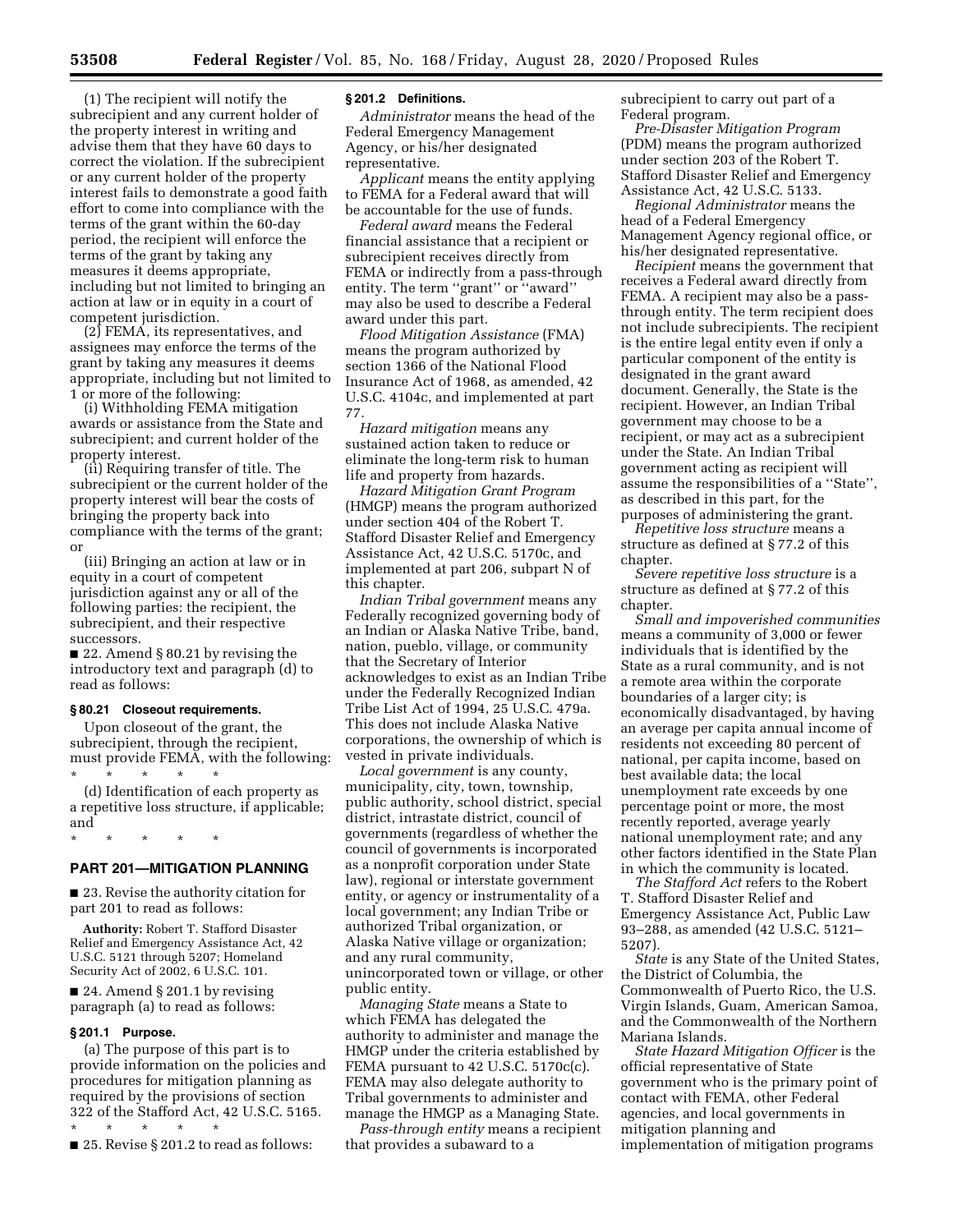and activities required under the Stafford Act.

*Subapplicant* means an entity submitting a subapplication to the applicant for a subaward to carry out part of a Federal award.

*Subaward* means an award provided by a pass-through entity to a subrecipient for the subrecipient to carry out part of a Federal award.

*Subrecipient* means the entity that receives a subaward from a pass-through entity. Depending on the program, subrecipients of hazard mitigation assistance subawards can be a State agency, local government, private nonprofit organization, or Indian Tribal government. Subrecipients of FMA subawards can be a State agency, community, or Indian Tribal government, as described in 44 CFR part 77. Indian Tribal governments acting as a subrecipient are accountable to the State recipient.

■ 26. Amend § 201.3 by revising paragraphs (a),  $(b)(2)$ ,  $(c)(1)$ , and  $(e)(1)$  to read as follows:

#### **§ 201.3 Responsibilities.**

(a) *General.* This section identifies the key responsibilities of FEMA, States, and local/Tribal governments in carrying out section 322 of the Stafford Act, 42 U.S.C. 5165.

(b) \* \* \*

(2) Provide technical assistance and training to State, local, and Indian Tribal governments regarding the mitigation planning process;

- \* \* \* \* \*
- $(c) * * * *$

(1) Prepare and submit to FEMA a Standard State Mitigation Plan following the criteria established in § 201.4 as a condition of receiving nonemergency Stafford Act assistance and FEMA mitigation grants. In accordance with § 77.6(b) of this chapter, applicants and subapplicants for FMA project grants must have a FEMA-approved mitigation plan that addresses identified flood hazards and provides for reduction of flood losses to structures for which NFIP coverage is available.

\* \* \* \* \* (e) \* \* \*

(1) Prepare and submit to FEMA a Tribal Mitigation Plan following the criteria established in § 201.7 as a condition of receiving non-emergency Stafford Act assistance and FEMA mitigation grants as a recipient. This plan will also allow Indian Tribal governments to apply through the State, as a subrecipient, for any FEMA mitigation project grant. In accordance with § 77.6(b) of this chapter, applicants and subapplicants for FMA project

grants must have a FEMA-approved mitigation plan that addresses identified flood hazards and provides for reduction of flood losses to structures for which NFIP coverage is available. \* \* \* \* \*

■ 27. Amend § 201.4 by revising paragraphs (c)(2) through (4) to read as follows:

#### **§ 201.4 Standard State Mitigation Plans.**

\* \* \* \* \*  $(c) * * * *$ 

(2) *Risk assessments* that provide the factual basis for activities proposed in the strategy portion of the mitigation plan. Statewide risk assessments must characterize and analyze natural hazards and risks to provide a statewide overview. This overview will allow the State to compare potential losses throughout the State and to determine their priorities for implementing mitigation measures under the strategy, and to prioritize jurisdictions for receiving technical and financial support in developing more detailed local risk and vulnerability assessments. The risk assessment must include the following:

(i) An overview of the type and location of all natural hazards that can affect the State, including information on previous occurrences of hazard events, as well as the probability of future hazard events, using maps where appropriate;

(ii) An overview and analysis of the State's vulnerability to the hazards described in this paragraph (c)(2), based on estimates provided in local risk assessments as well as the State risk assessment. The State must describe vulnerability in terms of the jurisdictions most threatened by the identified hazards, and most vulnerable to damage and loss associated with hazard events. State owned or operated critical facilities located in the identified hazard areas must also be addressed;

(iii) An overview and analysis of potential losses to the identified vulnerable structures, based on estimates provided in local risk assessments as well as the State risk assessment. The State must estimate the potential dollar losses to State owned or operated buildings, infrastructure, and critical facilities located in the identified hazard areas.

(3) A *Mitigation Strategy* that provides the State's blueprint for reducing the losses identified in the risk assessment. This section must include:

(i) A description of State goals to guide the selection of activities to mitigate and reduce potential losses.

(ii) A discussion of the State's preand post-disaster hazard management policies, programs, and capabilities to mitigate the hazards in the area, including: An evaluation of State laws, regulations, policies, and programs related to hazard mitigation as well as to development in hazard-prone areas; a discussion of State funding capabilities for hazard mitigation projects; and a general description and analysis of the effectiveness of local mitigation policies, programs, and capabilities.

(iii) An identification, evaluation, and prioritization of cost-effective, environmentally sound, and technically feasible mitigation actions and activities the State is considering and an explanation of how each activity contributes to the overall mitigation strategy. This section should be linked to local plans, where specific local actions and projects are identified.

(iv) Identification of current and potential sources of Federal, State, local, or private funding to implement mitigation activities.

(v) In accordance with § 77.6(b) of this chapter, applicants and subapplicants for FMA project grants must have a FEMA-approved mitigation plan that addresses identified flood hazards and provides for reduction of flood losses to structures for which NFIP coverage is available.

(4) A section on the *Coordination of Local Mitigation Planning* that includes the following:

(i) A description of the State process to support, through funding and technical assistance, the development of local mitigation plans.

(ii) A description of the State process and timeframe by which the local plans will be reviewed, coordinated, and linked to the State Mitigation Plan.

(iii) Criteria for prioritizing communities and local jurisdictions that would receive planning and project grants under available funding programs, which should include consideration for communities with the highest risks, repetitive loss structures, and most intense development pressures. Further, that for nonplanning grants, a principal criterion for prioritizing grants will be the extent to which benefits are maximized according to a cost benefit review of proposed projects and their associated costs. \* \* \* \* \*

■ 28. Amend § 201.6 by revising paragraphs (a) through (c) to read as follows:

#### **§ 201.6 Local Mitigation Plans.**   $\star$   $\star$   $\star$   $\star$

(a) *Plan requirements.* (1) A local government must have a mitigation plan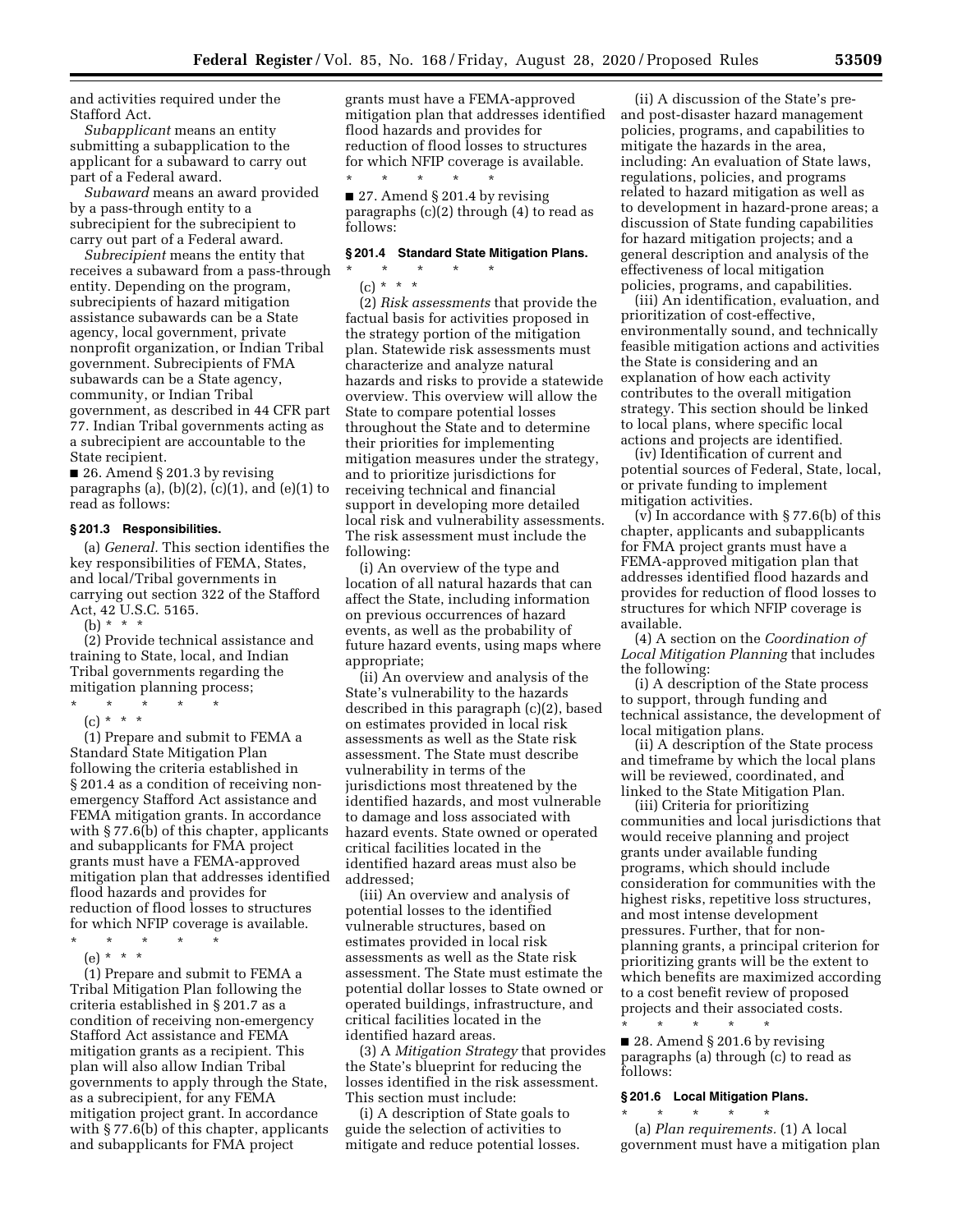this section in order to apply for and receive mitigation project grants under

all other mitigation grant programs. (2) Plans prepared for the FMA program, described at part 77 of this chapter, need only address these requirements as they relate to flood hazards in order to be eligible for FMA project grants. However, these plans must be clearly identified as being flood mitigation plans, and they will not meet the eligibility criteria for other mitigation grant programs, unless flooding is the only natural hazard the jurisdiction faces.

(3) Regional Administrators may grant an exception to the plan requirement in extraordinary circumstances, such as in a small and impoverished community, when justification is provided. In these cases, a plan will be completed within 12 months of the award of the project grant. If a plan is not provided within this timeframe, the project grant will be terminated, and any costs incurred after notice of grant's termination will not be reimbursed by FEMA.

(4) Multi-jurisdictional plans (*e.g.*  watershed plans) may be accepted, as appropriate, as long as each jurisdiction has participated in the process and has officially adopted the plan. State-wide plans will not be accepted as multijurisdictional plans.

(b) *Planning process.* An open public involvement process is essential to the development of an effective plan. In order to develop a more comprehensive approach to reducing the effects of natural disasters, the planning process must include:

(1) An opportunity for the public to comment on the plan during the drafting stage and prior to plan approval;

(2) An opportunity for neighboring communities, local and regional agencies involved in hazard mitigation activities, and agencies that have the authority to regulate development, as well as businesses, academia and other private and nonprofit interests to be involved in the planning process; and

(3) Review and incorporation, if appropriate, of existing plans, studies, reports, and technical information.

(c) *Plan content.* The plan must include the following:

(1) Documentation of the *planning process* used to develop the plan, including how it was prepared, who was involved in the process, and how the public was involved.

(2) A *risk assessment* that provides the factual basis for activities proposed

in the strategy to reduce losses from identified hazards. Local risk assessments must provide sufficient information to enable the jurisdiction to identify and prioritize appropriate mitigation actions to reduce losses from identified hazards. The risk assessment must include:

(i) A description of the type, location, and extent of all natural hazards that can affect the jurisdiction. The plan must include information on previous occurrences of hazard events and on the probability of future hazard events.

(ii) A description of the jurisdiction's vulnerability to the hazards described in paragraph (c)(2)(i) of this section. This description must include an overall summary of each hazard and its impact on the community. All plans approved after October 1, 2008 must also address NFIP insured structures that have been repetitively damaged by floods. The plan should describe vulnerability in terms of:

(A) The types and numbers of existing and future buildings, infrastructure, and critical facilities located in the identified hazard areas;

(B) An estimate of the potential dollar losses to vulnerable structures identified in paragraph (c)(2)(ii)(A) of this section and a description of the methodology used to prepare the estimate;

(C) Providing a general description of land uses and development trends within the community so that mitigation options can be considered in future land use decisions.

(iii) For multi-jurisdictional plans, the risk assessment section must assess each jurisdiction's risks where they vary from the risks facing the entire planning area.

(3) A *mitigation strategy* that provides the jurisdiction's blueprint for reducing the potential losses identified in the risk assessment, based on existing authorities, policies, programs and resources, and its ability to expand on and improve these existing tools. This section must include:

(i) A description of mitigation goals to reduce or avoid long-term vulnerabilities to the identified hazards.

(ii) A section that identifies and analyzes a comprehensive range of specific mitigation actions and projects being considered to reduce the effects of each hazard, with particular emphasis on new and existing buildings and infrastructure. All plans approved by FEMA after October 1, 2008, must also address the jurisdiction's participation in the NFIP, and continued compliance with NFIP requirements, as appropriate.

(iii) An action plan describing how the actions identified in paragraph (c)(3)(ii) of this section will be prioritized, implemented, and

administered by the local jurisdiction. Prioritization will include a special emphasis on the extent to which benefits are maximized according to a cost benefit review of the proposed projects and their associated costs.

(iv) For multi-jurisdictional plans, there must be identifiable action items specific to the jurisdiction requesting FEMA approval or credit of the plan.

(4) A *plan maintenance process* that includes:

(i) A section describing the method and schedule of monitoring, evaluating, and updating the mitigation plan within a five-year cycle.

(ii) A process by which local governments incorporate the requirements of the mitigation plan into other planning mechanisms such as comprehensive or capital improvement plans, when appropriate.

(iii) Discussion on how the community will continue public participation in the plan maintenance process.

(5) *Documentation* that the plan has been formally adopted by the governing body of the jurisdiction requesting approval of the plan (*e.g.,* City Council, County Commissioner, Tribal Council). For multi-jurisdictional plans, each jurisdiction requesting approval of the plan must document that it has been formally adopted.

\* \* \* \* \* ■ 29. Amend § 201.7 by revising paragraphs (a), (c), and (d) to read as follows:

## **§ 201.7 Tribal Mitigation Plans.**

\* \* \* \* \* (a) *Plan requirement.* (1) Indian Tribal governments applying to FEMA as a recipient must have an approved Tribal Mitigation Plan meeting the requirements of this section as a condition of receiving non-emergency Stafford Act assistance and FEMA mitigation grants. Emergency assistance provided under 42 U.S.C. 5170a, 5170b, 5173, 5174, 5177, 5179, 5180, 5182, 5183, 5184, 5192 will not be affected. Mitigation planning grants provided through the PDM program, authorized under section 203 of the Stafford Act, 42 U.S.C. 5133, will also continue to be available.

(2) Indian Tribal governments applying through the State as a subrecipient must have an approved Tribal Mitigation Plan meeting the requirements of this section in order to receive HMGP project grants. A Tribe must have an approved Tribal Mitigation Plan in order to apply for and receive FEMA mitigation project grants under all other mitigation grant programs. The provisions in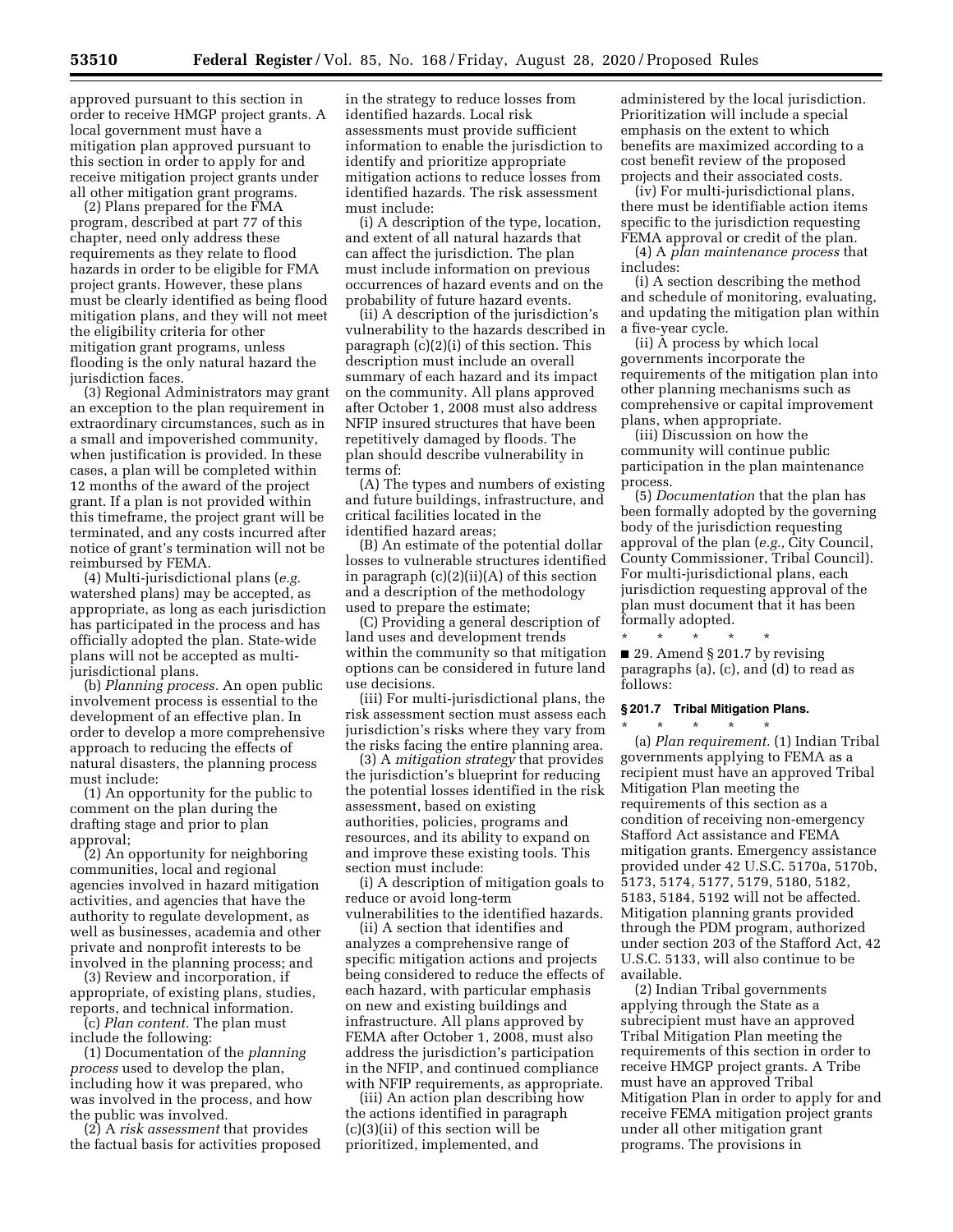§ 201.6(a)(3) are available to Tribes applying as subrecipients.

(3) Multi-jurisdictional plans (*e.g.*  county-wide or watershed plans) may be accepted, as appropriate, as long as the Indian Tribal government has participated in the process and has officially adopted the plan. Indian Tribal governments must address all the elements identified in this section to ensure eligibility as a recipient or as a subrecipient.

\* \* \* \* \* (c) *Plan content.* The plan must include the following:

(1) Documentation of the *planning process* used to develop the plan, including how it was prepared, who was involved in the process, and how the public was involved. This must include:

(i) An opportunity for the public to comment on the plan during the drafting stage and prior to plan approval, including a description of how the Indian Tribal government defined ''public;''

(ii) As appropriate, an opportunity for neighboring communities, Tribal and regional agencies involved in hazard mitigation activities, and agencies that have the authority to regulate development, as well as businesses, academia, and other private and nonprofit interests to be involved in the planning process;

(iii) Review and incorporation, if appropriate, of existing plans, studies, and reports; and

(iv) Be integrated to the extent possible with other ongoing Tribal planning efforts as well as other FEMA programs and initiatives.

(2) A *risk assessment* that provides the factual basis for activities proposed in the strategy to reduce losses from identified hazards. Tribal risk assessments must provide sufficient information to enable the Indian Tribal government to identify and prioritize appropriate mitigation actions to reduce losses from identified hazards. The risk assessment must include:

(i) A description of the type, location, and extent of all natural hazards that can affect the Tribal planning area. The plan must include information on previous occurrences of hazard events and on the probability of future hazard events.

(ii) A description of the Indian Tribal government's vulnerability to the hazards described in paragraph (c)(2)(i) of this section. This description must include an overall summary of each hazard and its impact on the Tribe. The plan should describe vulnerability in terms of:

(A) The types and numbers of existing and future buildings, infrastructure, and critical facilities located in the identified hazard areas;

(B) An estimate of the potential dollar losses to vulnerable structures identified in paragraph (c)(2)(ii)(A) of this section and a description of the methodology used to prepare the estimate;

(C) A general description of land uses and development trends within the Tribal planning area so that mitigation options can be considered in future land use decisions; and

(D) Cultural and sacred sites that are significant, even if they cannot be valued in monetary terms.

(3) A *mitigation strategy* that provides the Indian Tribal government's blueprint for reducing the potential losses identified in the risk assessment, based on existing authorities, policies, programs and resources, and its ability to expand on and improve these existing tools. This section must include:

(i) A description of mitigation goals to reduce or avoid long-term

vulnerabilities to the identified hazards. (ii) A section that identifies and analyzes a comprehensive range of specific mitigation actions and projects being considered to reduce the effects of each hazard, with particular emphasis on new and existing buildings and infrastructure.

(iii) An action plan describing how the actions identified in paragraph (c)(3)(ii) of this section will be prioritized, implemented, and administered by the Indian Tribal government.

(iv) A discussion of the Indian Tribal government's pre- and post-disaster hazard management policies, programs, and capabilities to mitigate the hazards in the area, including: An evaluation of Tribal laws, regulations, policies, and programs related to hazard mitigation as well as to development in hazard-prone areas; and a discussion of Tribal funding capabilities for hazard mitigation projects.

(v) Identification of current and potential sources of Federal, Tribal, or private funding to implement mitigation activities.

(vi) In accordance with § 77.6(b) of this chapter, applicants and subapplicants for FMA project grants must have a FEMA-approved mitigation plan that addresses identified flood hazards and provides for reduction of flood losses to structures for which NFIP coverage is available.

(4) A *plan maintenance process* that includes:

(i) A section describing the method and schedule of monitoring, evaluating, and updating the mitigation plan.

(ii) A system for monitoring implementation of mitigation measures and project closeouts.

(iii) A process by which the Indian Tribal government incorporates the requirements of the mitigation plan into other planning mechanisms such as reservation master plans or capital improvement plans, when appropriate.

(iv) Discussion on how the Indian Tribal government will continue public participation in the plan maintenance process.

(v) A system for reviewing progress on achieving goals as well as activities and projects identified in the mitigation strategy.

(5) The plan must be formally adopted by the governing body of the Indian Tribal government prior to submittal to FEMA for final review and approval.

(6) The plan must include assurances that the Indian Tribal government will comply with all applicable Federal statutes and regulations in effect with respect to the periods for which it receives grant funding, including 2 CFR parts 200 and 3002. The Indian Tribal government will amend its plan whenever necessary to reflect changes in Tribal or Federal laws and statutes.

(d) *Plan review and updates.* (1) Plans must be submitted to the appropriate FEMA Regional Office for formal review and approval. Indian Tribal governments who would like the option of being a subrecipient under the State must also submit their plan to the State Hazard Mitigation Officer for review and coordination.

(2) The Regional review will be completed within 45 days after receipt from the Indian Tribal government, whenever possible.

(3) Indian Tribal governments must review and revise their plan to reflect changes in development, progress in local mitigation efforts, and changes in priorities, and resubmit it for approval within 5 years in order to continue to be eligible for non-emergency Stafford Act assistance and FEMA mitigation grant funding.

# **PART 206—FEDERAL DISASTER ASSISTANCE**

■ 30. The authority citation for part 206 is revised to read as follows:

**Authority:** Robert T. Stafford Disaster Relief and Emergency Assistance Act, 42 U.S.C. 5121 through 5207; Homeland Security Act of 2002, 6 U.S.C. 101 *et seq.;*  Department of Homeland Security Delegation 9001.1; sec. 1105, Pub. L. 113–2, 127 Stat. 43 (42 U.S.C. 5189a note).

■ 31. Revise § 206.431 to read as follows: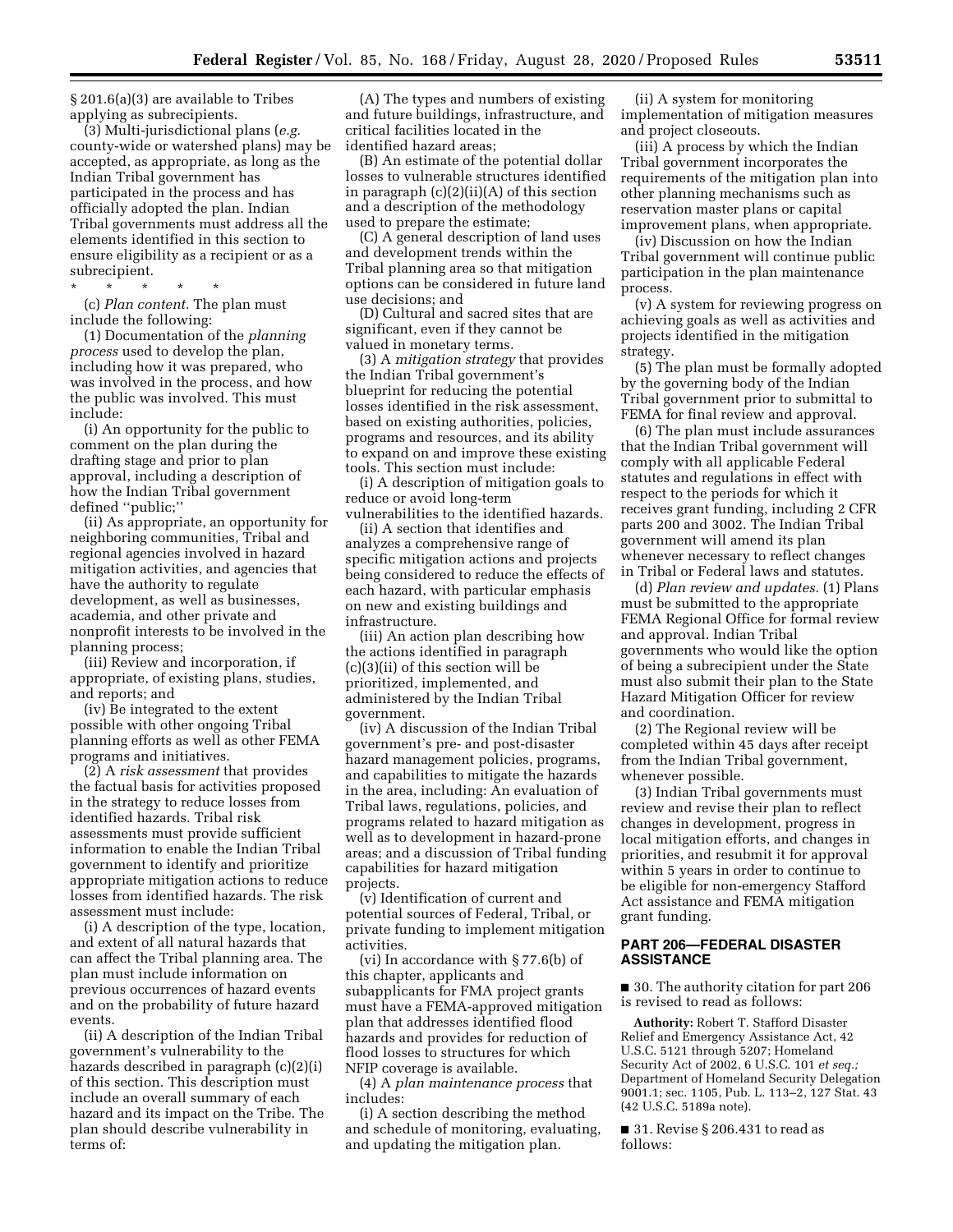#### **§ 206.431 Definitions.**

*Activity* means any mitigation measure, project, or action proposed to reduce risk of future damage, hardship, loss or suffering from disasters.

*Applicant* means the non-Federal entity consisting of a State or Indian Tribal government, applying to FEMA for a Federal award under the Hazard Mitigation Grant Program. Upon award, the applicant becomes the recipient and may also be a pass-through entity.

*Enhanced State Mitigation Plan* is the hazard mitigation plan approved under 44 CFR part 201 as a condition of receiving increased funding under the HMGP.

*Grant application* means the request to FEMA for HMGP funding, as outlined in § 206.436, by a State or Tribal government that will act as recipient.

*Grant award* means total of Federal and non-Federal contributions to complete the approved scope of work.

*Indian Tribal government* means any Federally recognized governing body of an Indian or Alaska Native Tribe, band, nation, pueblo, village, or community that the Secretary of Interior acknowledges to exist as an Indian Tribe under the Federally Recognized Indian Tribe List Act of 1994, 25 U.S.C. 479a. This does not include Alaska Native corporations, the ownership of which is vested in private individuals. Indian Tribal governments have the option to apply as an applicant or subapplicant.

*Local Mitigation Plan* is the hazard mitigation plan required of a local government acting as a subrecipient as a condition of receiving a project subaward under the HMGP as outlined in 44 CFR 201.6.

*Pass-through entity* means a recipient that provides a subaward to a subrecipient.

*Recipient* means the State or Indian Tribal government that receives a Federal award directly from FEMA. A recipient may also be a pass-through entity. The term recipient does not include subrecipients. The recipient is the entire legal entity even if only a particular component of the entity is designated in the grant award document. Generally, the State is the recipient. However, an Indian Tribal government may choose to be a recipient, or may act as a subrecipient under the State. An Indian Tribal government acting as recipient will assume the responsibilities of a ''State'', as described in this part, for the purposes of administering the grant.

*Standard State Mitigation Plan* is the hazard mitigation plan approved under 44 CFR part 201, as a condition of receiving Stafford Act assistance as outlined in § 201.4 of this chapter.

*State Administrative Plan for the Hazard Mitigation Grant Program* means the plan developed by the State to describe the procedures for administration of the HMGP.

*Subapplicant* means the State agency, local government, eligible private nonprofit organization, or Indian Tribal government submitting a subapplication to the applicant for financial assistance under HMGP. Upon award, the subapplicant becomes the subrecipient.

*Subaward* means an award provided by a pass-through entity to a subrecipient for the subrecipient to carry out part of a Federal award.

*Subaward application* means the request to the recipient for HMGP funding by the eligible subrecipient, as outlined in § 206.436.

*Subrecipient* means the government or other legal entity to which a subaward is awarded and which is accountable to the recipient for the use of the funds provided. Subrecipients can be a State agency, local government, private nonprofit organization, or Indian Tribal government as outlined in § 206.433. Indian Tribal governments acting as a subrecipient are accountable to the State recipient.

*Tribal Mitigation Plan* is the hazard mitigation plan required of an Indian Tribal government acting as a recipient or subrecipient as a condition of receiving a project award or subaward under the HMGP as outlined in 44 CFR 201.7.

■ 32. Amend § 206.432 by revising paragraphs (b) introductory text, (b)(2) and (3), and (c) to read as follows:

#### **§ 206.432 Federal grant assistance.**

\* \* \* \* \* (b) *Amounts of assistance.* The total Federal contribution of funds is based on the estimated aggregate grant amount to be made under the Stafford Act for the major disaster (less associated administrative costs), and must be as follows:

\* \* \* \* \* (2) *Twenty (20) percent.* A State with an approved Enhanced State Mitigation Plan, in effect before the disaster declaration, which meets the requirements outlined in § 201.5 of this subchapter will be eligible for assistance under the HMGP not to exceed 20 percent of such amounts, for amounts not more than \$35.333 billion.

(3) The estimates of Federal assistance under this paragraph (b) will be based on the Regional Administrator's estimate of all eligible costs, actual grants, and appropriate mission assignments.

(c) *Cost sharing.* All mitigation measures approved under the State's

grant will be subject to the cost sharing provisions established in the FEMA-State Agreement. FEMA may contribute up to 75 percent of the cost of measures approved for funding under the Hazard Mitigation Grant Program for major disasters declared on or after June 10, 1993. The non-Federal share may exceed the Federal share. FEMA will not contribute to costs above the Federally approved estimate.

■ 33. Amend § 206.433 by revising paragraph (a) to read as follows:

#### **§ 206.433 State responsibilities.**

(a) *Recipient.* The State will be the recipient to which funds are awarded and will be accountable for the use of those funds. There may be subrecipients within the State government.

\* \* \* \* \* ■ 34. Amend § 206.434 by revising paragraphs (a), (b), (c)(1) and (5), (d)(1), and (e) to read as follows:

## **§ 206.434 Eligibility.**

(a) *Eligible entities.* The following are eligible to apply for the Hazard Mitigation Program Grant:

(1) Applicants—States and Indian Tribal governments;

(2) Subapplicants—(i) State agencies and local governments;

(ii) Private nonprofit organizations that own or operate a private nonprofit facility as defined in § 206.221(e). A qualified conservation organization as defined at § 80.3(h) of this chapter is the only private nonprofit organization eligible to apply for acquisition or relocation for open space projects;

(iii) Indian Tribal governments.

(b) *Plan requirement.* (1) Local and Indian Tribal government applicants for project subawards must have an approved local or Tribal Mitigation Plan in accordance with 44 CFR part 201 before receipt of HMGP subaward funding for projects.

(2) Regional Administrators may grant an exception to this requirement in extraordinary circumstances, such as in a small and impoverished community when justification is provided. In these cases, a plan will be completed within 12 months of the award of the project subaward. If a plan is not provided within this timeframe, the project subaward will be terminated, and any costs incurred after notice of subaward's termination will not be reimbursed by FEMA.

 $(c) * * * *$ 

(1) Be in conformance with the State Mitigation Plan and Local or Tribal Mitigation Plan approved under 44 CFR part 201; or for Indian Tribal governments acting as recipients, be in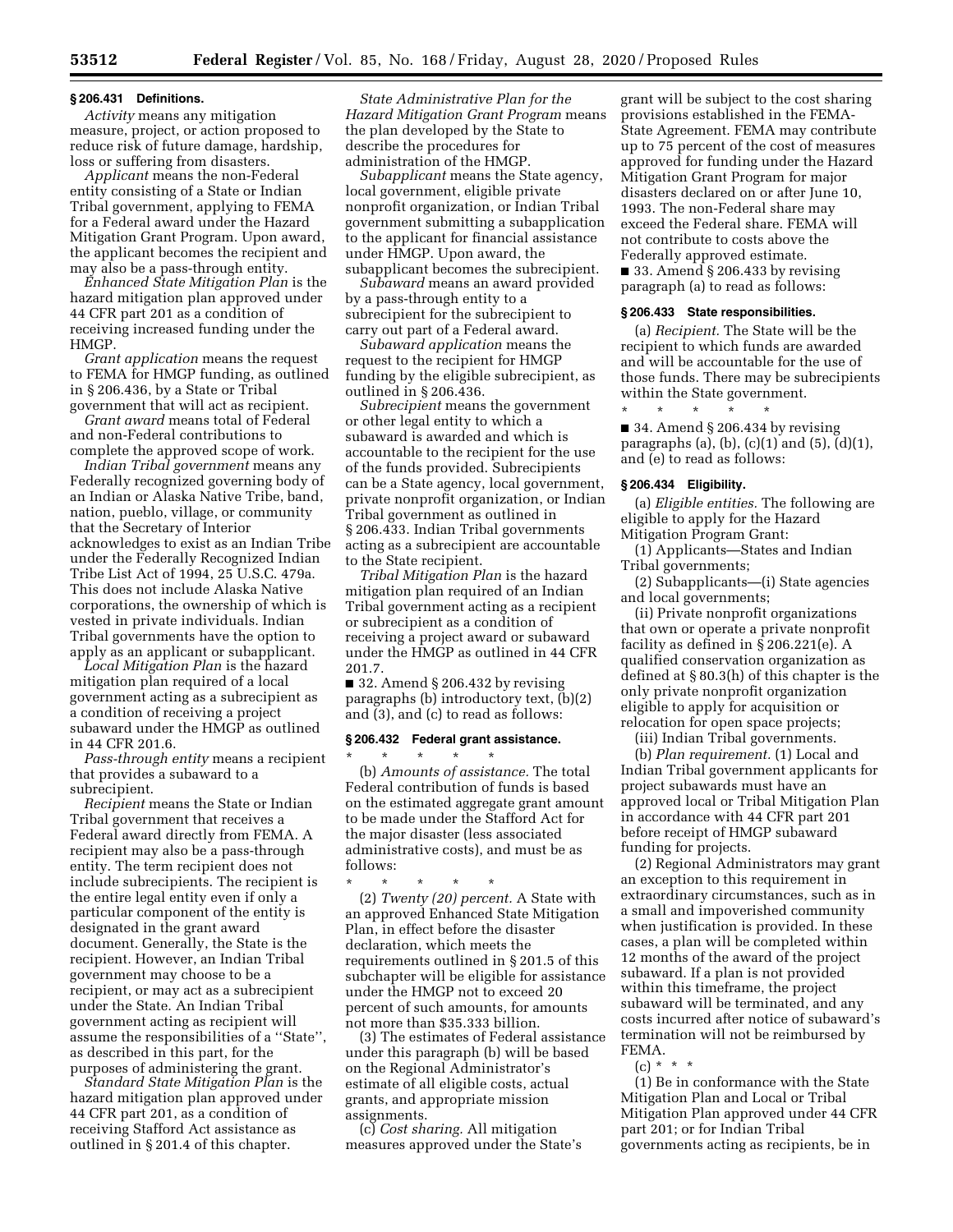conformance with the Tribal Mitigation Plan approved under 44 CFR 201.7;

\* \* \* \* \* (5) Be cost-effective and substantially reduce the risk of future damage, hardship, loss, or suffering resulting from a major disaster. The recipient must demonstrate this by documenting that the project;

(i) Addresses a problem that has been repetitive, or a problem that poses a significant risk to public health and safety if left unsolved,

(ii) Will not cost more than the anticipated value of the reduction in both direct damages and subsequent negative impacts to the area if future disasters were to occur,

(iii) Has been determined to be the most practical, effective, and environmentally sound alternative after consideration of a range of options,

(iv) Contributes, to the extent practicable, to a long-term solution to the problem it is intended to address,

(v) Considers long-term changes to the areas and entities it protects, and has manageable future maintenance and modification requirements.

(d) *Eligible activities*—(1) *Planning.*  Up to 7% of the State's HMGP award may be used to develop State, Tribal and/or local mitigation plans to meet the planning criteria outlined in 44 CFR part 201.

\* \* \* \* \* (e) *Property acquisitions and* 

*relocation requirements.* Property acquisitions and relocation projects for open space proposed for funding pursuant to a major disaster declared on or after December 3, 2007 must be implemented in accordance with part 80 of this chapter.

\* \* \* \* \*

# **§ 206.435 [Amended]**

■ 35. Amend § 206.435 by removing the word ''shall'' and adding in its place the word ''will'' in the last sentence of paragraph (a).

■ 36. Amend § 206.436 by revising paragraphs (a), (b), (c) introductory text,  $(c)(1)$ ,  $(e)$ , and  $(g)$  to read as follows:

## **§ 206.436 Application procedures.**

(a) *General.* This section describes the procedures to be used by the recipient in submitting an application for HMGP funding. Under the HMGP, the State or Indian Tribal government is the recipient and is responsible for processing subawards to applicants in accordance with 2 CFR parts 200 and 3002. Subrecipients are accountable to the recipient.

(b) *Governor's Authorized Representative.* The Governor's

Authorized Representative serves as the grant administrator for all funds provided under the Hazard Mitigation Grant Program. The Governor's Authorized Representative's responsibilities as they pertain to procedures outlined in this section include providing technical advice and assistance to eligible subrecipients, and ensuring that all potential applicants are aware of assistance available and submission of those documents necessary for grant award.

(c) *Hazard mitigation application.*  Upon identification of mitigation measures, the State (Governor's Authorized Representative) will submit its Hazard Mitigation Grant Program application to the FEMA Regional Administrator. The application will identify one or more mitigation measures for which funding is requested. The application must include a Standard Form (SF) 424, Application for Federal Assistance, SF 424D, Assurances for Construction Programs, if appropriate, and a narrative statement. The narrative statement will contain any pertinent project management information not included in the State's administrative plan for Hazard Mitigation. The narrative statement will also serve to identify the specific mitigation measures for which funding is requested. Information required for each mitigation measure must include the following:

(1) Name of the subrecipient, if any; \* \* \* \* \*

(e) *Extensions.* The State may request the Regional Administrator to extend the application time limit by 30 to 90 day increments, not to exceed a total of 180 days. The recipient must include a justification in its request. \* \* \* \* \*

(g) *Indian Tribal recipients.* Indian Tribal governments may submit a SF 424 directly to the Regional Administrator.

■ 37. Amend § 206.437 by revising paragraphs (a),  $(b)(4)(i)$ ,  $(x)$ , and  $(xiii)$ , and (d) to read as follows:

#### **§ 206.437 State administrative plan.**

(a) *General.* The State must develop a plan for the administration of the Hazard Mitigation Grant Program.  $(b) * * * *$ 

 $(4)^{*}$  \* \*

(i) Identify and notify potential applicants (subrecipients) of the availability of the program;

\* \* \* \* \* (x) Provide technical assistance as required to subrecipient(s);

\* \* \* \* \* (xiii) Determine the percentage or amount of pass-through funds for

management costs provided under 44 CFR part 207 that the recipient will make available to subrecipients, and the basis, criteria, or formula for determining the subrecipient percentage or amount.

\* \* \* \* \*

(d) *Approval.* The State must submit the administrative plan to the Regional Administrator for approval. Following each major disaster declaration, the State must prepare any updates, amendments, or plan revisions required to meet current policy guidance or changes in the administration of the Hazard Mitigation Grant Program. Funds will not be awarded until the State Administrative Plan is approved by the FEMA Regional Administrator. ■ 38. Revise § 206.438 to read as follows:

## **§ 206.438 Project management.**

(a) *General.* The State serving as recipient has primary responsibility for project management and accountability of funds as indicated in 2 CFR parts 200 and 3002 and 44 CFR part 206. The State is responsible for ensuring that subrecipients meet all program and administrative requirements.

(b) *Cost overruns.* During the execution of work on an approved mitigation measure the Governor's Authorized Representative may find that actual project costs are exceeding the approved estimates. Cost overruns which can be met without additional Federal funds, or which can be met by offsetting cost underruns on other projects, need not be submitted to the Regional Administrator for approval, so long as the full scope of work on all affected projects can still be met. For cost overruns which exceed Federal obligated funds and which require additional Federal funds, the Governor's Authorized Representative will evaluate each cost overrun and submit a request with a recommendation to the Regional Administrator for a determination. The applicant's justification for additional costs and other pertinent material must accompany the request. The Regional Administrator will notify the Governor's Authorized Representative in writing of the determination and process a supplement, if necessary. All requests that are not justified must be denied by the Governor's Authorized Representative. In no case will the total amount obligated to the State exceed the funding limits set forth in § 206.432(b). Any such problems or circumstances affecting project costs must be identified through the quarterly progress reports required in paragraph (c) of this section.

(c) *Progress reports.* The recipient must submit a quarterly progress report